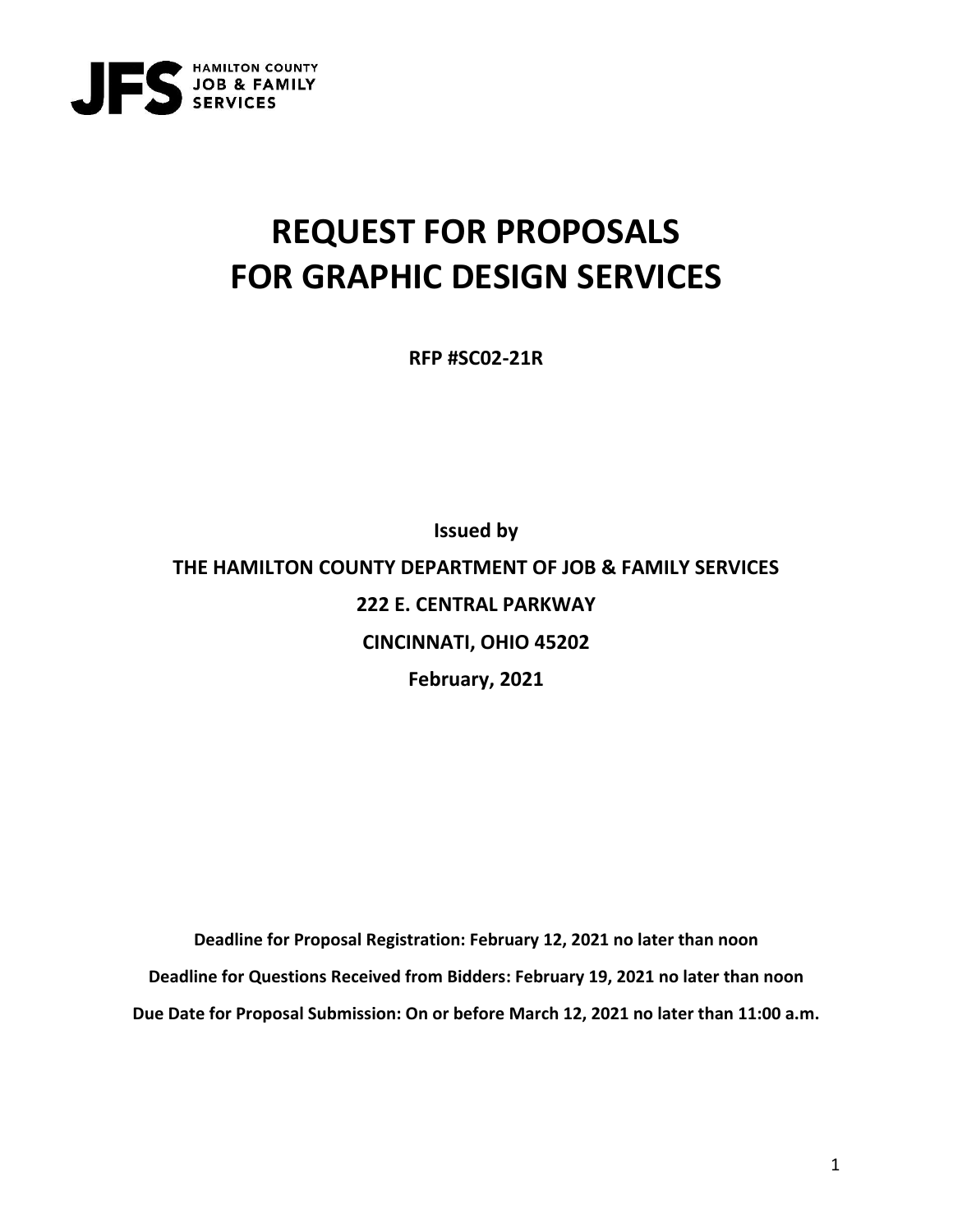# TABLE OF CONTENTS

| 1.0 |     |                                                      |
|-----|-----|------------------------------------------------------|
|     | 1.1 | Introduction & Purpose of the Request for Proposal 4 |
|     | 1.2 |                                                      |
|     |     | 1.2.1 Service Components and Businss Deliverables  5 |
|     | 1.3 |                                                      |
| 2.0 |     |                                                      |
|     | 2.1 |                                                      |
|     | 2.2 |                                                      |
|     | 2.3 |                                                      |
|     | 2.4 |                                                      |
|     | 2.5 |                                                      |
|     | 2.6 |                                                      |
|     | 2.7 |                                                      |
|     | 2.8 |                                                      |
| 3.0 |     |                                                      |
|     | 3.1 |                                                      |
|     | 3.2 |                                                      |
|     | 3.3 |                                                      |
|     | 3.4 |                                                      |
|     | 3.5 |                                                      |
|     | 3.6 |                                                      |
|     | 3.7 |                                                      |
|     | 3.8 |                                                      |
|     | 3.9 |                                                      |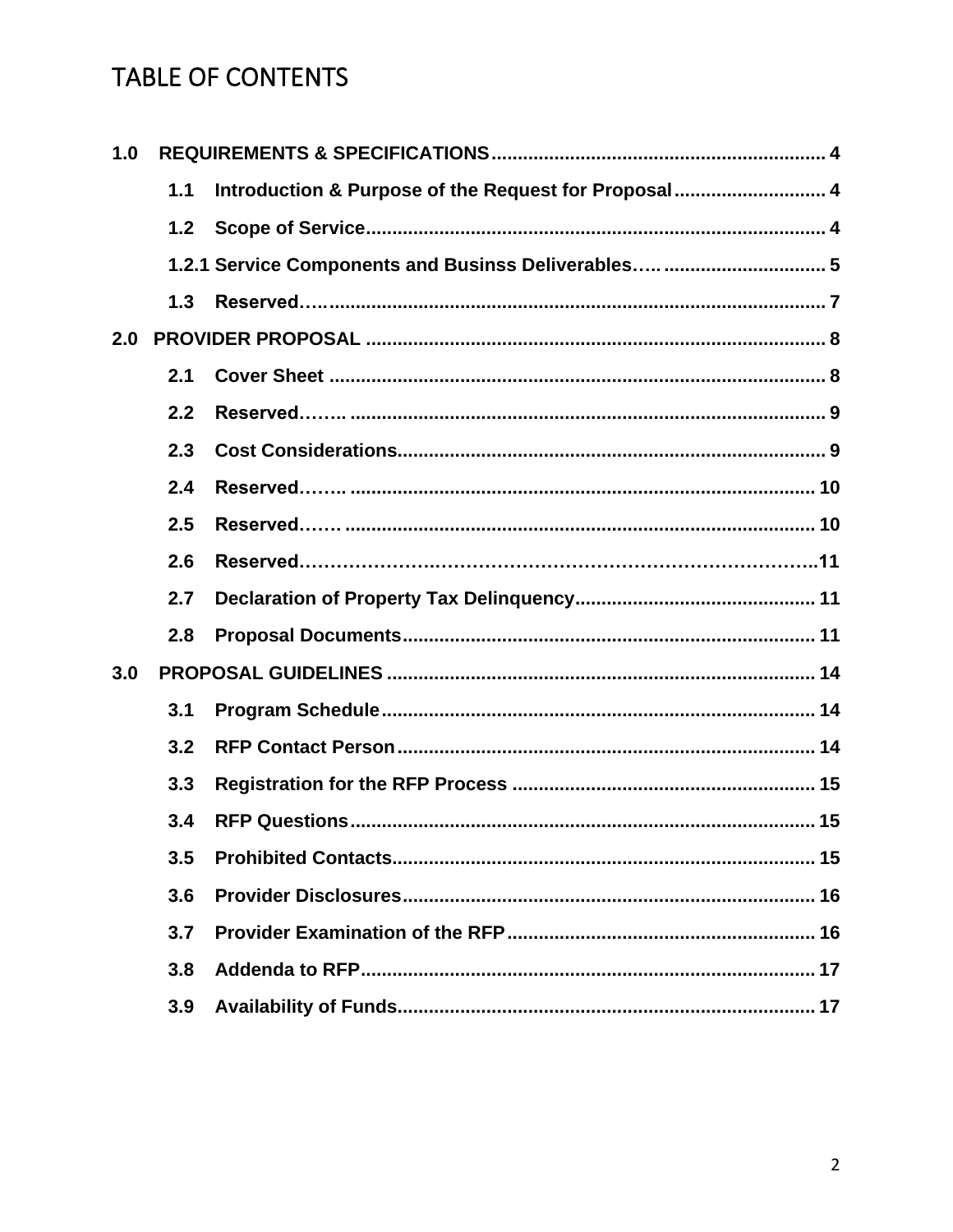| 4.0 |     |  |
|-----|-----|--|
|     | 4.1 |  |
|     |     |  |
|     | 4.3 |  |
|     | 4.4 |  |
|     | 4.5 |  |
|     | 4.6 |  |
|     | 4.7 |  |
|     | 4.8 |  |
|     | 4.9 |  |
|     |     |  |
|     |     |  |

# ATTACHMENTS

| <b>Attachment A</b>   | <b>Cover Sheet</b>                                                |
|-----------------------|-------------------------------------------------------------------|
| <b>Attachment A-1</b> | <b>Program Component Checklist</b>                                |
| <b>Attachment B</b>   | <b>Contract Sample</b>                                            |
| <b>Attachment C</b>   | <b>Cost Sheet</b>                                                 |
| <b>Attachment D</b>   | <b>Declaration of Property Tax Delinguency</b>                    |
| <b>Attachment E</b>   | <b>Release of Personnel Records &amp; Criminal Records Checks</b> |
| <b>Attachment F</b>   | <b>RFP Registration Form</b>                                      |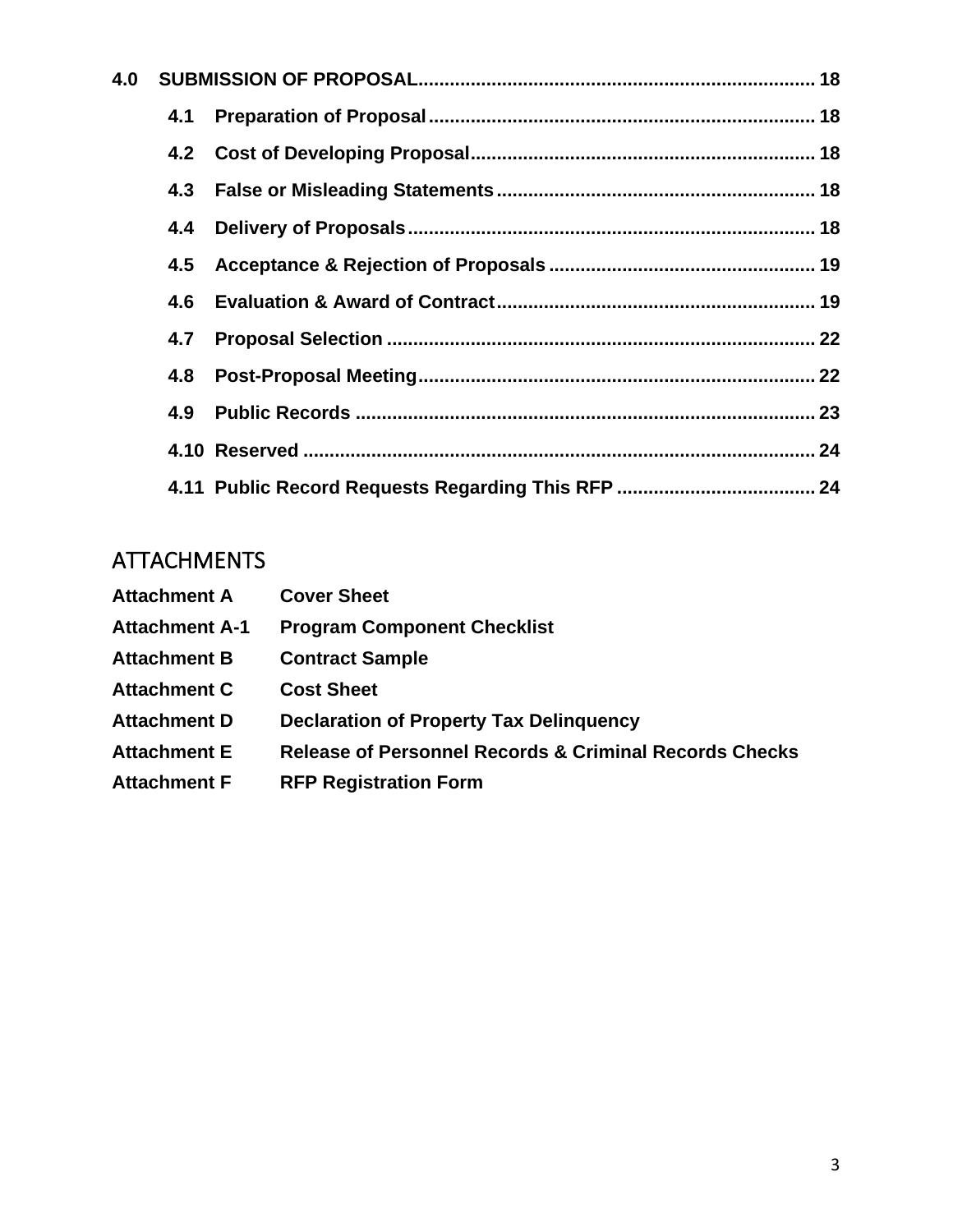# **REQUEST FOR PROPOSAL (RFP) FOR GRAPHIC DESIGN SERVICES**

#### **MISSION STATEMENT**

We, the staff of the Hamilton County Department of Job & Family Services, provide services for our community today to enhance the quality of living for a better tomorrow.

# **1.0 REQUIREMENTS AND SPECIFICATIONS**

# 1.1 Introduction & Purpose of the Request for Proposal

The Board of County Commissioners, Hamilton County, Ohio (BOCC) reserves the right to award Contracts for these services to multiple Providers and to award Contracts for all or any portion of the services requested herein. The Contract(s) shall be for an initial term of one (1) year ("Initial Term") with four (4) one (1) year optional renewal years ("Optional Renewal Terms") at the sole discretion of HCJFS based upon the nominally satisfactory performance of the selected bidder.

If at any time during the Initial Term or any Optional Renewal Term, HCJFS determines that service capacity needs to be expanded HCJFS may re-release this RFP. Any contracts awarded from a re-issued RFP(s) will expire at the same time as the contracts awarded under the initial RFP. All proposals submitted as a part of a re-released RFP will be subject to and evaluated based upon the same criteria set forth in the initial RFP (plus any addenda issued as a part of the initial RFP).

## 1.2 Scope of Service

Hamilton County Job & Family Services seeks to contract with a graphic design firm or individual to manage ongoing graphic design projects, for approximately 20 hours per month on average (depending on agency needs and hourly costs).

The services will be accessed by all departments within HCJFS. Graphic Design services are needed for projects such as agency annual reports, logos and brochures. Bidder shall be versatile in using graphic tools. Bidder shall submit samples of designs with bid.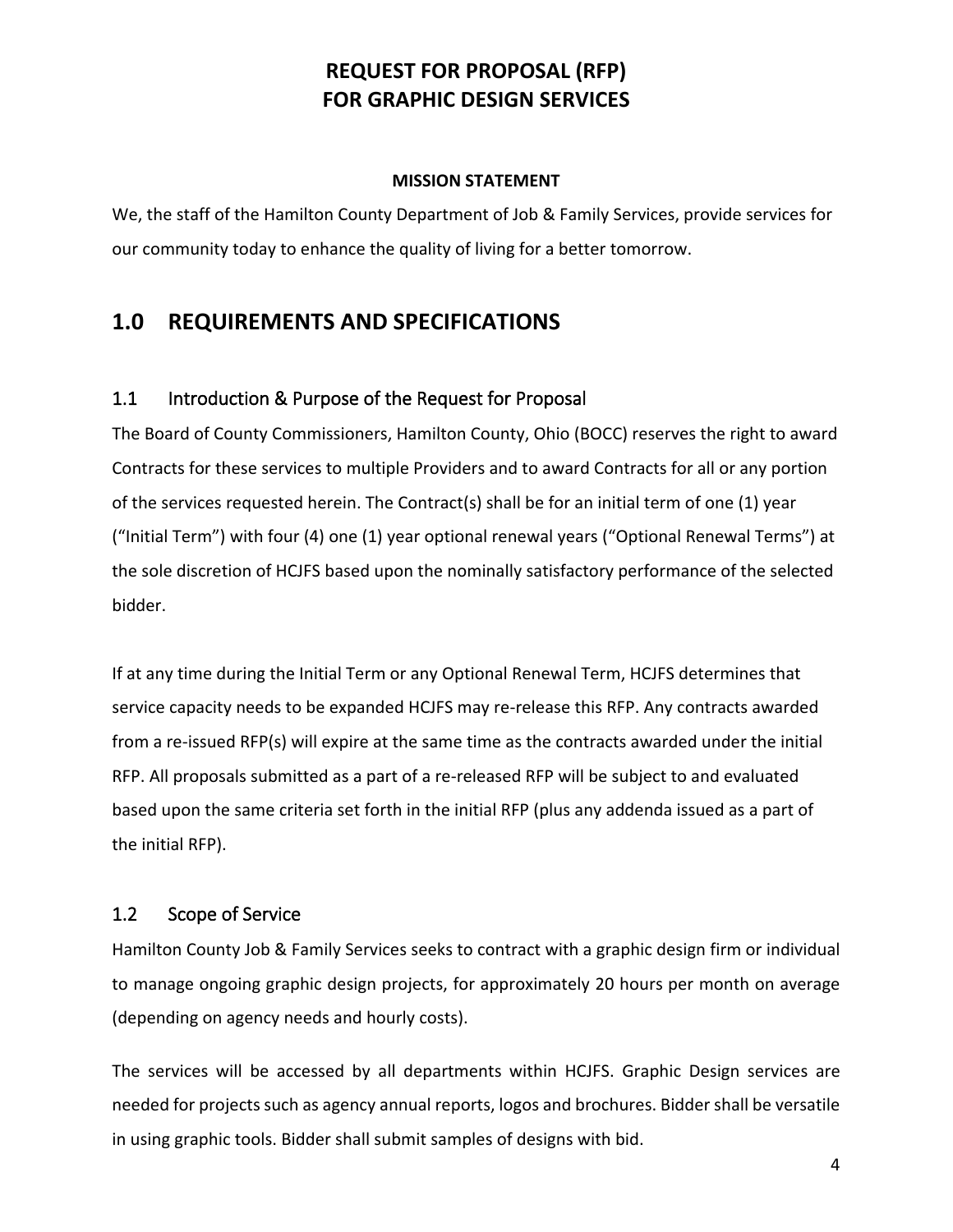Submitted bids should include prices for one (1) initial year and four (4) one (1)-year optional renewal terms. Vendor shall complete the cost sheet (Attachment C) and HCJFS will reimburse the selected Vendor its cost for such services. Vendor shall provide HCJFS with copy of the invoice for Delivery/Shipping costs. Costs for Copies/Proofs shall be no charge to HCJFS if produced at selected Vendor's location. If produced at another location, HCJFS will reimburse Vendor its direct cost for such copies/proofs produced at another location.

# 1.2.1 Service Components and Business Deliverables

## On all graphic design services, Vendor shall:

- 1. Collaborate with Communications staff to establish art direction and concept design, design and production, project management, and editing. Timelines and final designs will be approved by the Chief Communications Officer.
- 2. Have the ability to complete graphic art, design work, page design with original and stock.
- 3. Conceptualize, design, and deliver time-sensitive graphic design material in print and web-based formats to include:

**Program Logos** ― complementary to branding **Signage** ― primarily indoor wayfinding **Promotional collateral** ― e.g. coffee sleeves, banners, street stickers, etc. **Print** ― Brochures, posters, fliers, invitations **Greeting cards** ― birthday, thank you **Digital** ― graphic content/visualizations **Advertising** ― Billboards, Print **Electronic newsletter templates**

*Other projects as needed* 

- 4. If materials and graphics utilized are not 100% original, the Contractor must certify images, illustrations or wording submitted are copyright free without violation of any copyright law.
- 5. Have the capacity to provide services for 12 months upon contract approval for approximately 20 hours per month.
- 6. Upon acceptance of each design or concept, JFS will retain all intellectual property rights.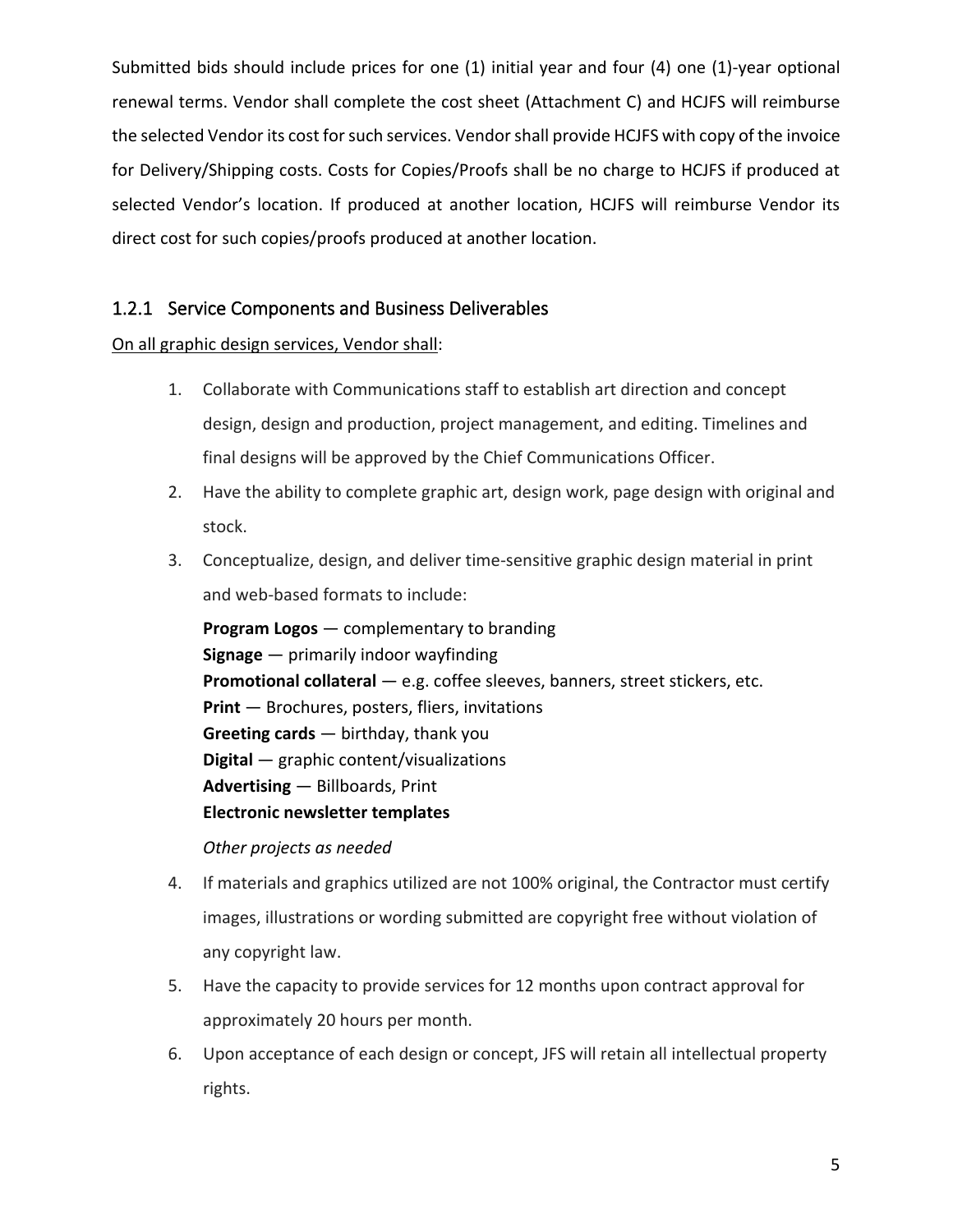- 1. **Examples of Quality of Work.** Provide examples of relevant past projects and a portfolio of prior work and materials pertinent to providing the Services.
- 2. **Proposed Fees/Expenses.** Proposals shall clearly state all fees and expenses to be charged in the performance of all Services:
	- A. **If based on an hourly rate**, provide the hourly rates to be charged for the Contractor and optionally for each individual who would be assigned to provide Services. Alternatively, provide a blended rate for the delivery of all Services.
	- B. **Provide an explanation if fees** will be calculated on any other basis. Itemize the type of expenses (other than fees) for which the Contractor would seek reimbursement.
	- C. The maximum annual amount charged for Services may not exceed \$18,000.

## Vendors must possess the following qualifications:

- 1. Minimum of five (5) years' experience providing the services described in this RFP.
- 2. Experience with nonprofit and government agency work, particularly in social services.
- 3. Able to work effectively, often under tight deadlines, and deliver a quality product in a professional manner.
- 4. Demonstration of a solid understanding of the scope and nature of the work, as well as outstanding technical expertise and excellence in customer service.
- 5. Ability to work in a variety of file formats as needed that provide flexibility for easy modifications by JFS in-house.

## **In addition to addressing the above, Vendor must also respond to the following:**

1. **Introduction** – A short presentation of the individual or entity (company), including the structure of the company or resume for individuals. State the length of time the bidder has been in business and the type of graphic design services provided. This section should address the candidate's qualifications as outlined above and summarize their relevant background and experience.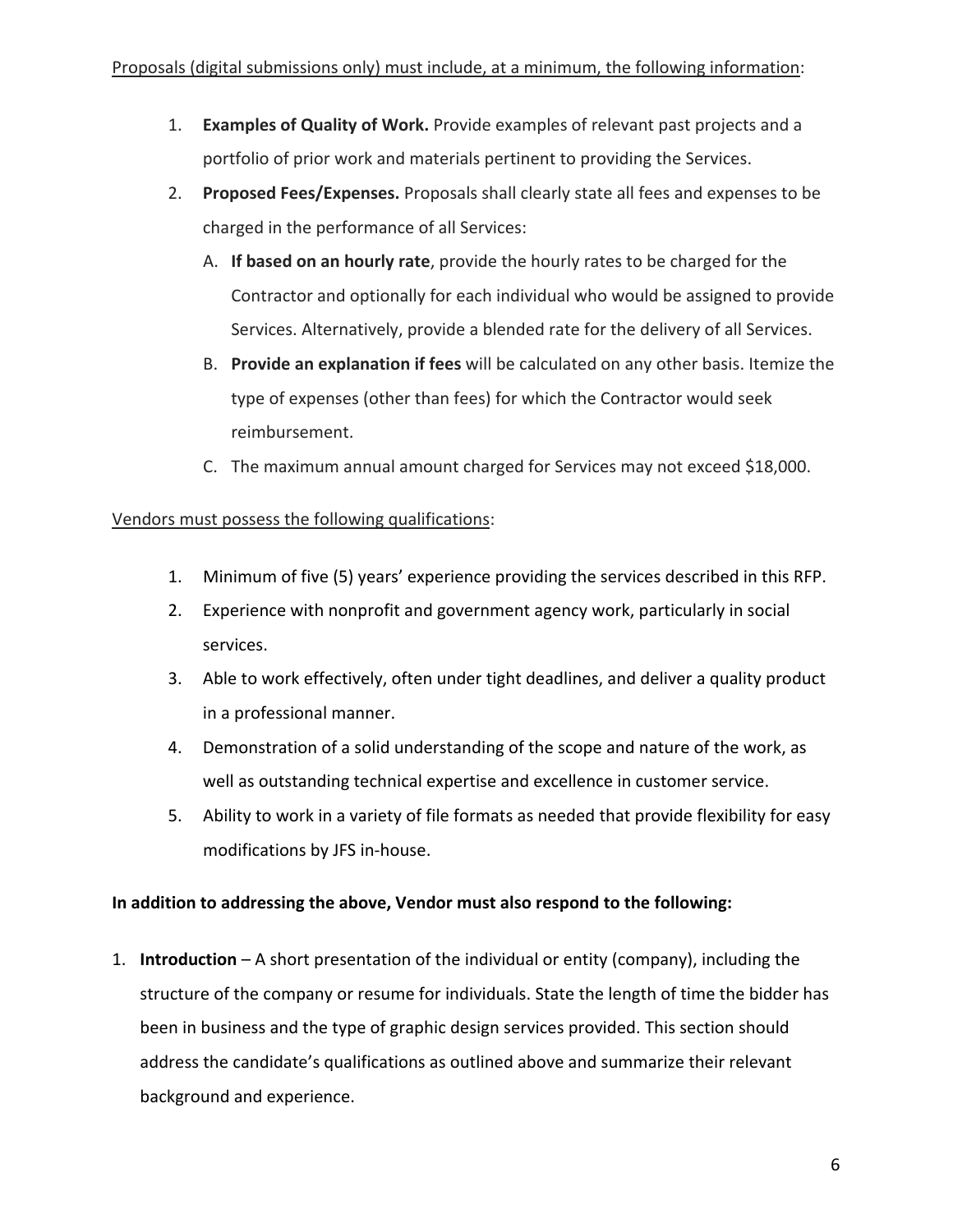- 2. **Portfolio** Provide at least five (5) examples of previous graphic design work (web links or URLs are preferable).
- 3. **Reference List** A list of at least three (3) references, including client name, organization, email and telephone contact information for similar work performed by the applicant.

# 1.3 Reserved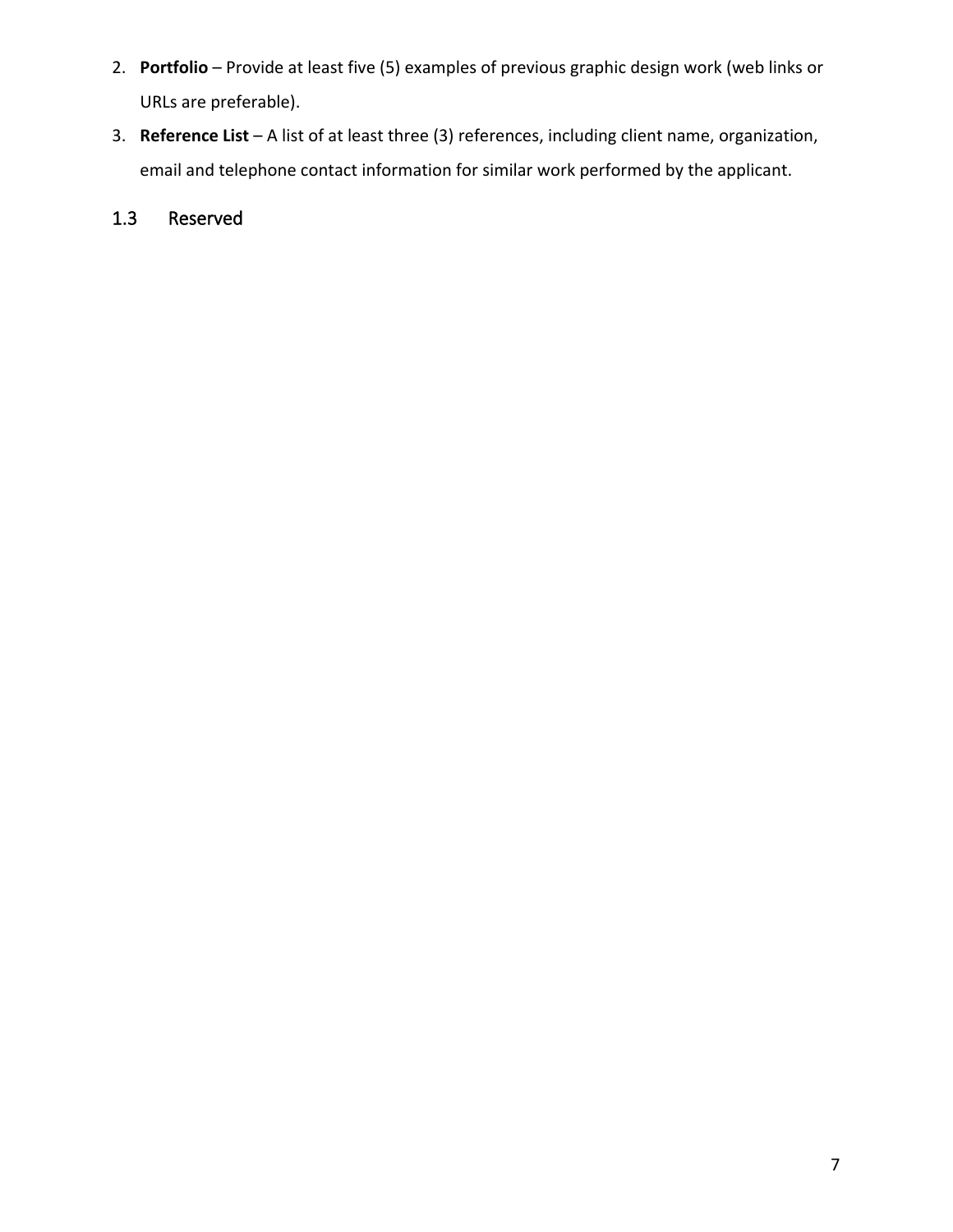# **2.0 PROVIDER PROPOSAL**

Due to the current coronavirus crisis, HCJFS will accept proposals via e-mail for this RFP. Please note the maximum file size for proposals being submitted is 24MB. Proposals should be sent to the RFP Contact Person at: [sandra.carson@jfs.oh.gov](mailto:sandra.carson@jfs.oh.gov)

- A. Electronic Requirements
	- All proposal pages must be numbered sequentially from beginning to end, including attachments.
	- Each proposal should not exceed a total of 300 pages.
	- Proposal in a pdf format and the pages must be numbered from 1 ???.
	- Each proposal must be written in twelve (12) point font.
	- Budget in unlocked Excel format.

## B. Proposal Organization

Proposals must contain all the specified elements of information listed below *without*

*exception,* including all subsections therein:

- Section 2.1 Cover Sheet
- Section 1.2.1 Service Components and Business Deliverables
- Section 2.3 Cost Considerations
- Section 2.4 Customer References
- Section 2.7 Declaration of Property Tax Delinquency
- Section 2.8 Proposal Documents

# 2.1 Cover Sheet

Each Provider must complete the Cover Sheet, Attachment A, and include such in its proposal. The Cover Sheet must be signed by an authorized representative of the Provider and also include the names of individuals authorized to negotiate with HCJFS. The signature line must indicate the title or position the individual holds in the company. All unsigned proposals will be rejected.

The Cover Sheet must also include the proposed Training Cost for each type of training the Provider is proposing for Contract Years 1, 2, 3, 4 and 5. Provider is to make sure to include the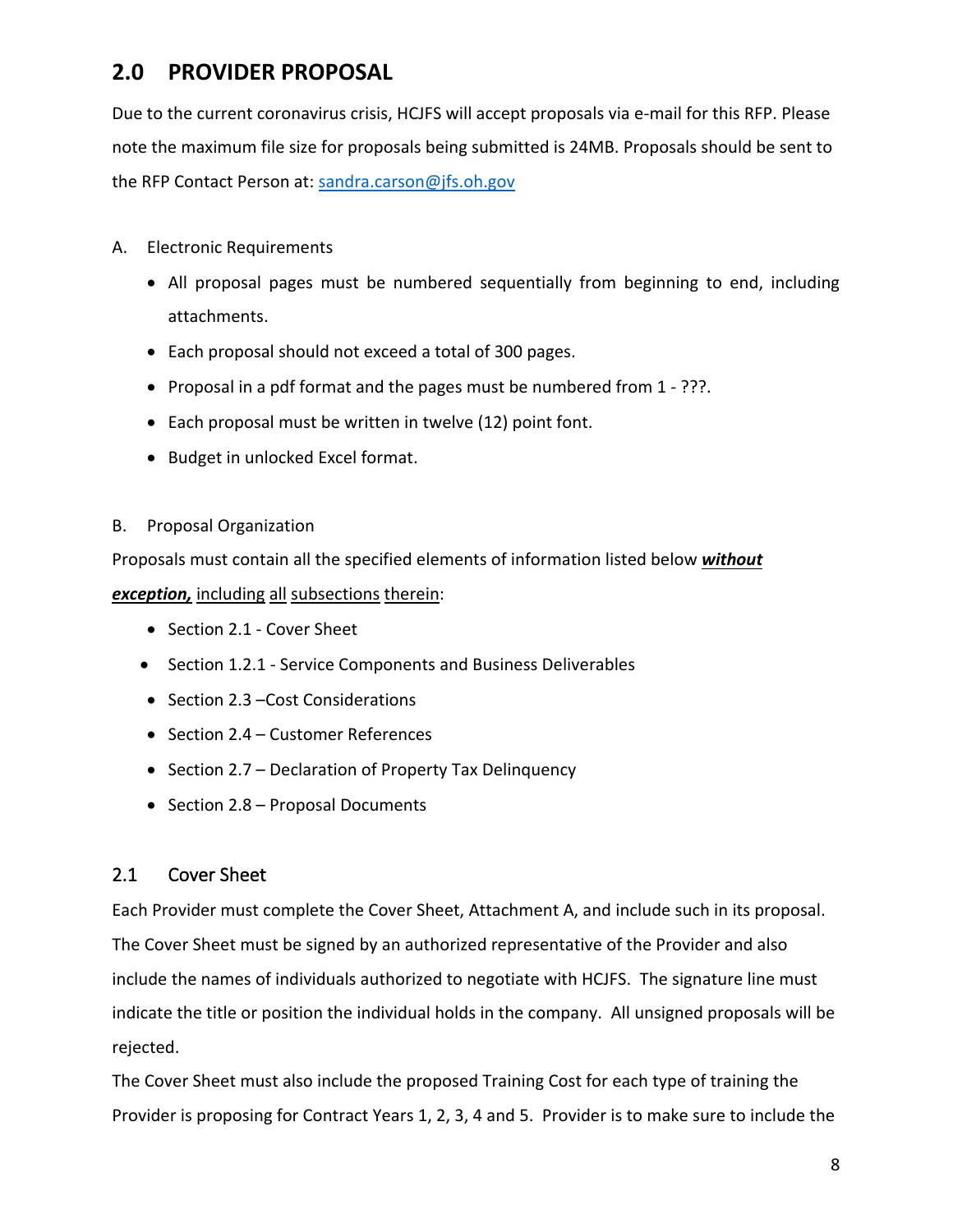request for all rates for the original Contract period (year 1), and the 3 subsequent renewal period options (years 2, 3, 4 and 5).

# 2.2 Reserved

## 2.3 Cost Considerations

- A. HCJFS anticipates services will begin approximately April 1, 2021. Provider must submit a Cost Sheet for the Contract term that Provider understands will be used to compensate Provider for services provided. Cost Sheet must be submitted in the form provided as Attachment C. Contracts will be written for a one (1) year with four (4) optional renewal years.
- B. Provider must include all minimum times for payment.
- C. For the purposes of this RFP, **"**unallowable" program costs (detailed list is located in 2 CFR Part 200 Subpart E) include:
	- 1. cost of equipment or facilities procured under a lease-purchase arrangement unless it is applicable to the cost of ownership such as depreciation, utilities, maintenance and repair;
	- 2. bad debt or losses arising from uncorrectable accounts and other claims and related costs;
	- 3. contributions to a contingency(ies) reserve or any similar provision for unforeseen events;
	- 4. contributions, donations or any outlay of cash with no prospective benefit to the facility or program;
	- 5. entertainment costs for amusements, social activities and related costs for staff only;
	- 6. costs of alcoholic beverages;
	- 7. goods or services for personal use;
	- 8. fines, penalties or mischarging costs resulting from violations of, or failure to comply with, laws and regulations;
	- 9. gains and losses on disposition or impairment of depreciable or capital assets;
	- 10. cost of depreciation on idle facilities, except when necessary to meet Contract demands;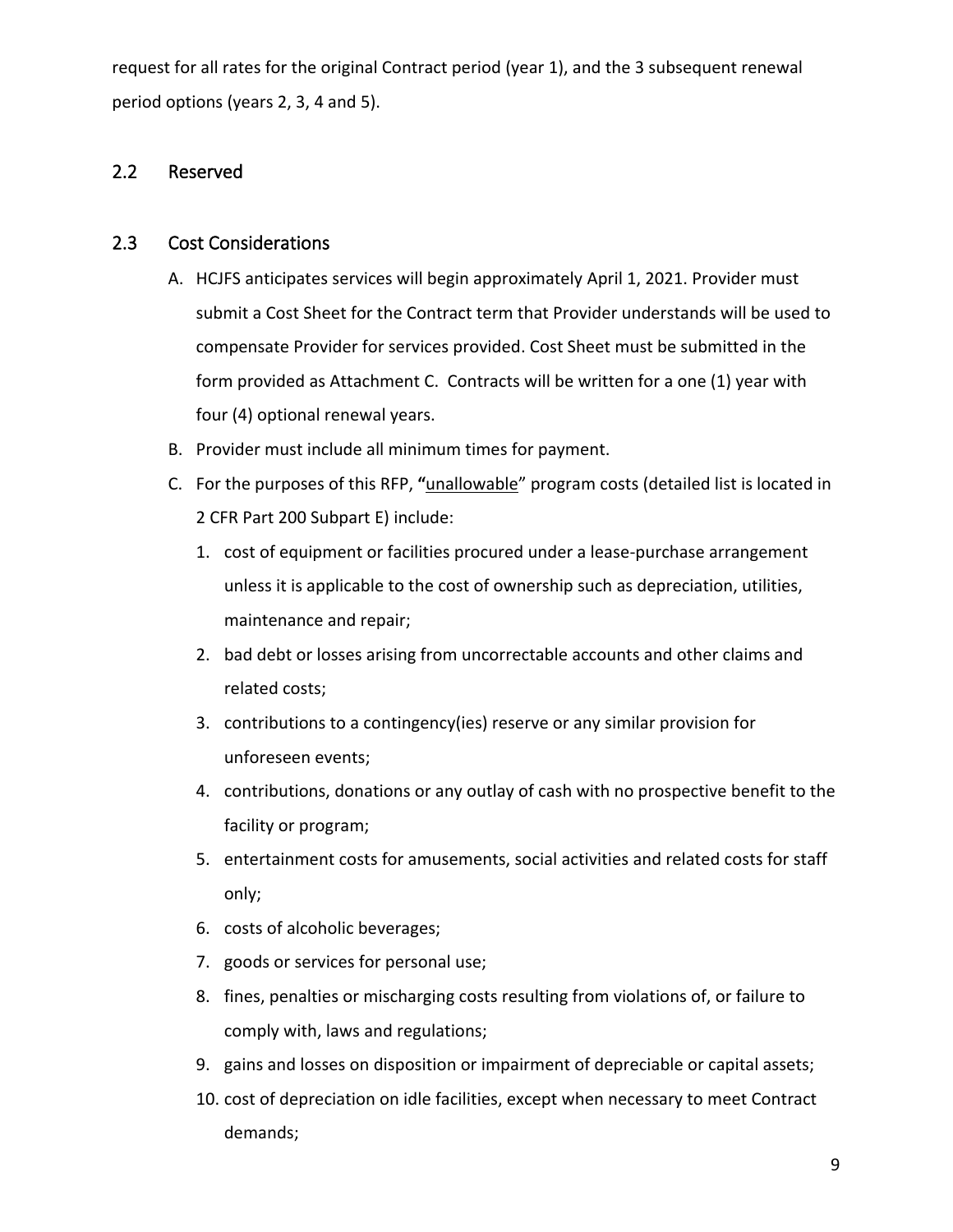- 11. costs incurred for interest on borrowed capital or the use of a governmental unit's own funds, except as provided in OAC 5101:2-47-25(n);
- 12. losses on other Contracts';
- 13. organizational costs such as incorporation, fees to attorneys, accountants and brokers in connection with establishment or reorganization;
- 14. costs related to legal and other proceedings;
- 15. goodwill;
- 16. asset valuations resulting from business combinations;
- 17. legislative lobbying costs;
- 18. cost of organized fund raising;
- 19. cost of investment counsel and staff and similar expenses incurred solely to enhance income from investments;
- 20. any costs specifically subsidized by federal monies with the exception of federal funds authorized by federal law to be used to match other federal funds;
- 21. advertising costs with the exception of service-related recruitment needs, procurement of scarce items and disposal of scrap and surplus;
- 22. cost of insurance on the life of any officer or employee for which the facility is beneficiary;
- 23. major losses incurred through the lack of available insurance coverage; and
- 24. cost of prohibited activities from section 501(c)(3) of the Internal Revenue Code.

If there is a dispute regarding whether a certain item of cost is allowable, HCJFS' decision is final.

## 2.4 Reserved

2.5 Reserved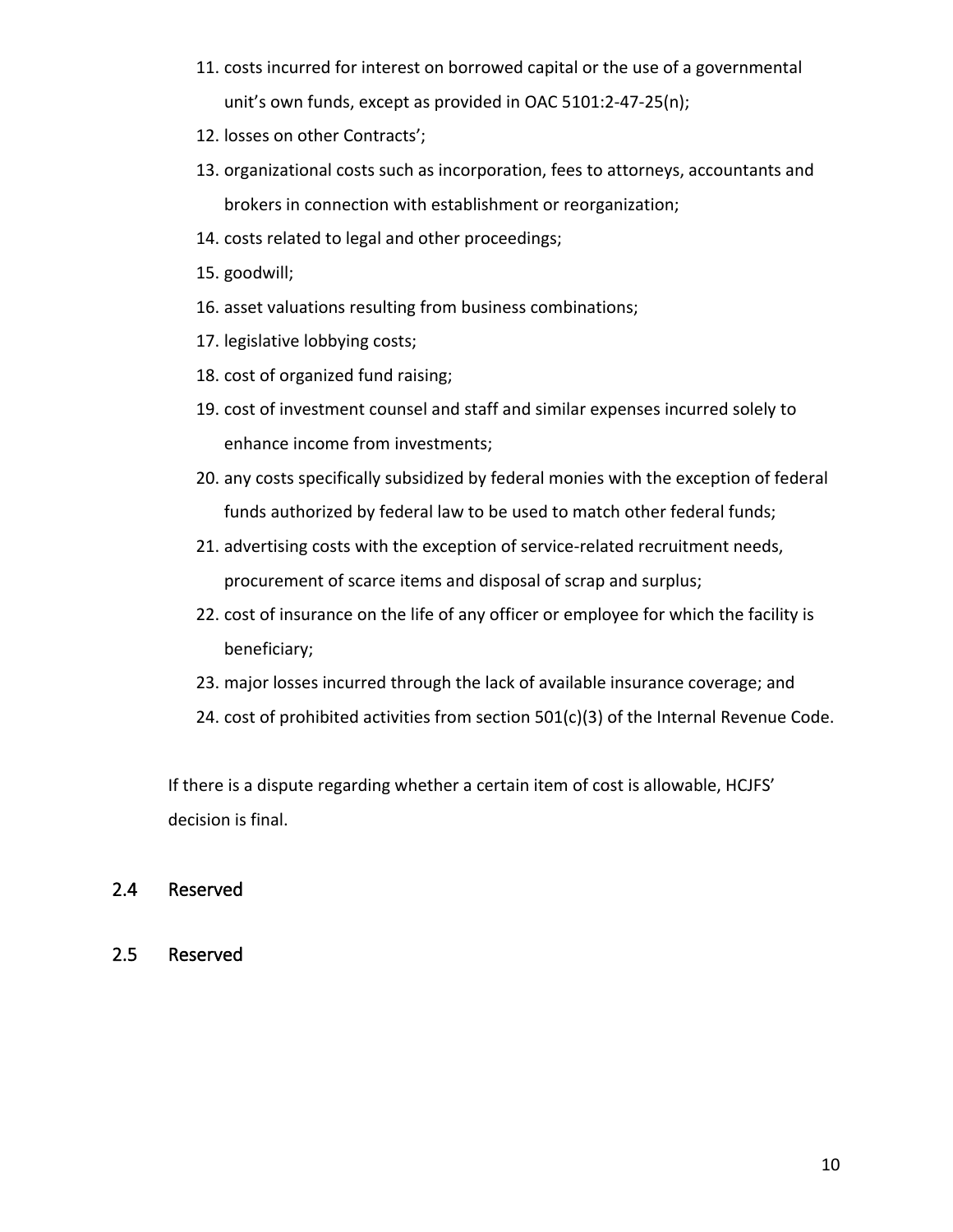# 2.6 Reserved

# 2.7 Declaration of Property Tax Delinquency

After award of a Contract, and prior to the time a Contract is entered into, the successful bidder shall submit a statement in accordance with ORC Section 5719.042. Such statement shall affirm under oath that the person with whom the Contract is to be made was not charged at the time the bid was submitted with any delinquent personal property taxes on the general tax list of personal property of any county in which the taxing district has territory or that such person was charged with delinquent personal property taxes on any such tax list, in which case the statement shall also set forth the amount of such due and unpaid delinquent taxes any due and unpaid penalties and interest thereon. If the statement indicates that the taxpayer was charged with any such taxes, a copy of the statement shall be transmitted by the fiscal officer to the county treasurer within thirty days of the date it is submitted.

A copy of the statement shall also be incorporated into the Contract, and no payment shall be made with respect to any Contract to which this section applies unless such statement has been so incorporated as a part thereof.

## 2.8 Proposal Documents

The following items are to be attached to the proposal:

#### **Ownership, Annual Report, and Licensure**

1. Agency/Company Ownership - Describe how the agency/company is owned (include the form of business entity -i.e., corporation, partnership or sole proprietorship) and financed.

## **System and Fiscal Administration Components**

1. Contact Information - Provide the address for the Provider's headquarters and service locations. Include a contact name, address, and phone number.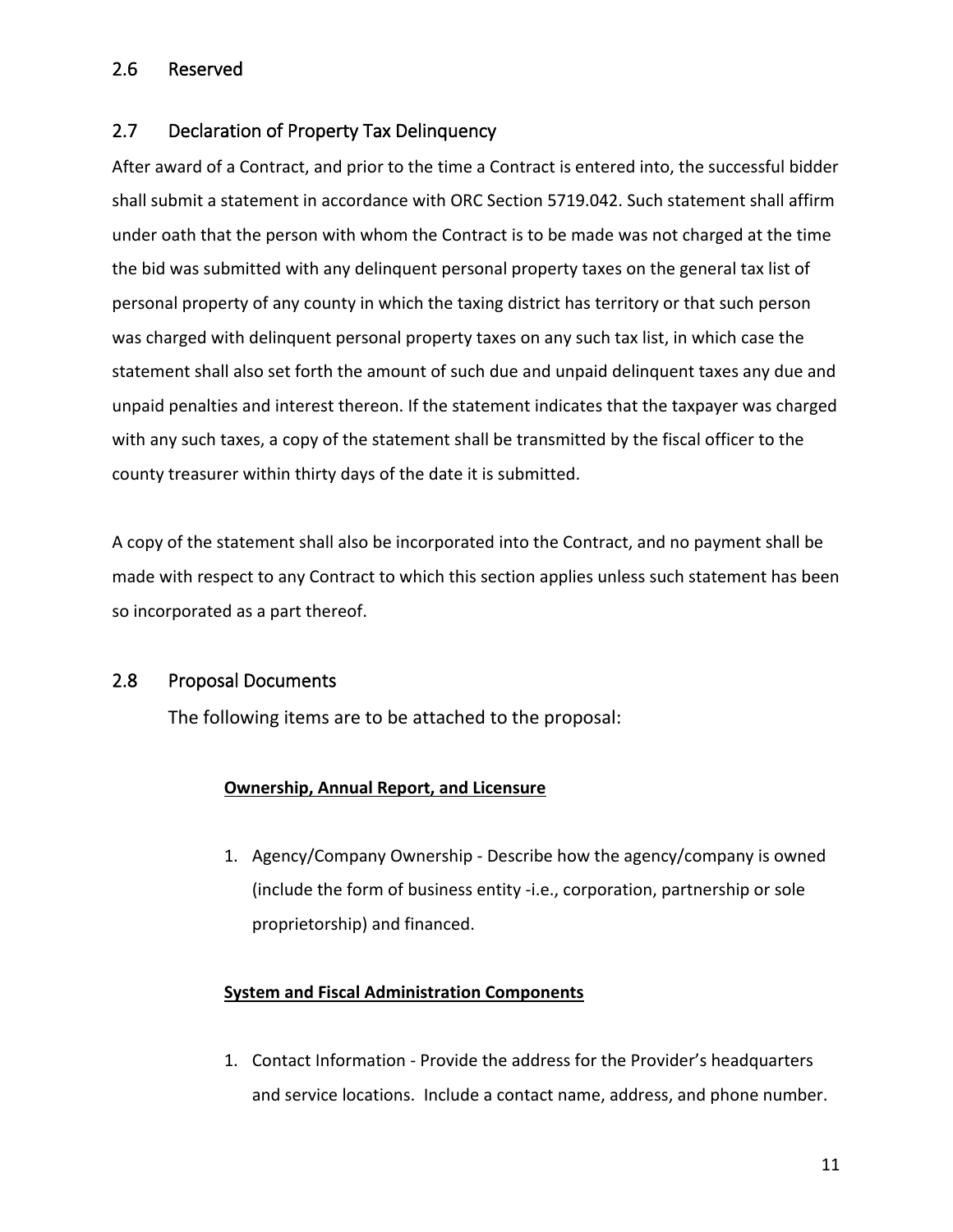- 2. Agency/Company History Provide a brief history of Agency/Company's organization. Include the Agency/Company mission statement and philosophy of service.
- 3. Subcontracts Submit a letter of intent from each subcontractor indicating its commitment, the service(s) to be provided and three (3) references*.* All subcontractors must be approved by HCJFS and will be held to the same Contract standards and obligations as the Agency/Company.
- 4. Agency's/Company Primary Business State the agency's/company's primary line of business, the date established, the number of years of relevant experience, and the number of employees.
- 5. Table of Organization Clearly distinguish programs, channels of communication and the relationship of the proposed provision of services to the total company. In addition, please provide a list of all subsidiaries, affiliated companies, brother/sister companies and any other related companies as well as each company's major line of business.
- 6. Insurance and Worker's Compensation A current certificate of insurance, current endorsements and Worker's Compensation certificate.

Provider must note that as a Contract requirement the following conditions must be met: During the Contract and for such additional time as may be required, Provider shall provide, pay for, and maintain in full force and effect the insurance specified in the attached sample Contract, for coverage at not less than the prescribed minimum limits covering Provider's activities, those activities of any and all subcontractors or those activities anyone directly or indirectly employed by Provider or subcontractor or by anyone for whose acts any of them may be liable.

#### **Certificates of Insurance**

As a matter of proof of insurance, prior to the effective date of the Contract, Provider shall give the County and HCJFS the certificate(s) of insurance completed by Provider's duly authorized insurance representative, with effective dates of coverage at or prior to the effective date of the Contract,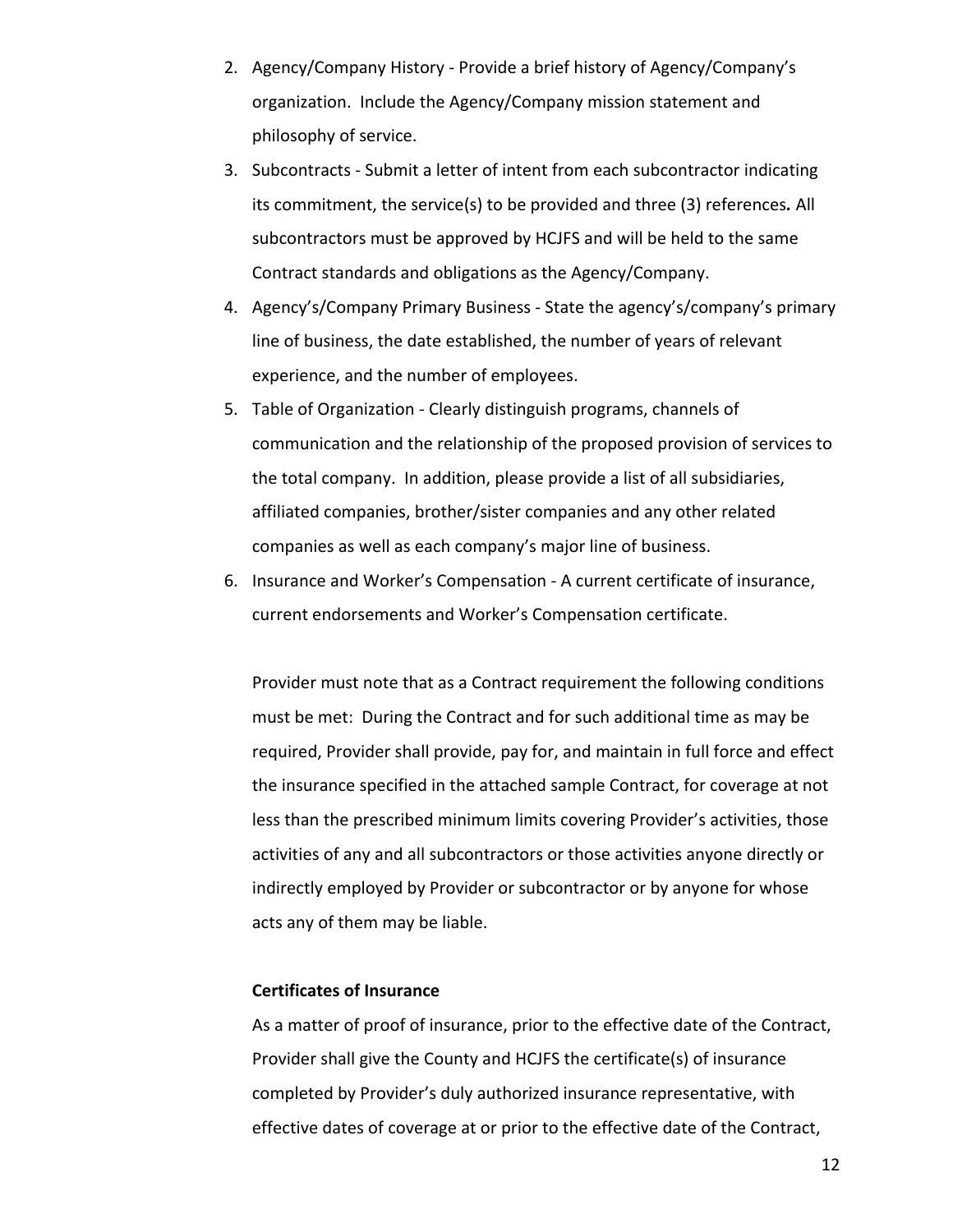certifying that at least the minimum coverage required is in effect; specifying the form that the liability coverage's are written on; and, confirming liability coverage's shall not be cancelled, non-renewed, or materially changed by endorsement or through issuance of other policy(ies) of issuance without thirty (30) days advance written notice. Waiver of subrogation shall be maintained by Provider for all insurance policies applicable to this Contract, as required by ORC 2744.05. Certificates are to be sent to the HCJFS Contract Specialist, 222 E. Central Parkway Cincinnati, Ohio 45202 and the Hamilton County Risk Manager, Room 707, 138 East Court Street Cincinnati, OH 45202 Fax: 513-946-4720.

- 7. Job Descriptions For all key business personnel who will be working with the program, to include: CFO, Director, Administrators, staff and Supervisors.
- 8. Program Quality Documents Attach documents which describe and support program quality. Such documents might be the forms used for monitoring and evaluation or copies of awards received for excellent program quality. QA manual need not be included.
- 9. Agency's/Company's Brochures A copy of the Agency's/Company's brochures which describe the services being proposed.
- 10. Federal Programs- Provide a description of the Agency's/Company's experience with federal programs.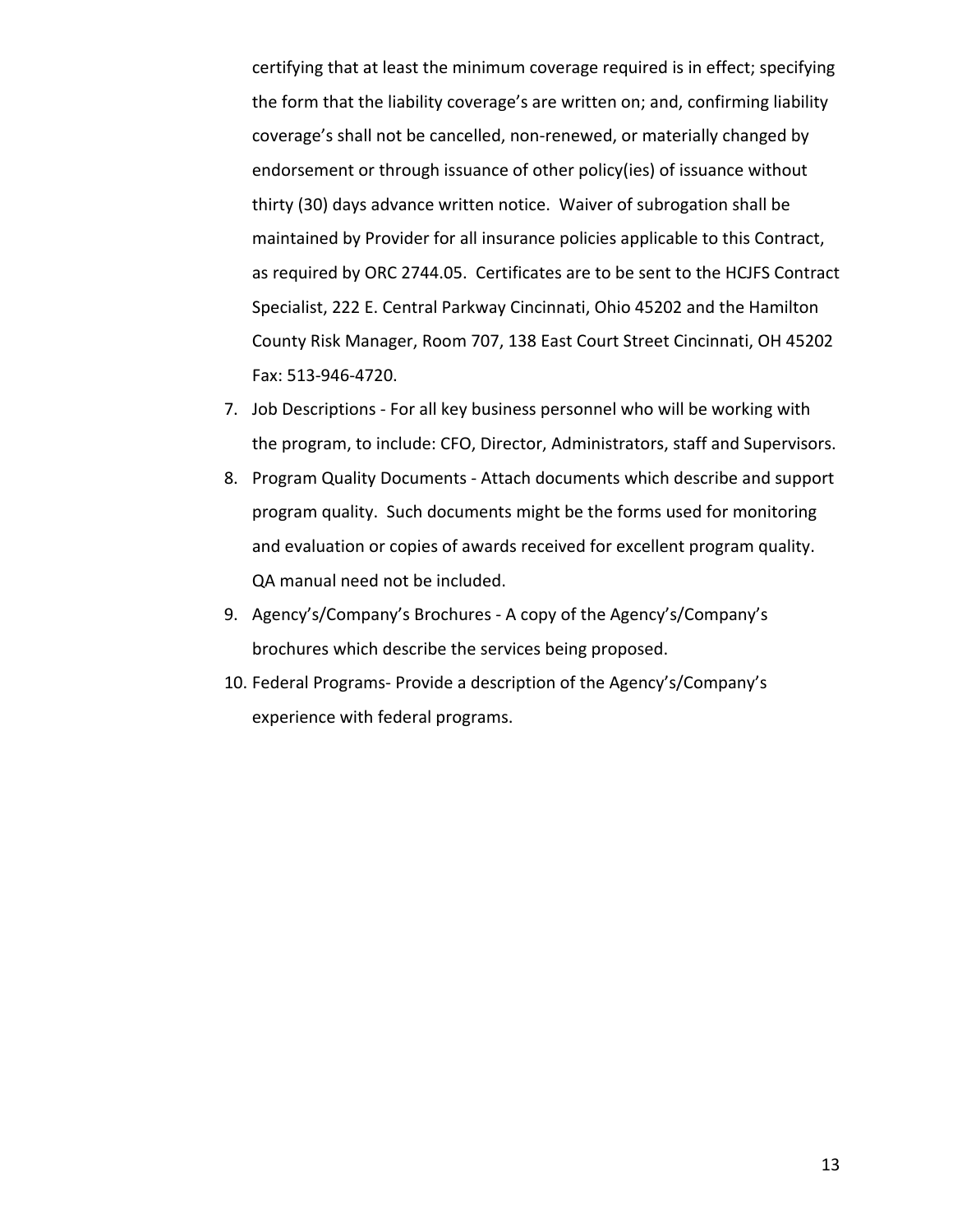# **3.0 PROPOSAL GUIDELINES**

The RFP, the evaluation of responses, and the award of any resultant Contract must be made in conformance with current federal, state, and local laws and procedures.

# 3.1 Program Schedule

#### **ACTION ITEM DELIVERY DATE**

| <b>RFP Issued</b>                                     | <b>February 12, 2021</b>      |
|-------------------------------------------------------|-------------------------------|
| <b>Deadline for Receiving Final RFP Questions</b>     | <b>February 19, 2021</b>      |
| <b>Deadline for Issuing Final RFP Answers</b>         | <b>February 26, 2021</b>      |
| Deadline for Registering for the RFP Process          | <b>February 19, 2021</b>      |
| Deadline for Proposals Received by RFP Contact Person | March 12, 2021                |
| <b>Anticipated Proposal Review Completed</b>          | <b>Week of March 22, 2021</b> |
| <b>Anticipated Start Date</b>                         | April 1, 2021                 |

# 3.2 RFP Contact Person

RFP Contact Person and mailing address for questions about the proposal process, technical issues, the Scope of Service or to send a request for a post-proposal meeting is:

## **Sandra Carson,** *Contract Services*

*Hamilton County Department of Job & Family Services 222 East Central Parkway, 3rd floor Cincinnati, Ohio 45202*

*[Hamil\\_ContractServicesProcurement@jfs.ohio.gov](mailto:Hamil_ContractServicesProcurement@jfs.ohio.gov)*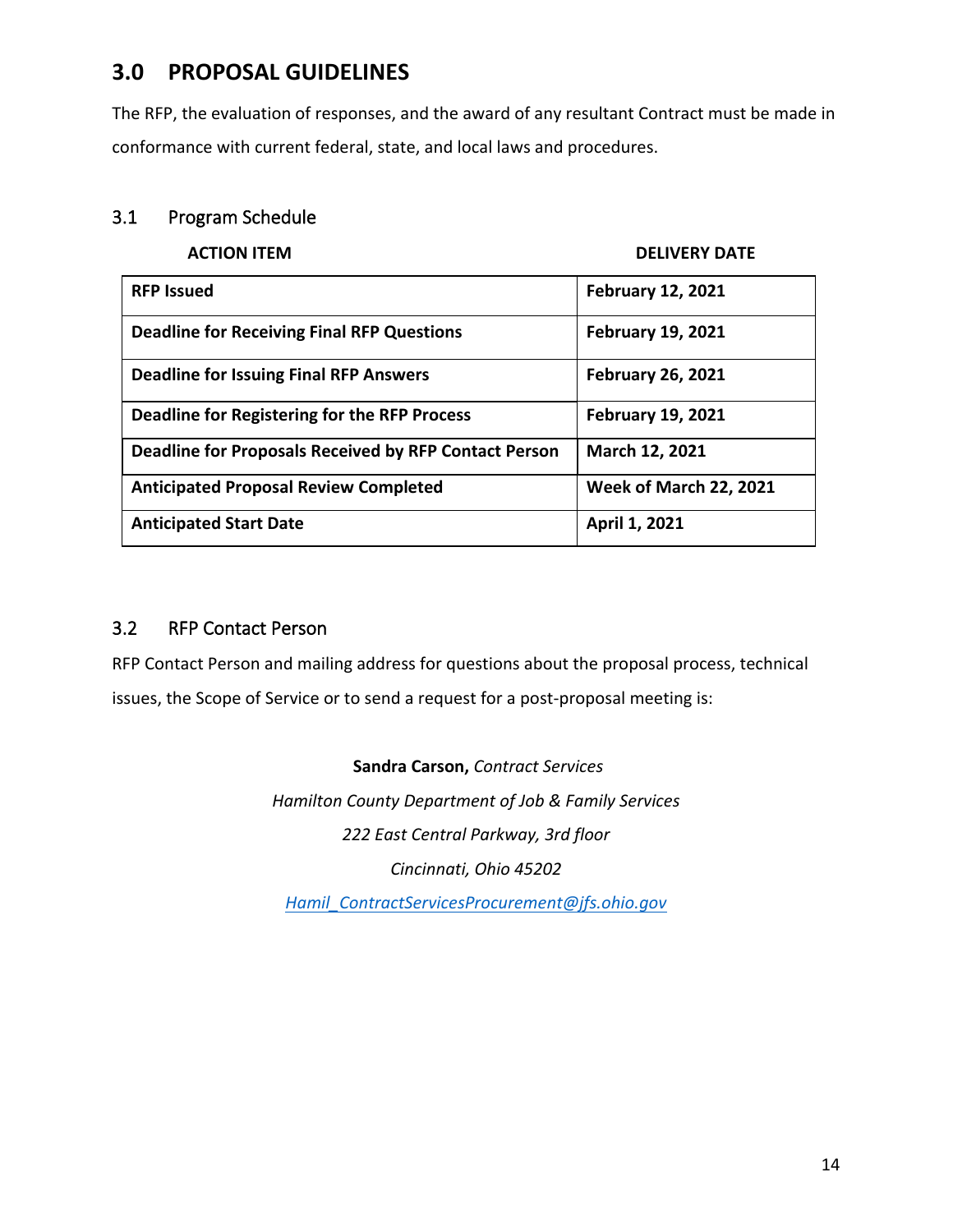# 3.3 Registration for the RFP Process

# **EACH PROVIDER MUST REGISTER FOR AND RESPOND TO THIS RFP TO BE CONSIDERED. THE DEADLINE TO REGISTER FOR THE RFP IS FEBRUARY 19, 2021 NO LATER THAN NOON.**

All interested Providers must complete Registration Form (see Attachment F) and e-mail the RFP Contact Person to register, leaving their name, company name, email address, fax number and phone number. The RFP Contact Person's e-mail address is

Hamil ContractServicesProcurement@jfs.ohio.gov

# 3.4 RFP Questions

All registered Providers may submit written questions regarding the RFP or the RFP Process. All communications being e-mailed are to be e-mailed only to the RFP Contact Person listed in Section 3.2**.**

- 1. No questions will be accepted after February 19, 2021, noon. The final responses will be faxed or e-mailed no later than February 26, 2021 by the close of business.
- 2. Only Providers who register for the RFP Process will receive electronic attachments and addenda.
- 3. The answers issued in response to such Provider questions become part of the RFP.

## 3.5 Prohibited Contacts

The integrity of the RFP process is very important to HCJFS in the administration of our business affairs, in our responsibility to the residents of Hamilton County, and to the Providers who participate in the process in good faith. Behavior by Providers which violates or attempts to manipulate the RFP process in any way is taken very seriously. Neither Provider nor their representatives should communicate with individuals associated with the RFP process. If an interested Provider or anyone associated with an interested Provider attempts any unauthorized communication, Provider's proposal is subject to rejection.

Individuals associated with this RFP and related program include, but are not limited to the following:

- A. Public officials; including but not limited to the Hamilton County Commissioners; and
- B. Any HCJFS employees, except for the RFP Contact Person listed in Section 3.2.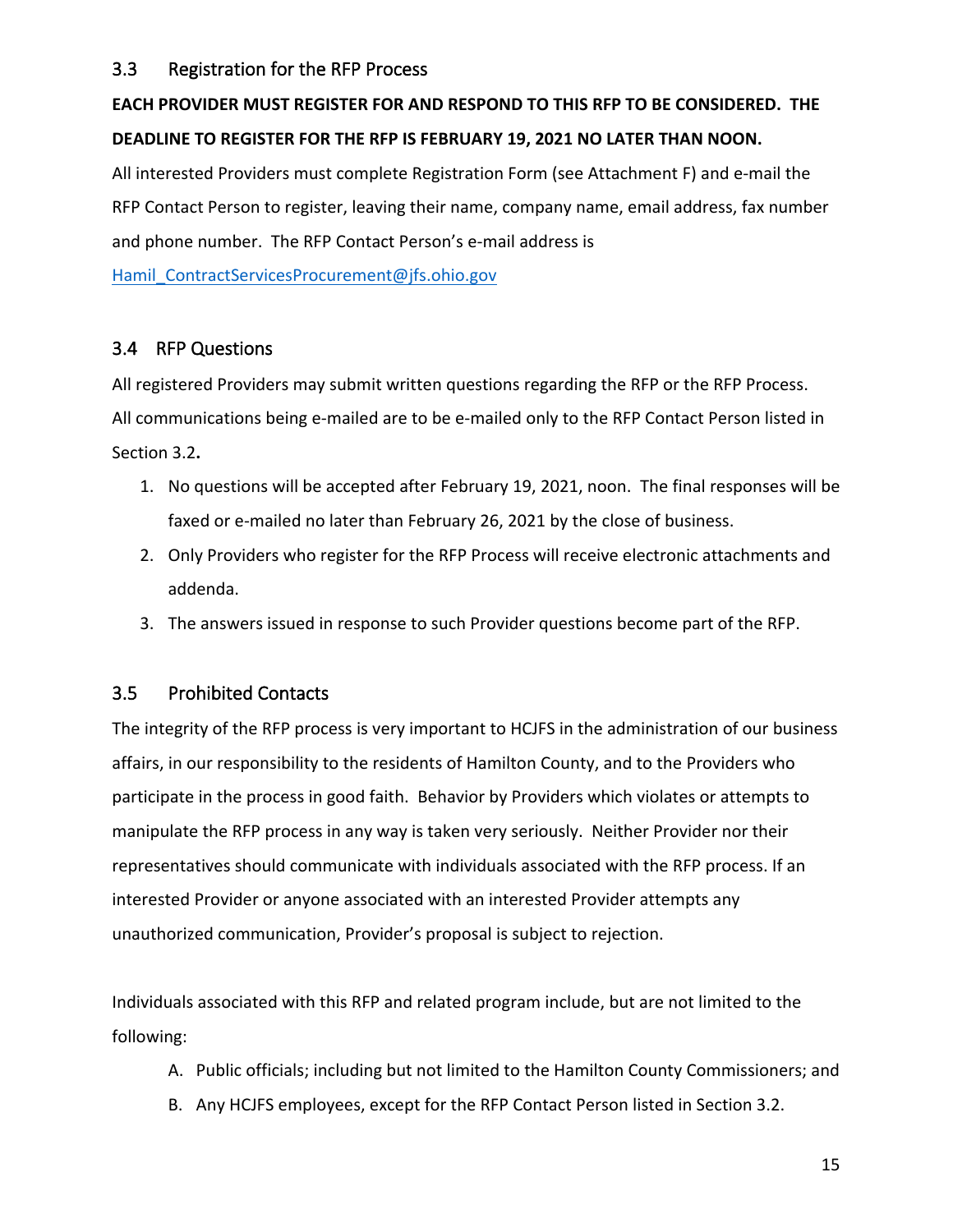Examples of unauthorized communications prior to the award of the contract, except to the RFP Contact Person listed in Section 3.2, including but are not limited to:

- A. Telephone calls;
- B. Letters, emails, social media contacts and faxes regarding the RFP process, anything related to the RFP or the RFP process; and
- C. Visits in person or through a third party attempting to obtain information regarding the RFP, anything related to the RFP or the RFP process.

Notwithstanding the above, there shall be no contact with anyone, including the RFP Contact Person after February 19, 2021 at 12:00 noon.

# 3.6 Provider Disclosures

Provider must disclose any pending or threatened court actions and claims brought by or against the Provider, its parent company or its subsidiaries. This information will not necessarily be cause for rejection of the proposal; however, withholding the information may be cause for rejection of the proposal.

# 3.7 Provider Examination of the RFP

# **THIS RFP AND THE REQUIREMENTS HEREIN HAVE BEEN MODIFIED SINCE THE PREVIOUS RFP PROCESS. PLEASE REVIEW ALL REQUIREMENTS AND THE PROPOSAL TO ENSURE ACCURACY.**

Providers shall carefully examine the entire RFP and any addenda thereto, all related materials and data referenced in the RFP or otherwise available and shall become fully aware of the nature of the request and the conditions to be encountered in performing the requested services.

If Providers discover any ambiguity, conflict, discrepancy, omission or other error in this RFP, they shall immediately notify the RFP Contact Person no later than December 10, 2020 of such error in writing and request clarification or modification of the document. Modifications shall be made by addenda issued pursuant to Section 3.8, Addenda to RFP.Clarification shall be given by fax or e-mail to all parties who registered for the RFP, Section 3.3, without divulging the source of the request for same.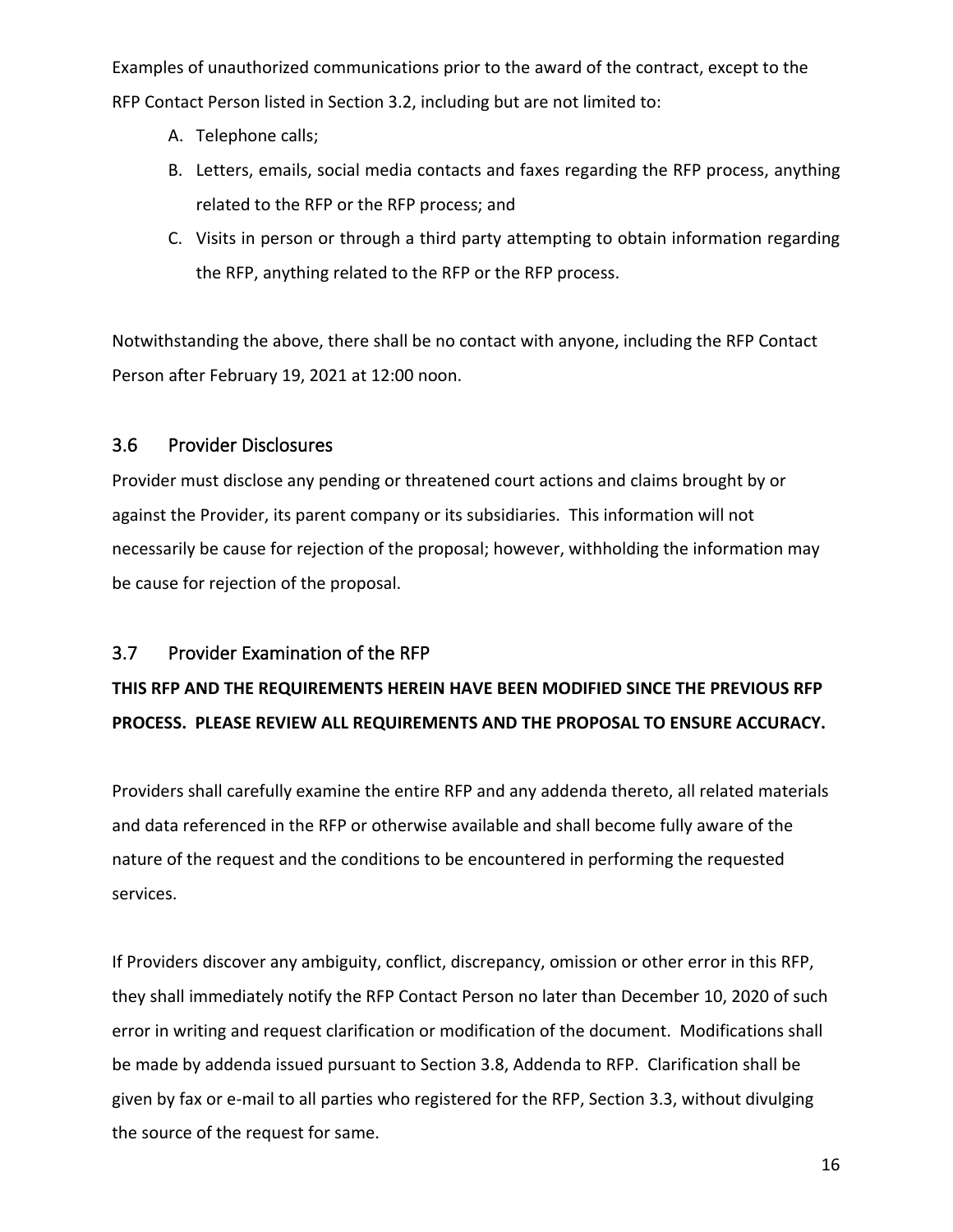If a Provider fails to notify HCJFS prior to February 19, 2021, noon of an error in the RFP known to the Provider, or of an error which reasonably should have been known to the Provider, the Provider shall submit its proposal at the Provider's own risk. If awarded the Contract, the Provider shall not be entitled to additional compensation or time by reason of the error or its later correction.

## 3.8 Addenda to RFP

HCJFS may modify this RFP by issuance of one or more addenda to all parties who registered for the RFP, Section 3.3. In the event modifications, clarifications, or additions to the RFP become necessary, all Providers who registered for the RFP will be notified and will receive the addenda via fax or e-mail. In the unlikely event emergency addenda by telephone are necessary, the RFP Contact Person, or designee, will be responsible for contacting only those Providers who registered for the RFP. All addenda to the RFP will be posted to [http://www.hcjfs.org](http://www.hcjfs.org/)

# 3.9 Availability of Funds

Contract awards are conditioned upon the availability of federal, state, or local funds appropriated or allocated for payment for services provided. By sole determination of HCJFS, if funds are not sufficiently allocated or available for the provision of the services performed by Provider, HCJFS reserves the right to exercise one of the following alternatives:

- A. Reduce the utilization of the services provided under the Contract, without change to the terms and conditions of the Contract; or
- B. Issue a notice of intent to terminate the Contract.

HCJFS will notify Provider at the earliest possible time of such decision. No penalty will accrue to HCJFS in the event either provision is exercised. HCJFS will not be obligated or liable for any future payments due or for any damages as a result of termination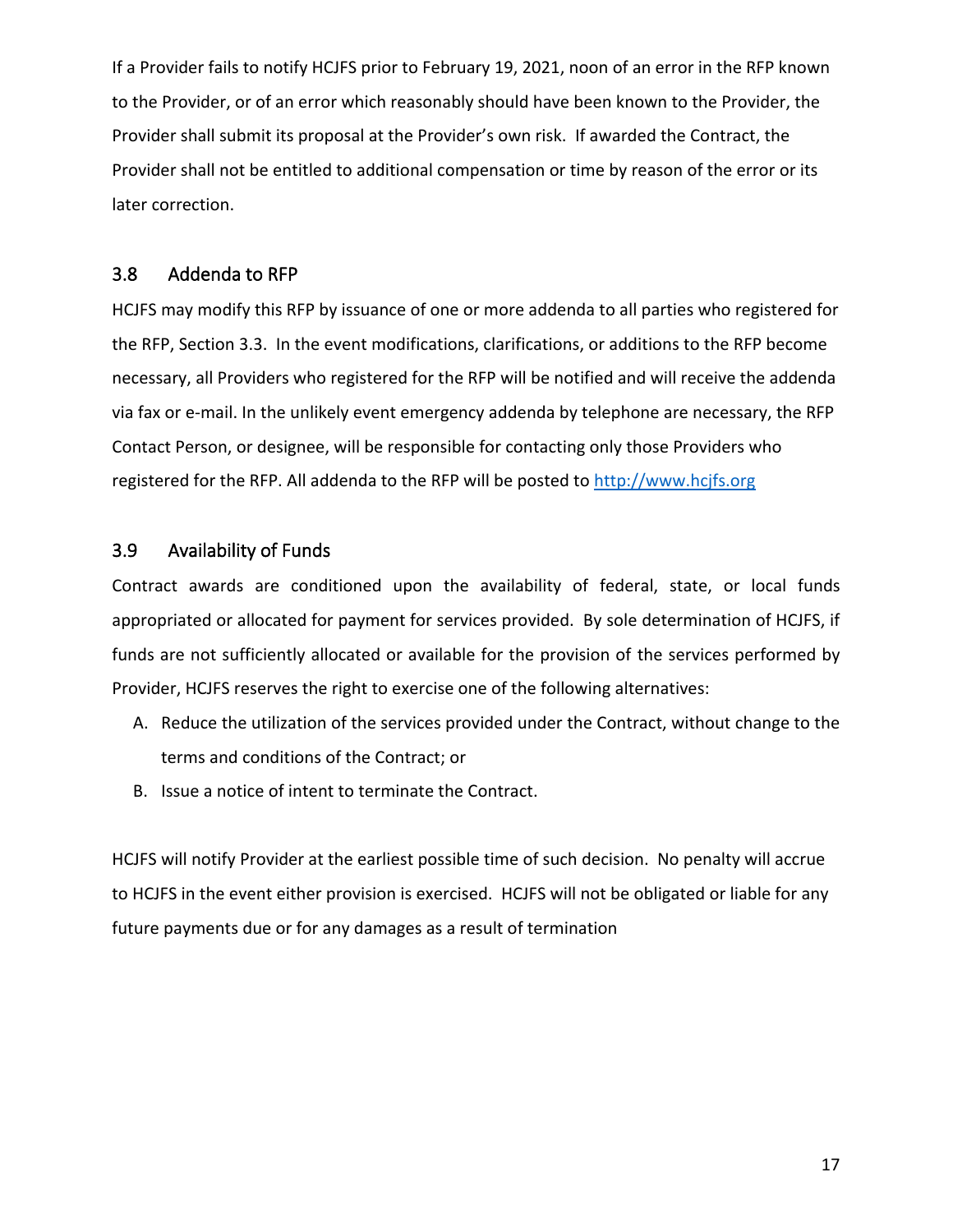# **4.0 SUBMISSION OF PROPOSAL**

Provider must certify the proposal and pricing will remain in effect for 365 calendar days after the proposal submission date.

# 4.1 Preparation of Proposal

Proposals must provide a straightforward, concise delineation of qualifications, capabilities, and experience to satisfy the requirements of the RFP. Expensive binding, colored displays, promotional materials, etc. are not necessary. Emphasis should be concentrated on conformance to the RFP instructions, responsiveness to the RFP requirements, completeness, and clarity of content. The proposal must include all costs relating to the services offered.

# 4.2 Cost of Developing Proposal

The cost of developing proposals is entirely the responsibility of the Provider and shall not be chargeable to HCJFS under any circumstances. All materials submitted in response to the RFP will become the property of HCJFS and may be returned only at HCJFS' option and at Provider's expense.

# 4.3 False or Misleading Statements

If, in the opinion of HCJFS, information included within Provider's proposal was intended to mislead the County in its evaluation of the proposal, the proposal will be rejected.

# 4.4 Delivery of Proposals

Proposals must be e-mailed to the RFP Contact Person, Sandra Carson, at *Hamil ContractServicesProcurement@jfs.ohio.gov* on or before March 12, 2021 no later than 11:00 a.m. *Proposals received after this date and time will not be considered.* A receipt will be issued for all proposals received.

**It is absolutely essential that Providers carefully review all elements in their final proposals. Once received, proposals cannot be altered; however, HCJFS reserves the right to request additional information for clarification purposes only.**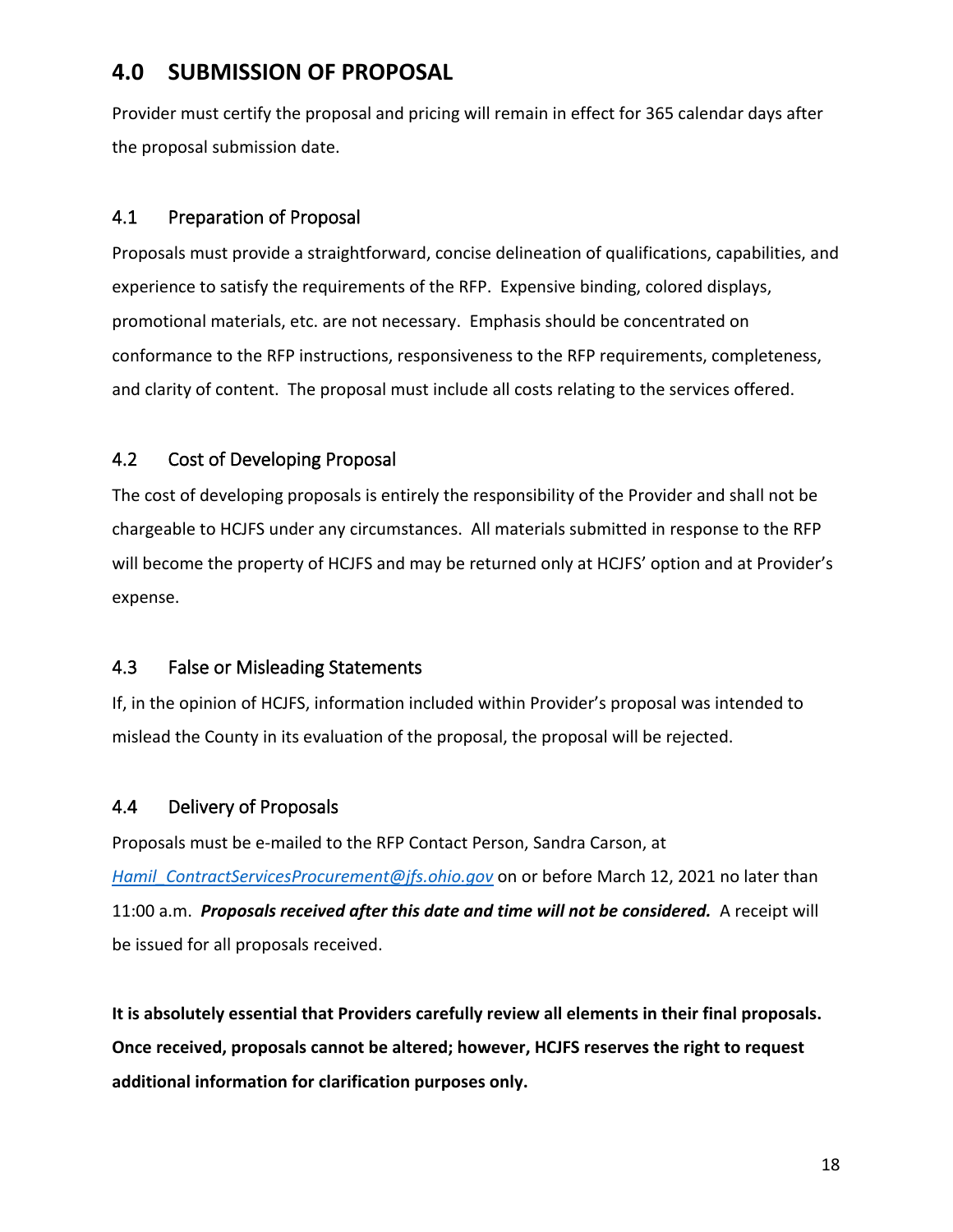# 4.5 Acceptance and Rejection of Proposals

HCJFS reserves the right to:

- A. award a Contract for one or more of the proposed services;
- B. award a Contract for the entire list of proposed services;
- C. reject any proposal, or any part thereof; and
- D. waive any informality in the proposals.

The recommendation of HCJFS staff and the approval by the HCJFS Director shall be final. Waiver of an immaterial defect in the proposal shall in no way modify the RFP documents or excuse the Provider from full compliance with its specifications if Provider is awarded the Contract.

# 4.6 Evaluation and Award of Contract

The review process shall be conducted in four stages. Although it is hoped and expected that a Provider will be selected as a result of this process, HCJFS reserves the right to discontinue the procurement process at any time.

# **Stage 1. Preliminary Review**

A preliminary review of all proposals submitted by the deadline listed in Section 3.1 Program Schedule will be performed to ensure the proposal materials adhere to the Mandatory Requirements specified in the RFP. Proposals which meet the Mandatory Requirements will be deemed Qualified. Those which do not, shall be deemed Non-Qualified. Non-Qualified proposals will be rejected. Qualified proposals in response to the RFP must contain the following Mandatory Requirements:

- A. Registry for RFP
- B. Timely Submission The proposal is e-mailed on or before March 12, 2021 no later than 11:00 a.m. and according to instructions. Proposals not received by the specified date shall be deemed Non-Qualified and shall be rejected.
- C. Signed and Completed Cover Sheet, Section 2.1;
- D. Responses to Program Components, Section 1.2.1;
- E. Detailed Cost Sheet, Section 2.3;
- F. Responses to System and Fiscal Administration Components, Section 2.8.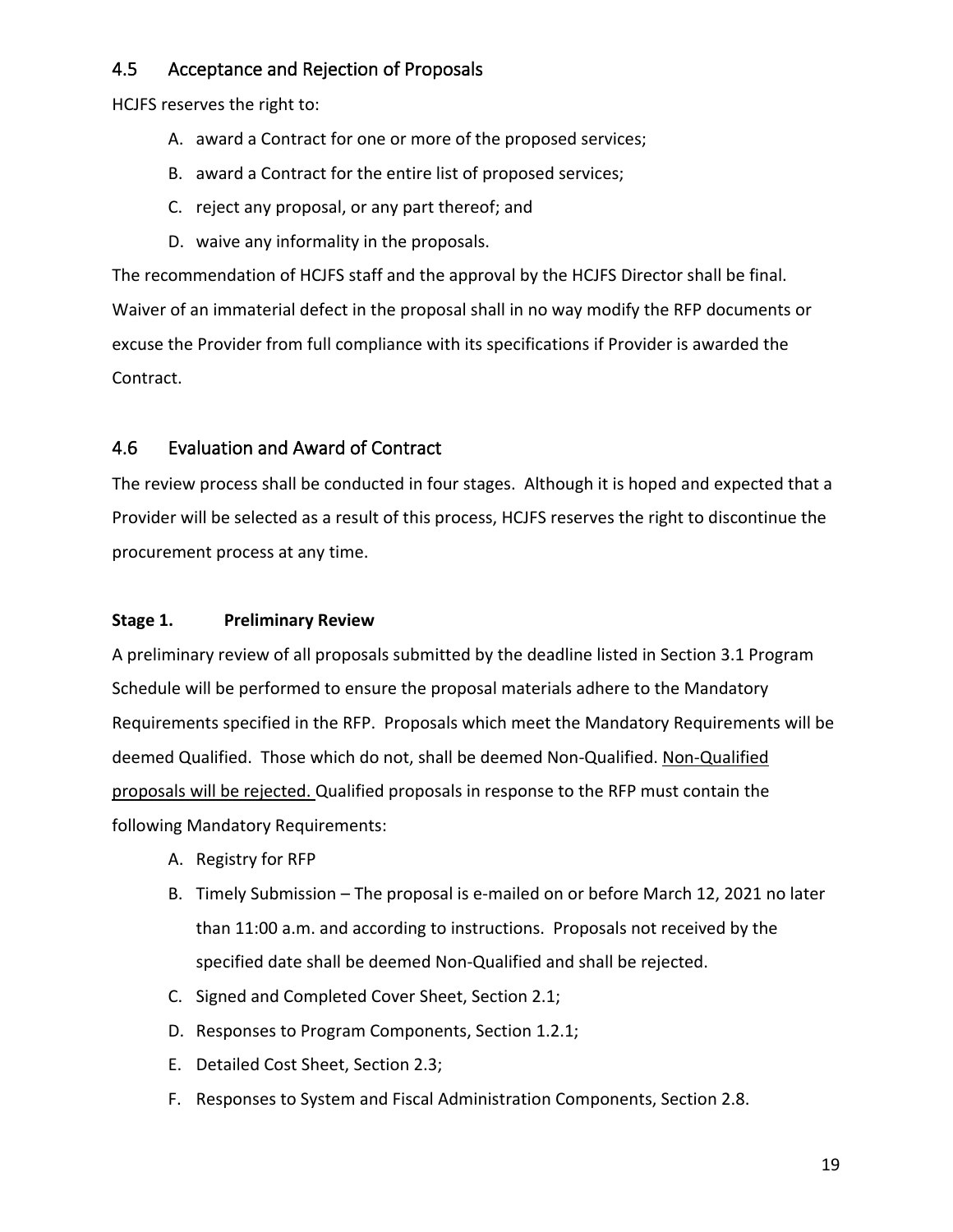## **Stage 2. Evaluation Committee Review**

All Qualified proposals shall be reviewed, evaluated, and rated by the Review Committee. Review Committee shall be comprised of HCJFS staff and other individuals designated by HCJFS. Review Committee shall evaluate each Provider's proposal using criteria developed by HCJFS. Ratings will be compiled using a Review Committee Rating Sheet. Responses to each question will be evaluated and ranked using the following scale:

| Does Not Meet Requirement          | A particular RFP requirement was not addressed in the            |  |  |
|------------------------------------|------------------------------------------------------------------|--|--|
|                                    | Provider's proposal.                                             |  |  |
| <b>Partially Meets Requirement</b> | Provider's proposal demonstrates some attempt at meeting a       |  |  |
|                                    | particular RFP requirement, but that attempt falls below an      |  |  |
|                                    | acceptable level.                                                |  |  |
| <b>Meets Requirement</b>           | Provider's proposal fulfills a particular RFP requirement in all |  |  |
|                                    | material respects, potentially with only minor, non-substantial  |  |  |
|                                    | deviation.                                                       |  |  |
| <b>Exceeds Requirement</b>         | Provider's proposal fulfills a particular RFP requirement in all |  |  |
|                                    | material respects and offers some additional level of quality in |  |  |
|                                    | excess of HCJFS expectations.                                    |  |  |

#### **Stage 3 Other Materials**

Review Committee members will determine what other information is required to complete the review process. All information obtained during Stage 3 will be evaluated using the scale set forth in Stage 2 Review and incorporated into the overall rating for the proposal. Review Committee may request information from sources other than the written proposal to evaluate Provider's programs or clarify Provider's proposal. Other sources of information may include but are not limited to the following:

A. Written responses from Provider to clarify questions posed by Review Committee. Such information requests by Review Committee and Provider's responses must always be in writing;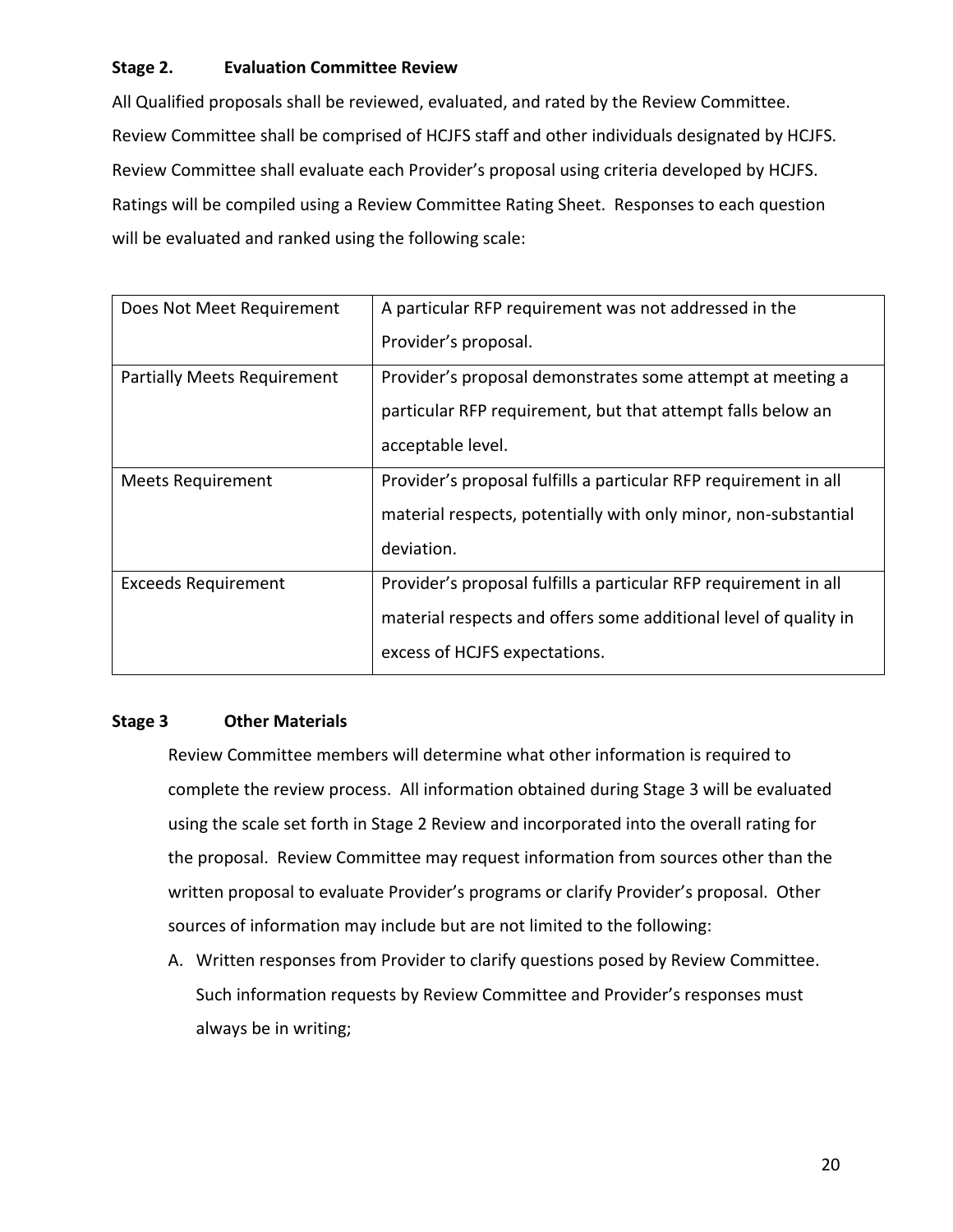- B. Oral presentations. If HCJFS determines oral presentations are necessary, the presentations will be focused to ensure all of HCJFS' interests or concerns are adequately addressed. The primary presentation must include Provider's key program personnel. HCJFS reserves the right to video tape the presentations.
- C. Site visits may be conducted with Providers as HCJFS deems necessary. Site visits will be held at the location where the services are to be provided.

## **Stage 4 Evaluation Scoring**

Final scoring for each proposal will be calculated. For this RFP, the evaluation percentages assigned to each section are:

- A. Program Evaluation including responses to Section 1.2.1 Questions are worth 65% of the total evaluation score.
- B. Fiscal Evaluation, Section 2.3 Questions, Cost Analysis and Project Budget are worth 20% of the total evaluation score.
- C. System and Fiscal Administration Evaluation including responses to Section 2.8 Questions are worth 5% of the total evaluation score.
- D. Section 4.6, Stage 3, Other Materials considered are worth 10% of the total evaluation score.

If HCJFS determines that it is not necessary to conduct a Stage 3 review, the evaluation percentages assigned to each section are:

- A. Program Evaluation including responses to Section 1.2.1 Questions are worth 75% of the total evaluation score.
- B. Fiscal Evaluation, Section 2.3 Questions, Cost Analysis and Project Budget are worth 20% of the total evaluation score.
- C. System and Fiscal Administration Evaluation including responses to Section 2.8 Questions are worth 5% of the total evaluation score.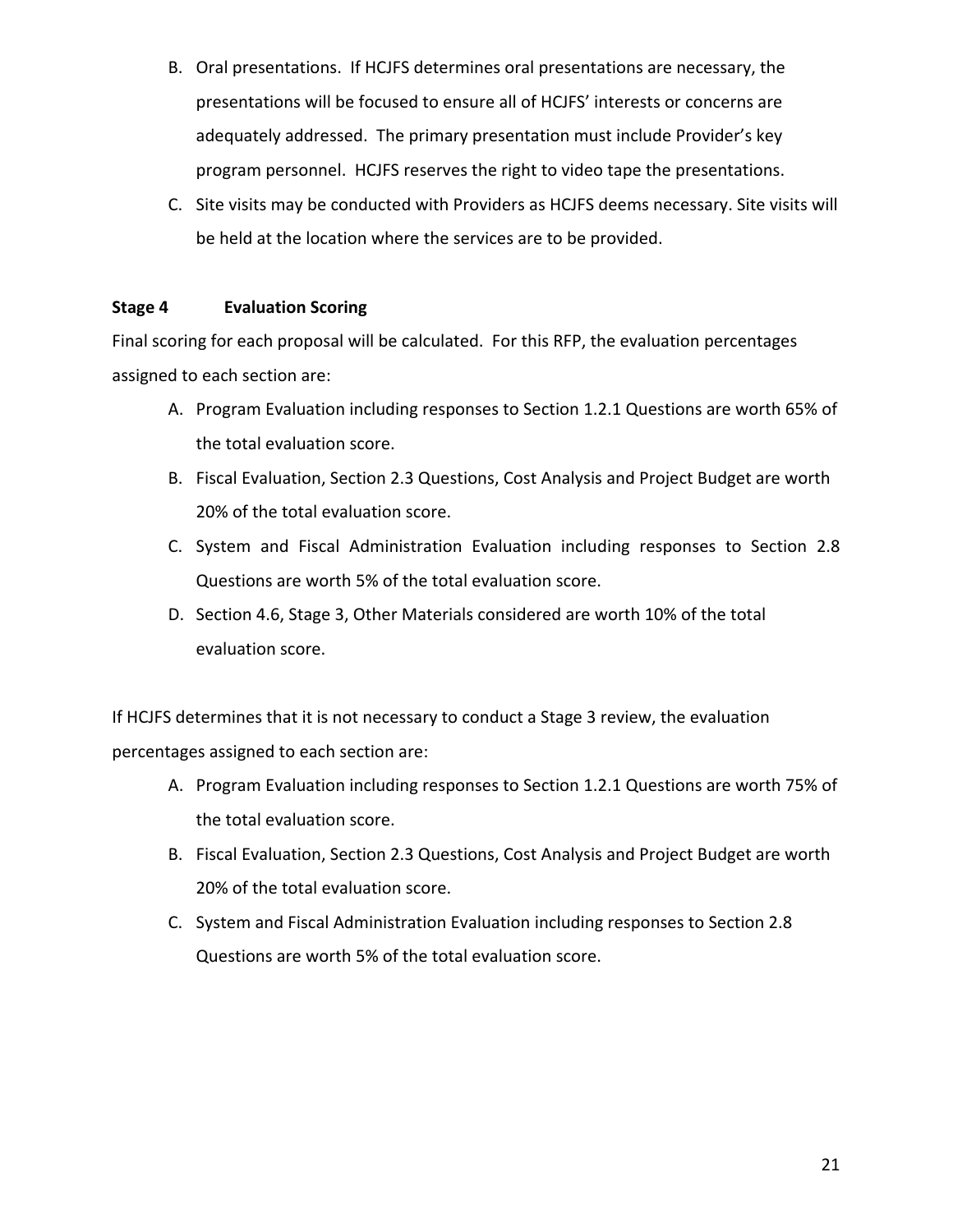# 4.7 Proposal Selection

Proposal selection does not guarantee a Contract for services will be awarded. The selection process includes:

- A. All proposals will be evaluated in accordance with Section 4.6 Evaluation & Award of Contract. The Review Committee's evaluations will be scored and sent through administrative review for final approval.
- B. Based upon the results of the evaluation, HCJFS will select Provider(s) for the services who it determines to be the responsible agency/company(s) whose proposal(s) is (are) most advantageous to the program, with price and other factors considered.
- C. HCJFS will work with selected Provider to finalize details of the Contract using Attachment B, Contract Sample, to be executed between the BOCC on behalf of HCJFS and Provider.
- D. If HCJFS and selected Provider are able to successfully agree with the Contract terms, the BOCC has final authority to approve and award Contracts. The Contract is not final until the BOCC has approved the document through public review and resolution through quorum vote.
- E. If HCJFS and successful Provider are unable to come to terms regarding the Contract, in a timely manner as determined by HCJFS, HCJFS will terminate the Contract discussions with Provider. In such event, HCJFS reserves the right to select another Provider from the RFP process, cancel the RFP or reissue the RFP as deemed necessary.
- F. If a proposal is selected with a Provider who has not yet received its licensure from the appropriate Board, the proposal will be disqualified unless the Provider receives its licensure within 60 days of acceptance of the proposal.

# 4.8 Post-Proposal Meeting

The post-proposal meeting process may be utilized only by Providers who submitted Qualified Proposals, who wish to obtain clarifying information regarding their non-selection. If a Provider wishes to discuss the selection process, the request for an informal meeting and the explanation for it must be submitted in writing and received by HCJFS within fourteen (14) business days after the date of notification of the decision.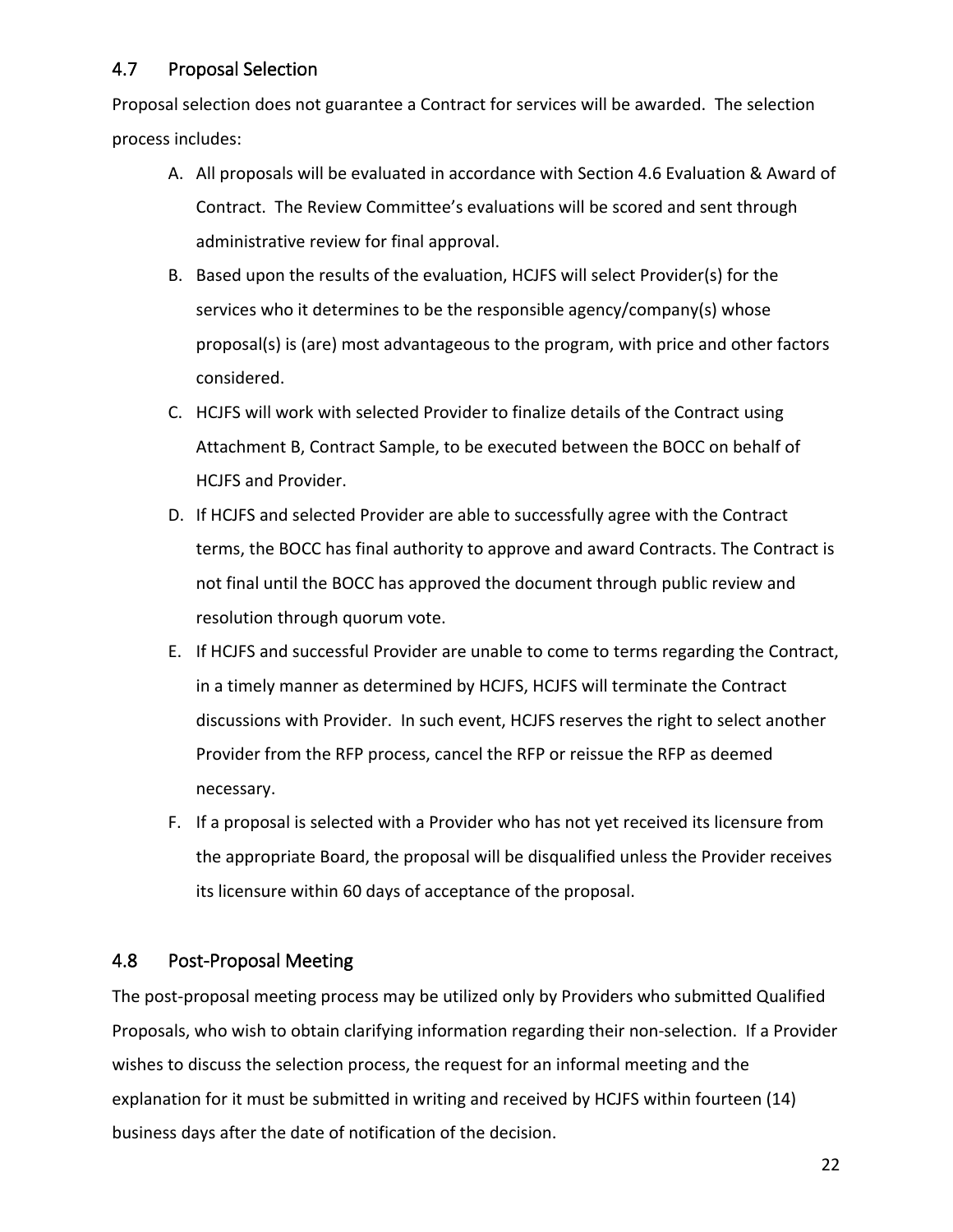All requests must be signed by an individual authorized to represent the Provider and be addressed to the RFP Contact Person at the address listed in Section 3.2.Certified or registered mail must be used unless the request is delivered in person, in which case the Provider should obtain a delivery receipt. A meeting will be scheduled within 21 calendar days of receipt of the request and will be for the purpose of discussing a Provider's non-selection.

## 4.9 Public Records

.

All proposals submitted shall become the property of HCJFS to use or, at its option, return such proposals. All proposals and associated documents will be considered to be public information and will be open for inspection to interested parties after the award of a contract unless identified as a trade secret or otherwise exempted from disclosure under the Ohio Public Records Act.

Trade secrets or otherwise exempted information must be clearly identified and marked as such in the proposal. Each page containing such material must:

- 1. Be placed in a sealed envelope;
- 2. Must have the basis for non-disclosure status stamped or written in the upper right hand corner of the page and the envelope; and
- 3. Be placed in the required order of the response format.

**For example** if Pages 1-5 are not trade secrets or otherwise exempted from disclosure and Page 6 contains a trade secret then

- the word "Trade Secret" would be stamped in the corner of Page 6;
- Page 6 would be placed in an envelope; and
- The envelope is stamped as containing a "Trade Secret" is placed after page 5.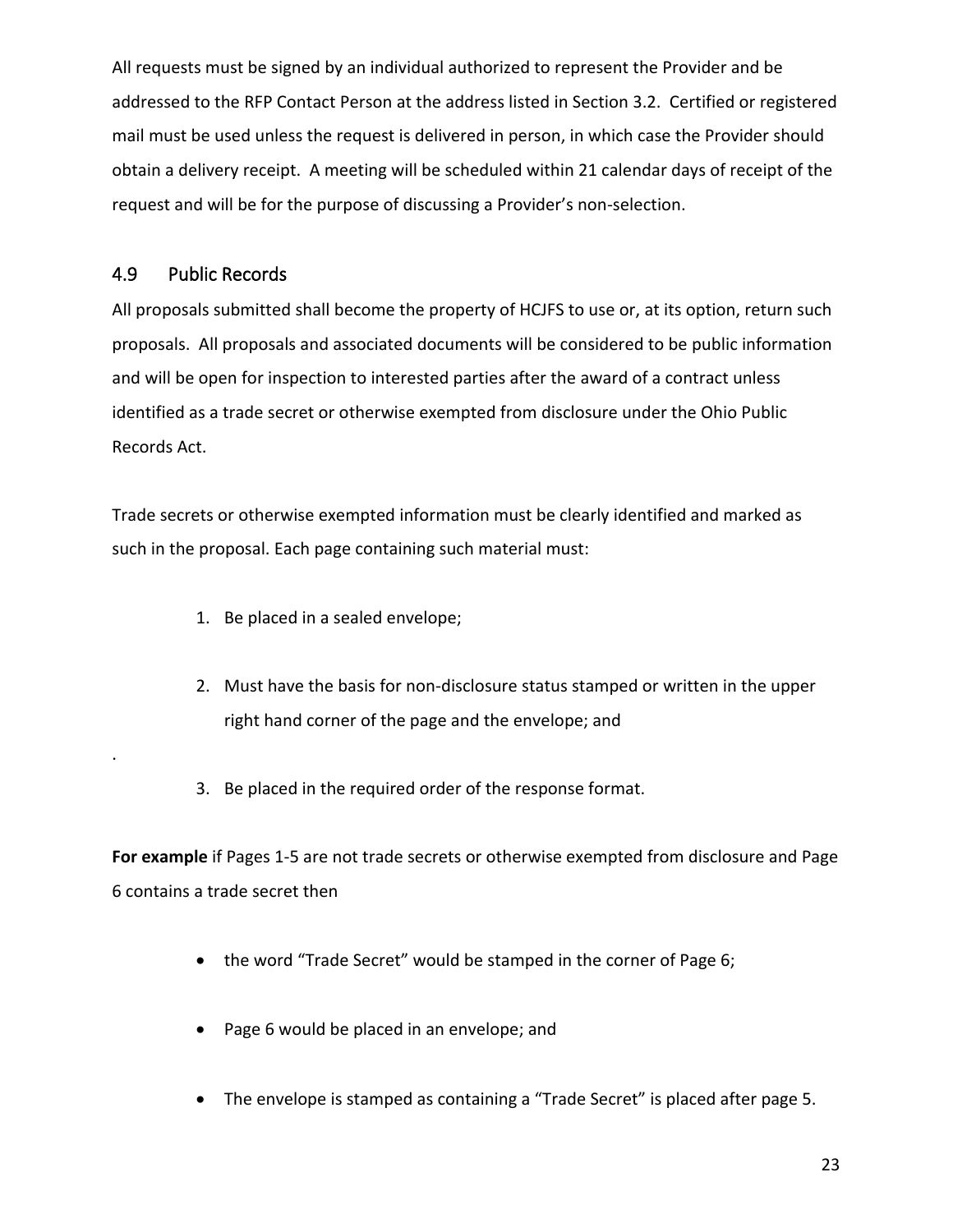# **DO NOT MARK EVERY PAGE OF YOUR PROPOSAL AS TRADE SECRET OR OTHERWISE EXEMPTED FROM DISCLOSURE OR YOUR PROPOSAL MAY BE REJECTED**

If HCJFS is requested by a third party to disclose those documents which are identified and marked as Trade Secret or Otherwise Exempted from disclosure, HCJFS will notify Provider of that fact. Provider shall promptly notify HCJFS, in writing, that either a) HCJFS is permitted to release these documents, or b) Provider intends to take immediate legal action to prevent its release to a third party. A failure of Provider to respond within five (5) business days shall be deemed permission for HCJFS to release such documents.

It is Provider's sole responsibility to legally defend the actions of HCJFS for withholding Provider's documents as trade secrets or otherwise exempted information if the issue is challenged.

## 4.10 Reserved

# 4.11 Public Record Requests Regarding this RFP

Per ORC 307.862 (C), in order to ensure fair and impartial evaluation, proposals and any documents or other records related to a subsequent negotiation for a final Contract that would otherwise be available for public inspection and copying under section 149.43 of the Revised Code, shall not be available until after the award of the Contract(s). Award is defined as when the Contract is fully executed by all parties.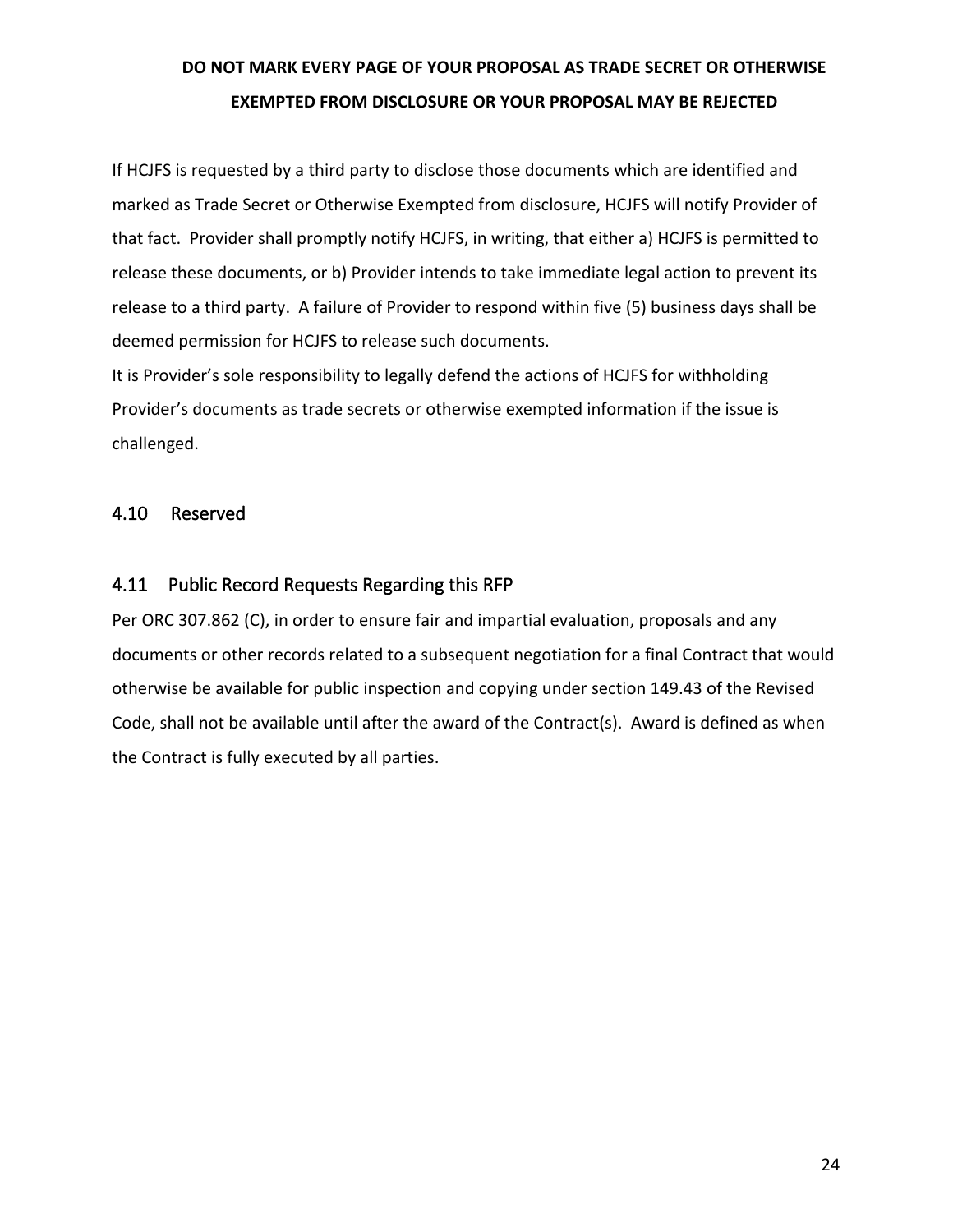# ATTACHMENT A

Cover Sheet for Graphic Design Services (includes checklist)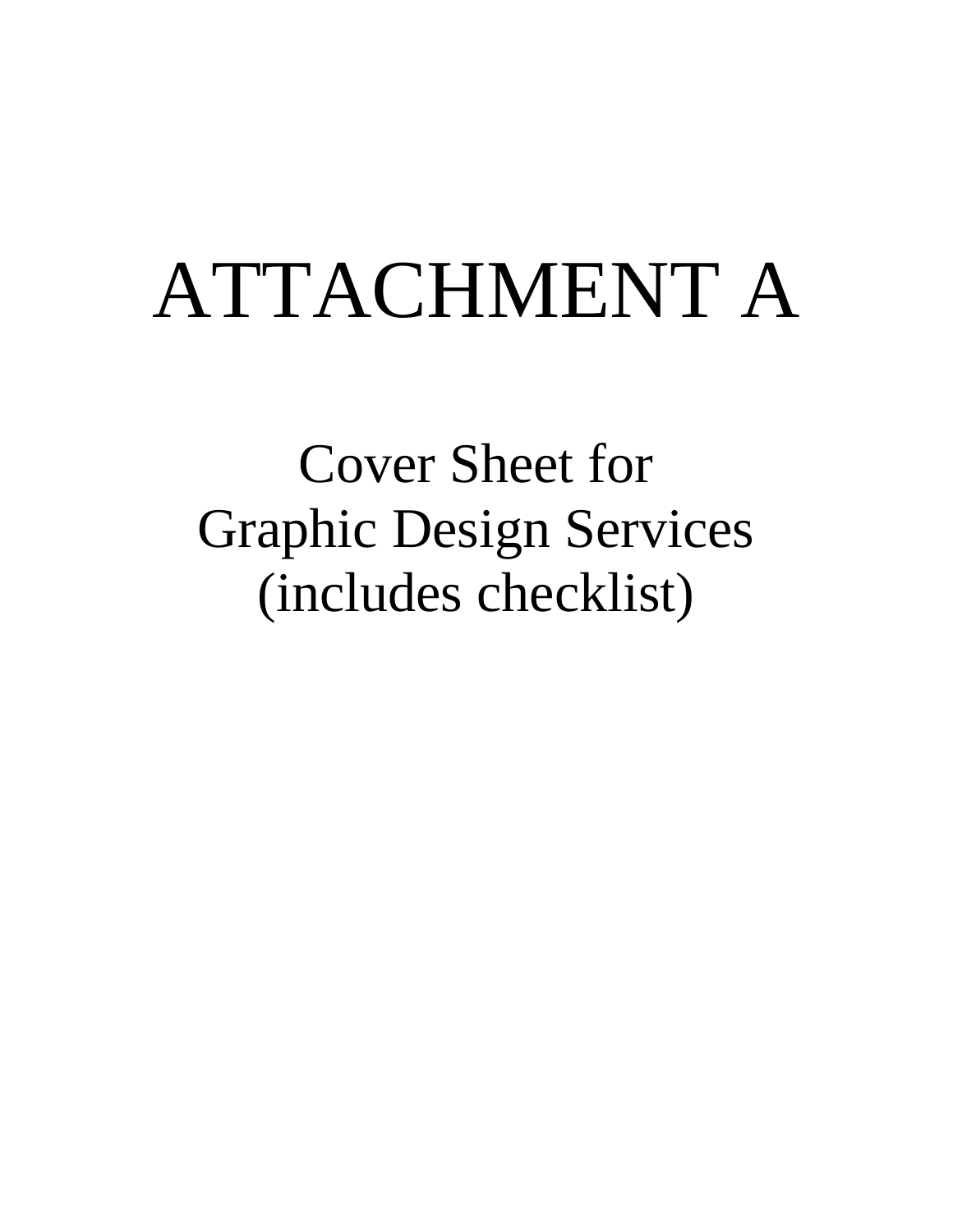#### **ATTACHMENT A Cover Sheet Graphic Design Services - Bid No: SC02-21R**

|                                               | (Please Print or type) |                                                                                                      |
|-----------------------------------------------|------------------------|------------------------------------------------------------------------------------------------------|
|                                               |                        | Phone Number: __________(ext)_____E-Mail Address: ______________________________                     |
|                                               |                        | Additional Names: Provider must include the names of individuals authorized to negotiate with HCJFS. |
| Person(s) authorized to negotiate with HCJFS: |                        |                                                                                                      |
|                                               |                        |                                                                                                      |
| (Please Print)                                |                        |                                                                                                      |
|                                               |                        |                                                                                                      |
|                                               |                        |                                                                                                      |

# **For Pricing - Please Complete Attachment C - Cost Sheet.**

**Certification:** I hereby certify the information and data contained in this proposal are true and correct. The Provider's governing body has authorized this application and document, and the Provider will comply with the attached representation if the contract is awarded.

**\_\_\_\_\_\_\_\_\_\_\_\_\_\_\_\_\_\_\_\_\_\_\_\_\_\_\_\_\_\_ \_\_\_\_\_\_\_\_\_\_\_\_\_\_\_\_ \_\_\_\_\_\_\_\_\_\_\_\_\_\_\_ Signature - Authorized Representative Title Date**

**By signing and submitting this proposal Cover Sheet, Provider certifies the proposal and pricing will remain in effect for 180 days after the proposal submission date.**

*Please complete the next page of this form containing a checklist to verify that everything required to be submitted as part of your proposal is included.*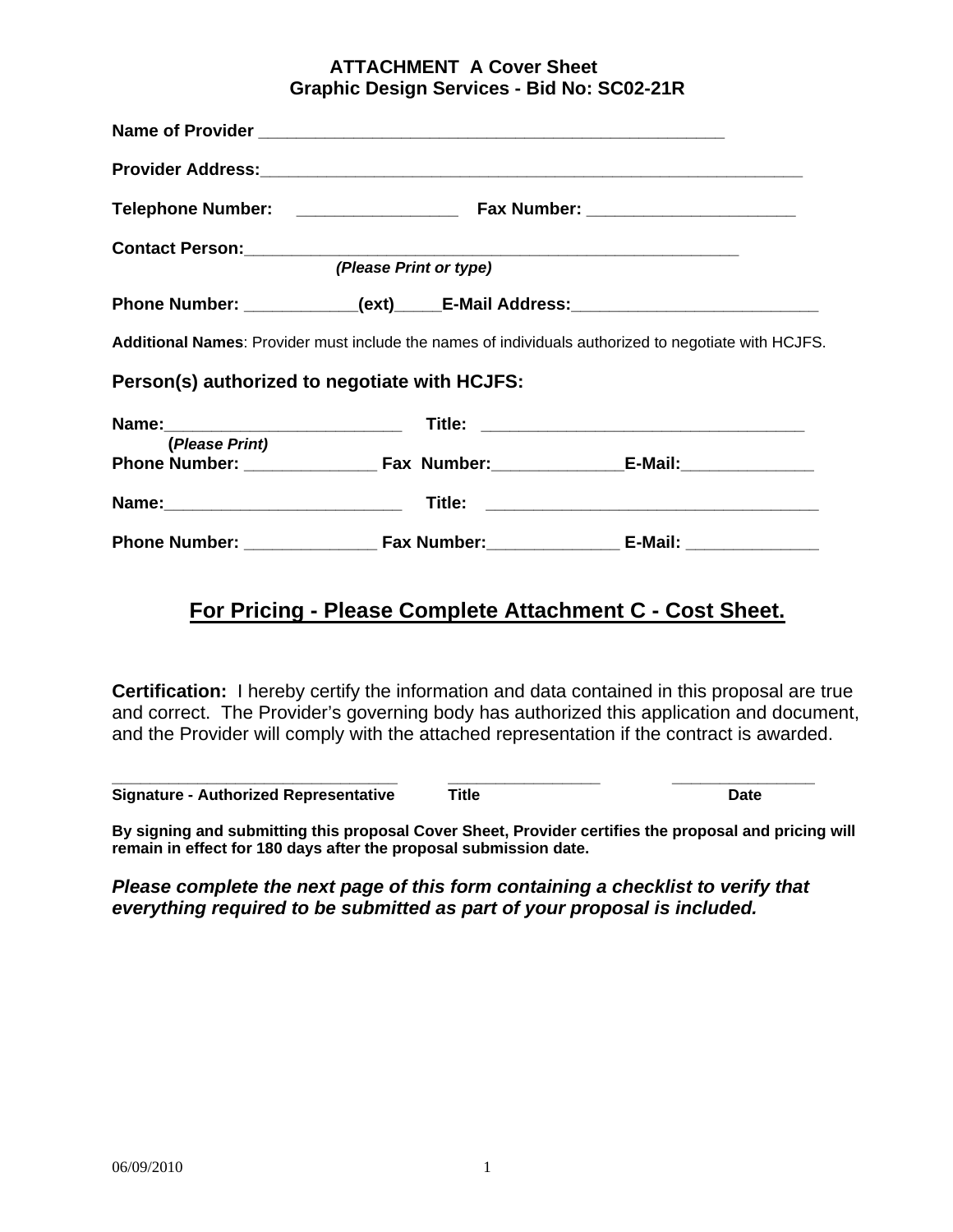# **RFP Submission Checklist**

Pursuant to Section 4.6 of the RFP, the following items are to be included in your proposal in order for it to be deemed qualified. Please indicate that the items are included by checking the corresponding column.

| <b>Action Required</b>                                                                                                                                 | <b>RFP</b><br><b>Section</b> | <b>Included</b> |
|--------------------------------------------------------------------------------------------------------------------------------------------------------|------------------------------|-----------------|
| Did you register for the RFP process by February 19, 2021?                                                                                             | 3.3                          |                 |
| Will your Proposal be submitted by 11:00 a.m. on or before March 12, 2021?                                                                             | 4.4                          |                 |
| Did you include all the Contact Information on the Cover Sheet?                                                                                        | 2.1                          |                 |
| Did you include the completed Attachment C - Cost Sheet for the Initial Term?                                                                          | 2.1                          |                 |
| Did you include the completed Attachment C - Cost Sheet for the 1 <sup>st</sup> , 2 <sup>nd</sup> , 3 <sup>rd</sup> and 4 <sup>th</sup> Renewal Terms? | 2.1                          |                 |
| Did you sign the Cover Sheet?                                                                                                                          | 2.1                          |                 |
| Is a response to each Program Component included?                                                                                                      | 2.2.1                        |                 |
| Is a response to each System and Fiscal Administration Component included?                                                                             | 2.8                          |                 |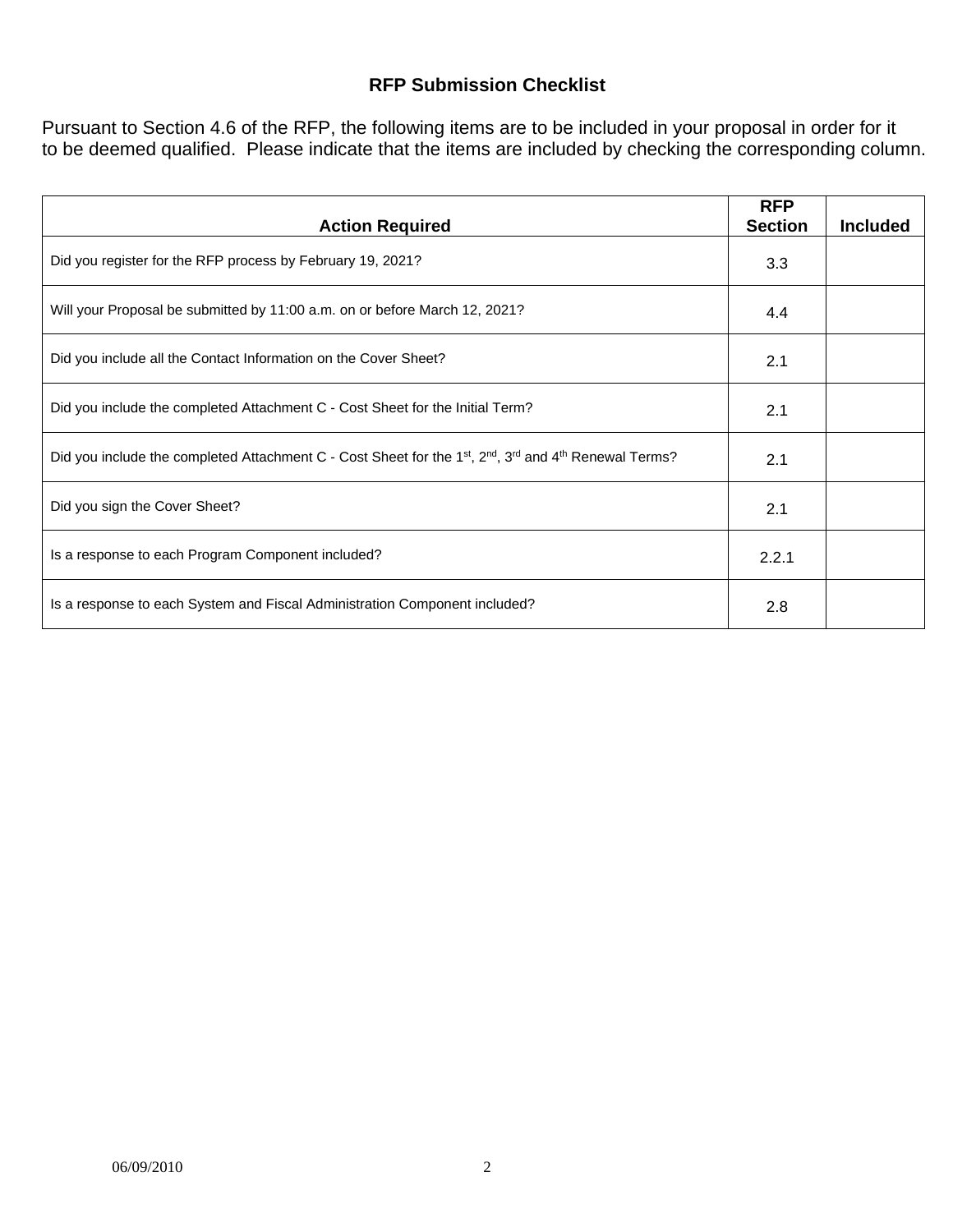# ATTACHMENT A-1

Program Component Checklist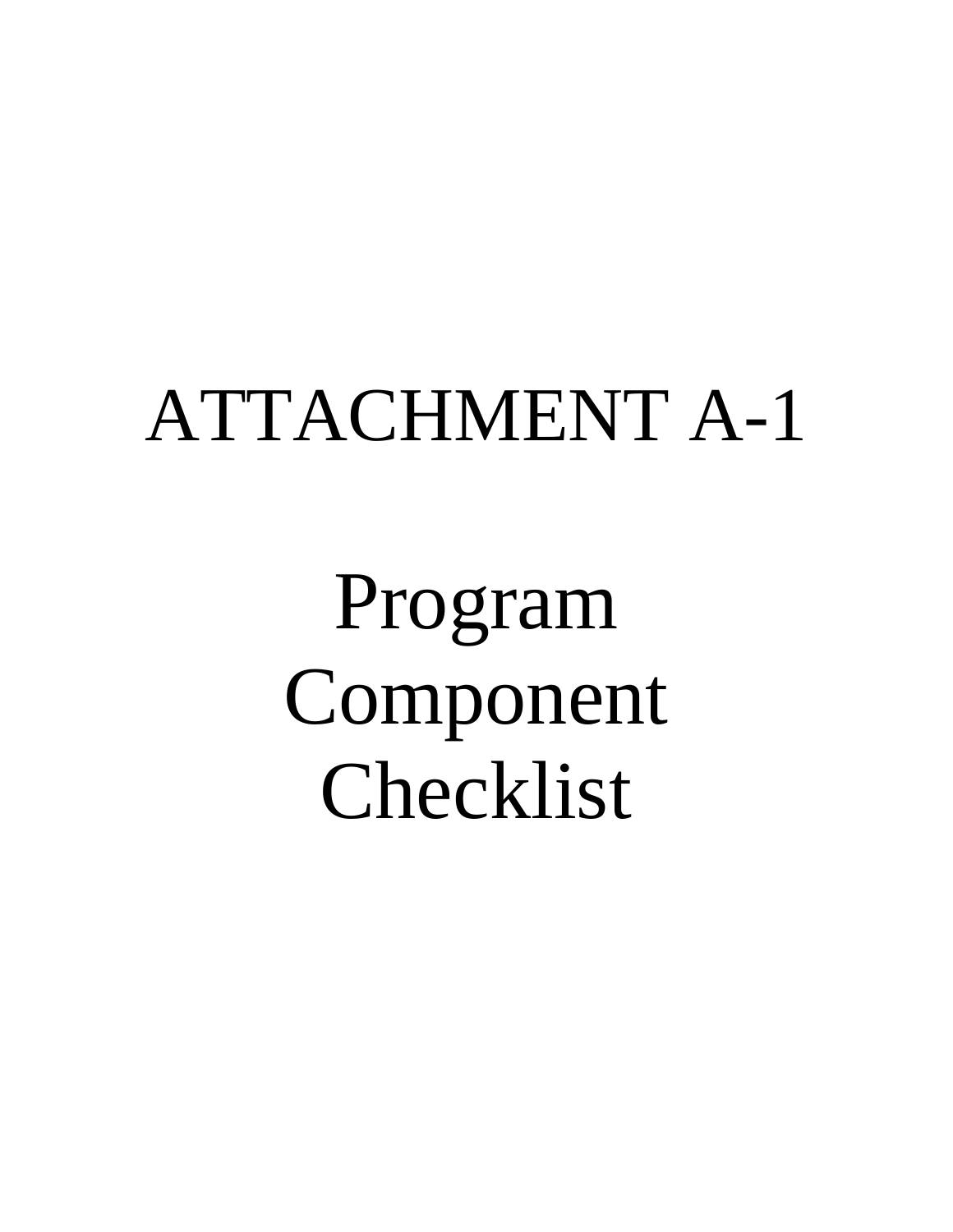| RFP# SC02-21R - Graphic Design Services RFP                                                                          |                                                                          |  |  |  |  |  |  |  |  |
|----------------------------------------------------------------------------------------------------------------------|--------------------------------------------------------------------------|--|--|--|--|--|--|--|--|
|                                                                                                                      | Program Component Checklist                                              |  |  |  |  |  |  |  |  |
| Please ensure all questions in Section 1.2.2 are answered and page numbers are listed by using checklist below.      |                                                                          |  |  |  |  |  |  |  |  |
| <b>Proper Answer:</b> If YES - list page number where response can be found. If NO - list reason for not responding. |                                                                          |  |  |  |  |  |  |  |  |
|                                                                                                                      |                                                                          |  |  |  |  |  |  |  |  |
| QUESTION                                                                                                             | PAGE #(s)<br><b>YES</b><br><b>NO</b><br><b>REASON FOR NOT RESPONDING</b> |  |  |  |  |  |  |  |  |
| <b>Service Components</b>                                                                                            |                                                                          |  |  |  |  |  |  |  |  |
| <b>Eamples of Quality Work</b>                                                                                       |                                                                          |  |  |  |  |  |  |  |  |
| Proposed Fees/Expenses                                                                                               |                                                                          |  |  |  |  |  |  |  |  |
| Introduction                                                                                                         |                                                                          |  |  |  |  |  |  |  |  |
| Portfolio                                                                                                            |                                                                          |  |  |  |  |  |  |  |  |
| Reference List                                                                                                       |                                                                          |  |  |  |  |  |  |  |  |
| Cost Proposal                                                                                                        |                                                                          |  |  |  |  |  |  |  |  |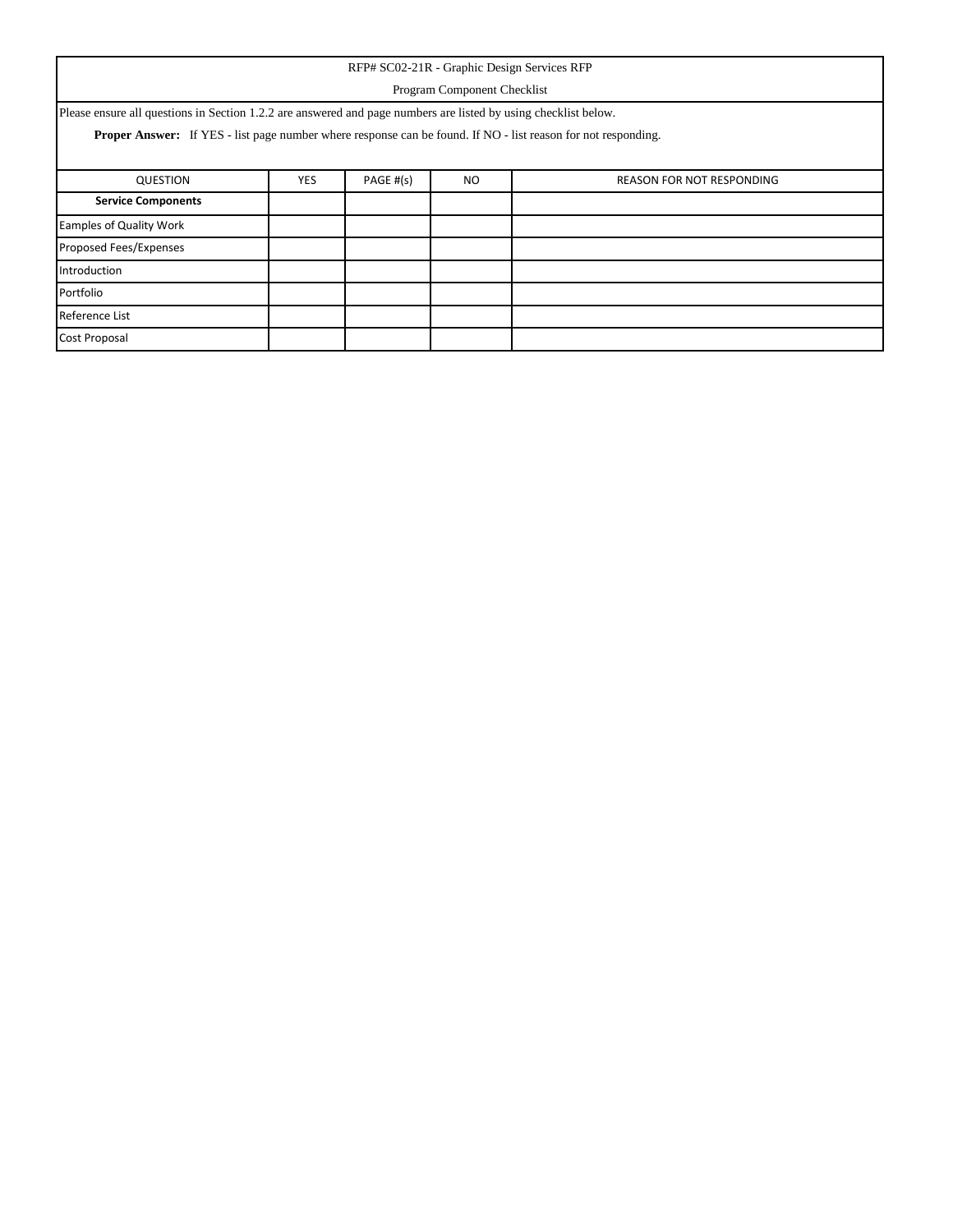# ATTACHMENT B

# Contract Sample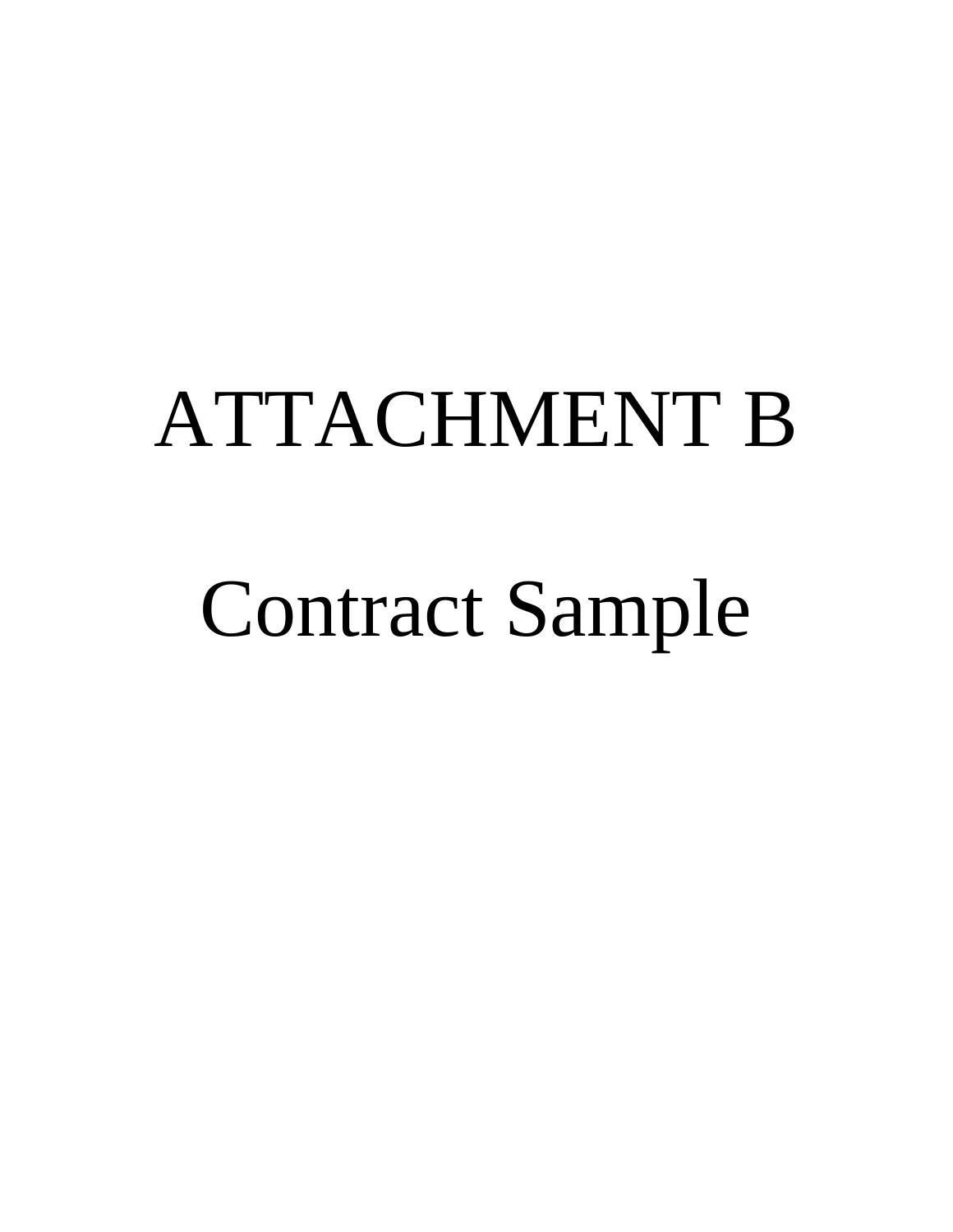#### **HAMILTON COUNTY DEPARTMENT OF JOB & FAMILY SERVICES**

#### **PURCHASE CONTRACT**

This Contract is entered into on the Board of the Board of the Board of the Board of County Commissioners, Hamilton County, Ohio (Hereinafter "County") on behalf of the Hamilton County Department of Job and Family Services (Hereinafter "HCJFS") and Vendor Name. (Hereinafter "Vendor"), with an office at address, whose telephone number is (###) ###-####, for the purchase of Graphic Design Services.

#### **1. TERM**

This Contract will be effective from April 1, 2021 through March 31, 2022 inclusive, unless otherwise terminated or extended by formal amendment.

The total amount of the Contract shall not exceed \$\$\$\$\$\$ over the life of this Contract.

In addition to the terms set forth above, Contract may be renewed, at the County's option for four (4) additional one (1) year terms at the prices set forth below, unless County gives the Vendor written notice of its intent not to renew the Contract at least thirty (30) days prior to the expiration of the term then in effect.

> Renewal Year 1: \$\$\$\$\$\$\$\$\$ Renewal Year 2: \$\$\$\$\$\$\$\$\$ Renewal Year 3: \$\$\$\$\$\$\$\$\$ Renewal Year 4: \$\$\$\$\$\$\$\$\$

#### **2. SCOPE OF SERVICE**

Subject to terms and conditions set forth in this Contract and the attached exhibits (such exhibits are deemed to be a part of this Contract as fully as if set forth herein), the Vendor agrees to perform the Graphic Design Services as described in exhibit(s) Exhibit I - RFP SC02-21R and Exhibit II – Vendor's Proposal for RFP SC02-21R.

#### **3. ORDER OF PRECEDENCE**

This Contract and all exhibits are intended to supplement and complement each other and shall, where possible, be so interpreted. However, if any provision of this Contract irreconcilably conflicts with an exhibit, this Contract takes precedence over the exhibits. In the event there is an inconsistency between the exhibits, the inconsistency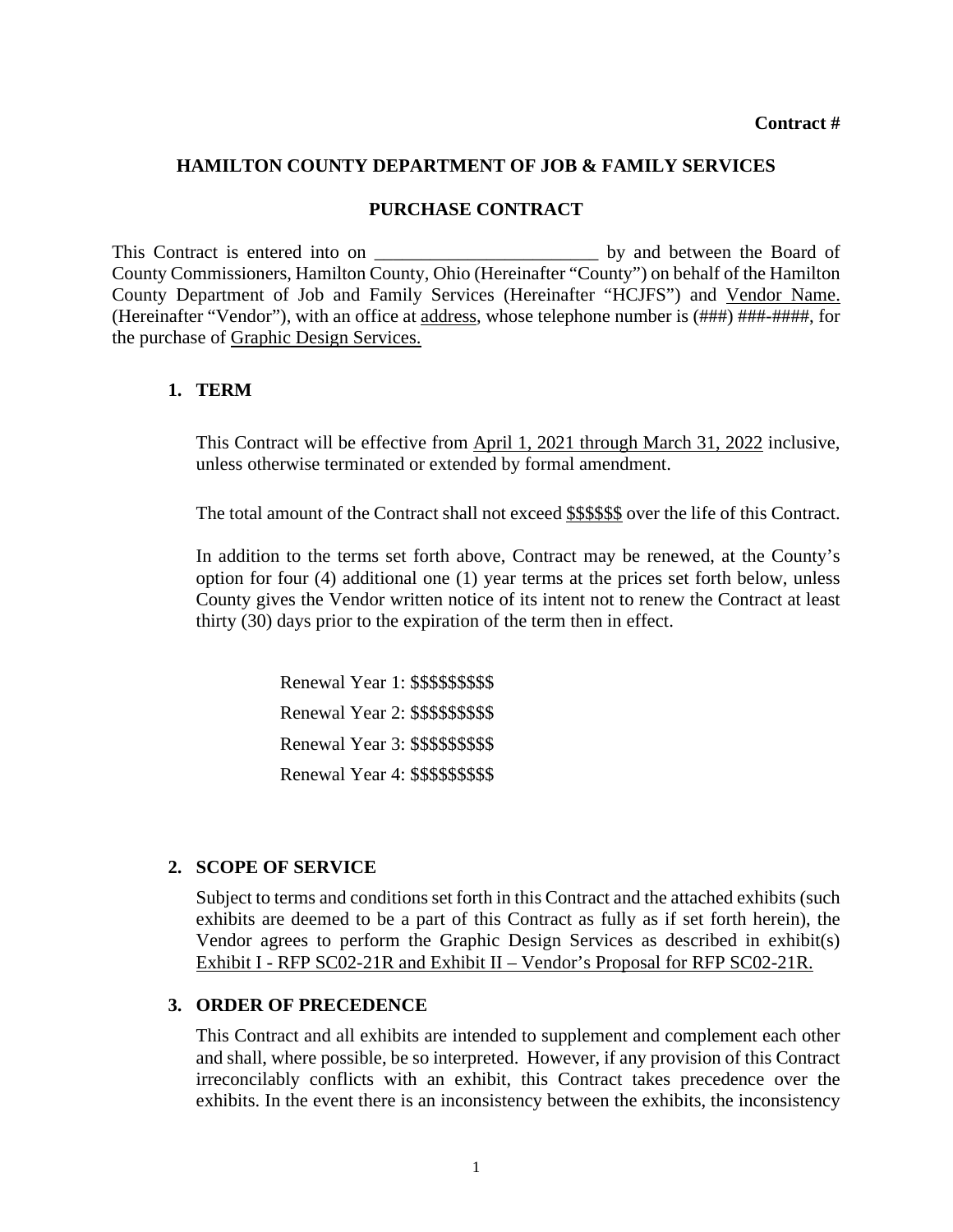will be resolved in the following order:

A. Exhibit I - RFP SC02-20R

B. Exhibit II – Vendor's Proposal for RFP SC02-20R

#### **4. BILLING AND PAYMENT**

A. Rates of Payment – County agrees to compensate the Vendor for services provided based on the prices listed in Exhibit II – Vendor's Proposal for RFP SC02-20R. Vendor will not be compensated for any travel expenses associated with the delivery of services under this Contract.

**NOTE:** If an invoiced unit of service is not a full hour, portions of a unit should be billed as follows:  $0-7$  minutes = 0

> $8 - 22$  minutes = .25 hour  $23 - 37$  minutes  $= .50$  hour  $38 - 52$  minutes  $= .75$  hour  $53 - 60$  minutes  $= 1.0$  hour

- B. Billing and Payment Original invoices, signed by the Vendor, will be sent each month to **Jim Tinker, Hamilton County Dept. of Job and Family Services, 222 E. Central Pkwy, Cincinnati, Ohio 45202** within thirty (30) days of the end of the service month. Vendor shall make all reasonable efforts to include all service provided during the service month on the invoice. Under no circumstances will HCJFS make payment for any services invoiced after two (2) months after the end of the service month. County will use its best efforts to make payment within thirty (30) days after receipt of the invoice, for all invoices received in accordance with the terms of this Contract.
- C. Vendor will indicate purchase order number and vendor number on all invoices submitted for payment.
- D. The Vendor warrants that claims made to HCJFS for payment for services provided shall be for actual services rendered and do not duplicate claims made by the Vendor to other sources of public funds for the same service.

### **5. AVAILABILITY AND RETENTION OF RECORDS**

A. Vendor agrees all records, documents, writing or other information, including but not limited to, financial records, census records, Consumer records and documentation of legal compliance with OAC rules, produced by Vendor under this Contract, and all records, documents, writings or other information, including but not limited to financial, census and Consumer records used by Vendor in the performance of this Contract shall be maintained for a minimum of three (3) years. All records relating to costs, work performed and supporting documentation for invoices submitted to HCJFS by Vendor, along with copies of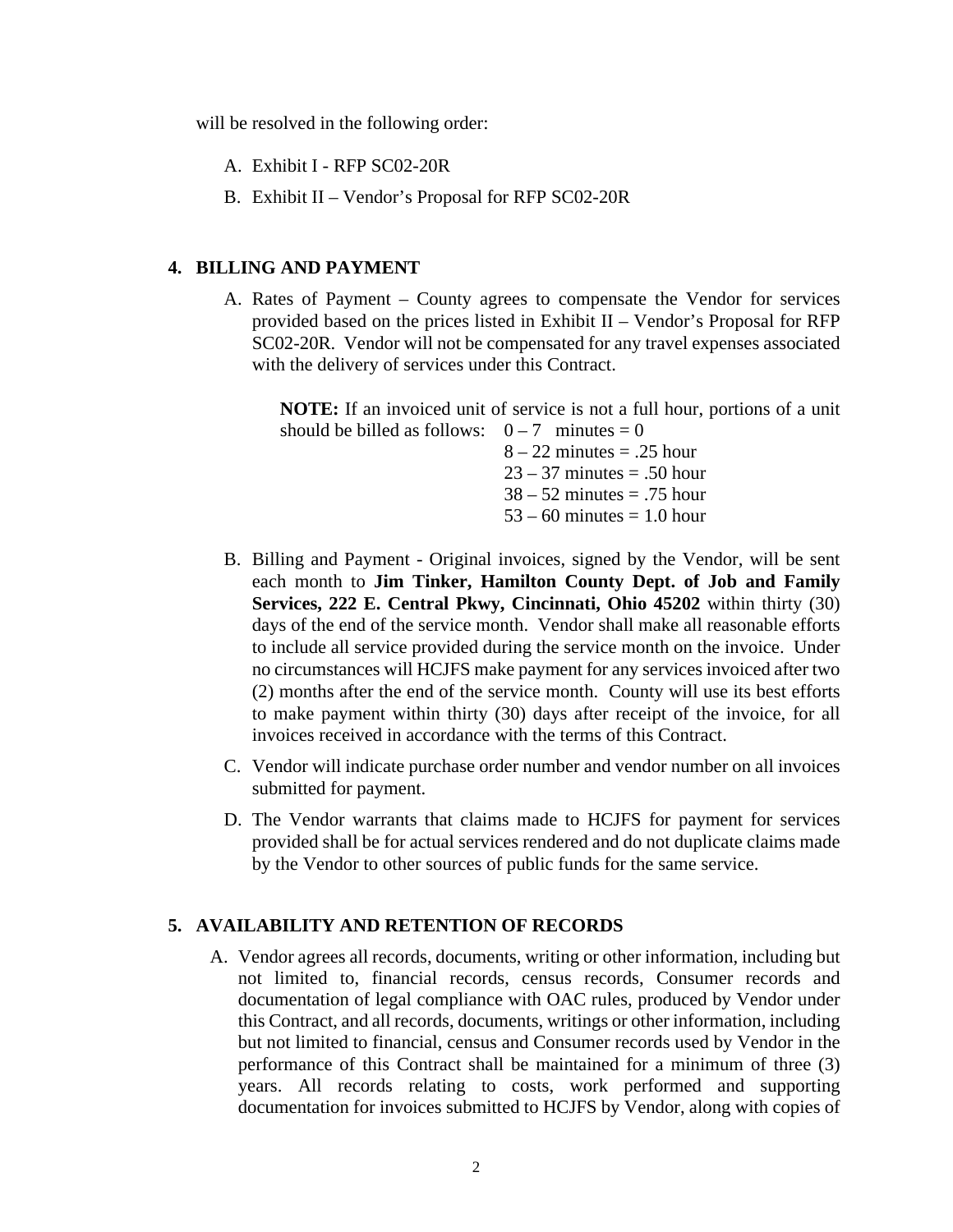all deliverables submitted to HCJFS pursuant to this Contract, will be retained and made available by Vendor for inspection and audit by HCJFS, or other relevant governmental entities including, but not limited to the Hamilton County Prosecuting Attorney, ODJFS, the Auditor of the State of Ohio, the Inspector General of Ohio or any duly appointed law enforcement officials and the United States Department of Health and Human Services for a minimum of three (3) years after reimbursement for Services rendered under this Contract. If an audit, litigation or other action is initiated during the time period of the Contract, Vendor shall retain such records until the action is concluded and all issues resolved or the three (3) years have expired, whichever is later.

- B. Vendor agrees it will not use any information, systems or records made available to it for any purpose other than to fulfill the contractual duties specified herein, without permission of HCJFS.
- C. Vendor agrees to keep all financial records in a manner consistent with generally accepted accounting principles and OAC 5101:2-47-26.1.
- D. Records must be maintained for all Services provided by this Contract and all the expenses incurred in the operation of the programs described herein. Services provided and expenses incurred without proper documentation will not be reimbursed, and overpayments will be recovered through the audit process. Proper documentation of Service provided is defined as a personal record of Service maintained by Vendor staff that details the Service(s) provided to or on behalf of a Consumer, with the beginning and ending time(s) of the Service(s).

#### **6. NON-EXCLUSIVE**

This is a non-exclusive Contract, and HCJFS may purchase the same or similar item(s) from other Vendors at any time during the term of this Contract.

#### **7. CONFLICT OF INTEREST**

This Contract in no way precludes, prevents, or restricts the Vendor from obtaining and working under an additional contractual arrangement(s) with other parties aside from HCJFS, assuming that the contractual work in no way impedes the Vendor's ability to perform the services required under this Contract. The Vendor warrants that at the time of entering into this Contract, it has no interest in nor shall it acquire any interest, direct or indirect, in any Contract that will impede its ability to perform the services under this Contract.

The Vendor further agrees that there is no financial interest involved on the part of any HCJFS officers, Board of County Commissioners or employees of the county involved in the development of the specifications or the negotiation of this Contract. The Vendor has no knowledge of any situation that would be a conflict of interest. It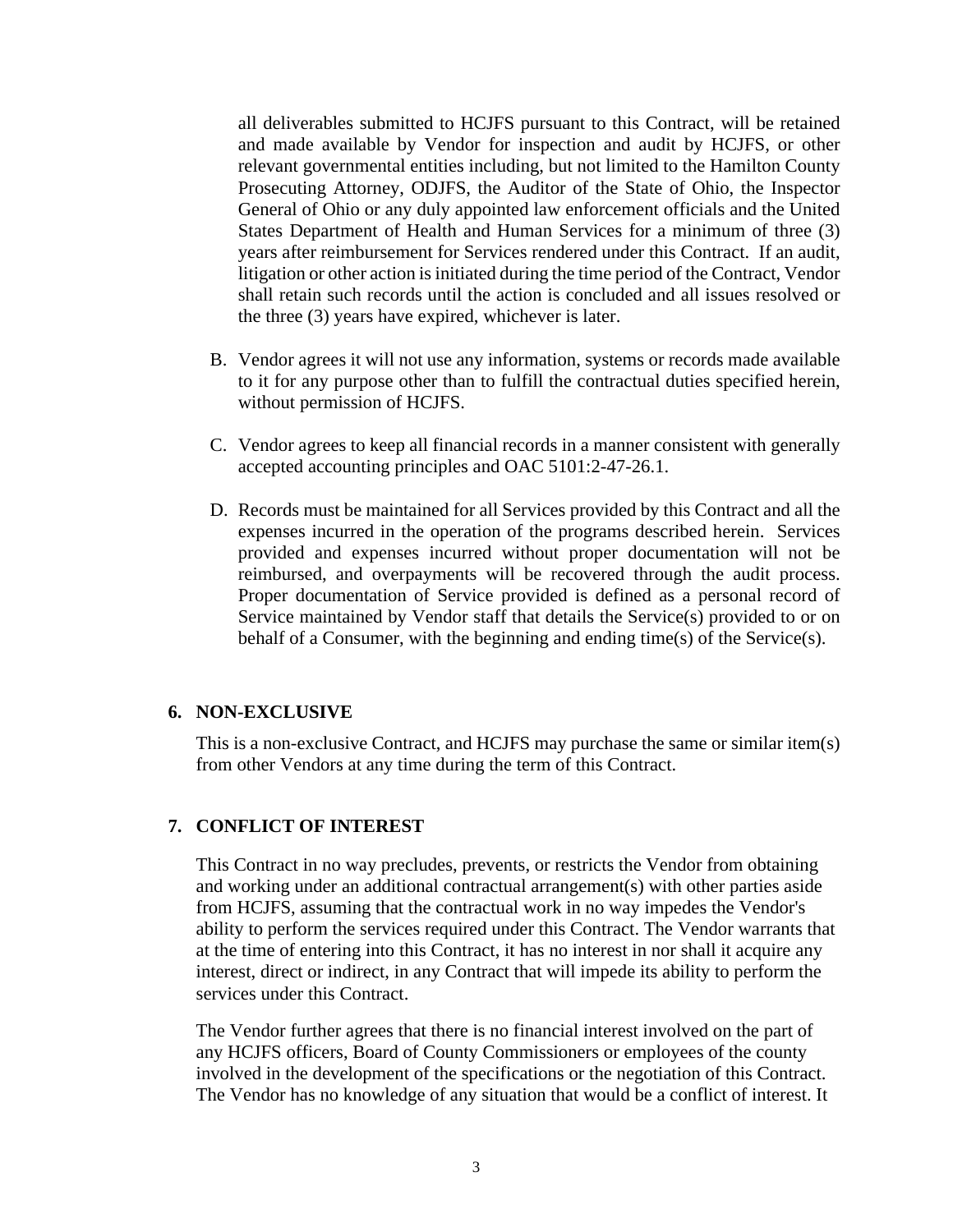is understood that a conflict of interest occurs when a HCJFS employee will gain financially or receive personal favors as a result of the signing or implementation of this Contract. The Vendor will report the discovery of any potential conflict of interest to HCJFS. Should a conflict of interest be discovered during the term of this Contract, HCJFS may exercise any right under the Contract including termination of this Contract.

Vendor further agrees to comply with Ohio ethics laws as listed in the Ohio Revised Code Chapters 102 and 2921 and the Ohio Administrative Code Chapter 5101. By signing this Contract, Vendor certifies to be in compliance with these provisions.

#### **8. ASSIGNMENT AND SUBCONTRACTING**

The parties expressly agree that this Contract shall not be assigned by the Vendor without the prior written approval of HCJFS. The Vendor may not subcontract any of the services agreed to in this Contract without the express written consent of the HCJFS. All subcontracts are subject to the same terms, conditions, and covenants contained within this Contract. Vendor agrees it will remain primarily liable for the provision of all deliverables under this Contract and it will monitor any approved subcontractors to assure all requirements under this Contract are being met.

Notwithstanding any other provisions of this Contract that would afford Vendor an opportunity to cure a breach, Vendor agrees the assignment of any portion of this Contract or use of any subcontractor, without HCJFS' prior written consent, is grounds for HCJFS to terminate this Contract with one (1) day written notice. Vendor must notify HCJFS within one (1) business day when Vendor knows or should have known that the subcontractor is out of compliance or unable to meet Contract or licensing requirements. Should this occur, Vendor will immediately implement a process whereby subcontractor is immediately brought into compliance or the subcontractor's contract with Vendor is terminated. Vendor shall provide HCJFS with written documentation regarding how compliance will be achieved. Under such circumstances, Vendor shall notify HCJFS of subcontractor's termination and shall make recommendations to HCJFS of a replacement subcontractor. All replacement subcontractors are subject to the prior written consent of HCJFS. Vendor is responsible for making direct payment to all subcontractors for any and all services provided by such contractor.

#### **9. GOVERNING LAW**

This Contract and any modifications, amendments, or alterations, shall be governed, construed, and enforced under the laws of Ohio.

#### **10. INTEGRATION AND MODIFICATION**

This instrument, including Exhibits I & II, embodies the entire Contract of the parties.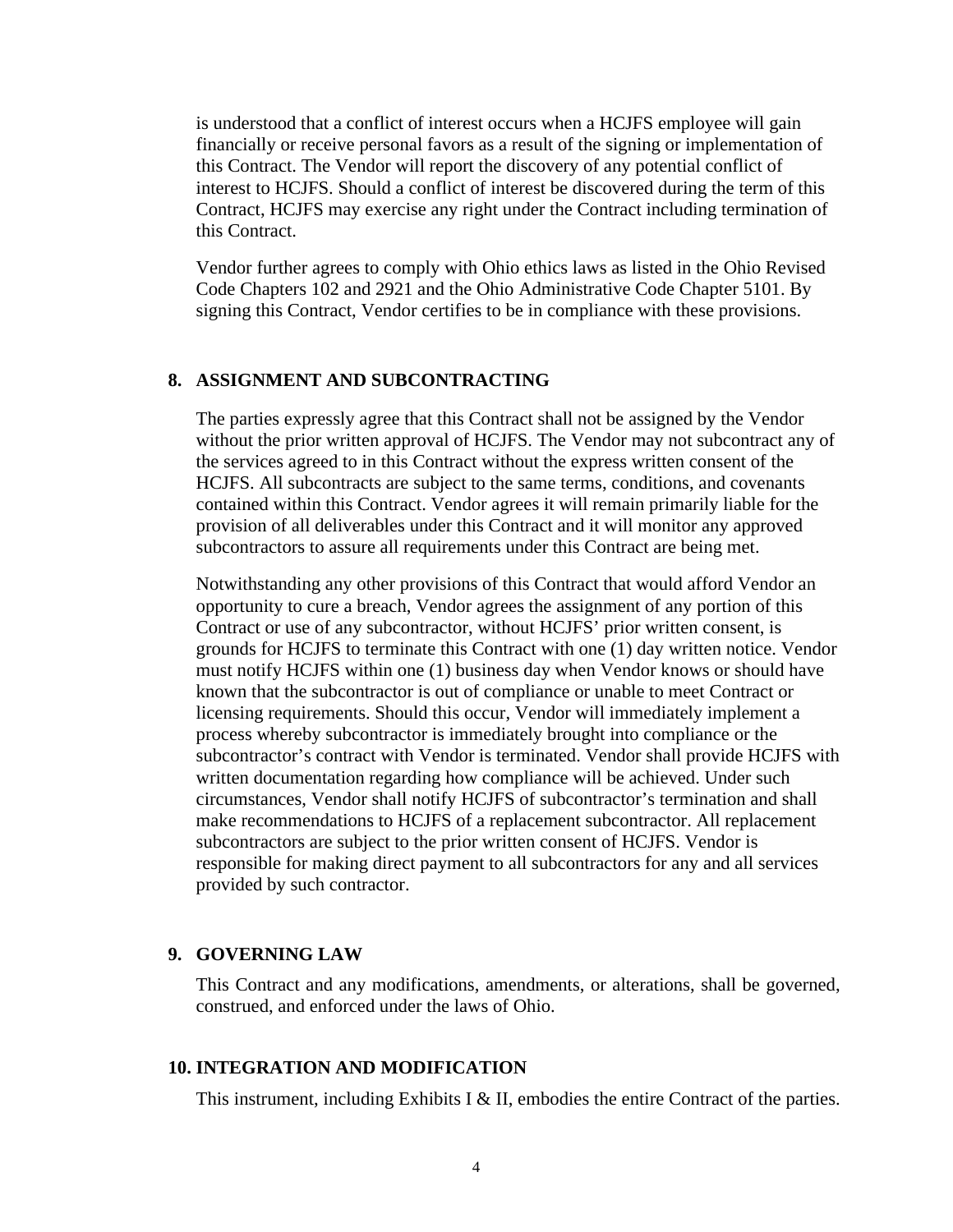There are no promises, terms, conditions or obligations other than those contained herein. This Contract shall supersede all previous communications, representations or contracts, either written or oral, between the parties to this Contract. This Contract shall not be modified in any manner except by an instrument, in writing, executed by the parties to this Contract.

The Vendor acknowledges and agrees that only staff from the Contract Services Section of HCJFS may initiate contract changes with the approval of the County. In no event will an oral contract with HCJFS be recognized as a legal and binding change to the Contract.

#### **11. SEVERABILITY**

If any term or provision of this Contract or the application thereof to any person or circumstance shall, to any extent be held invalid or unenforceable, the remainder of this Contract or the application of such term or provision to persons or circumstances other than those as to which it is held invalid or unenforceable, shall not be affected thereby and each term and provision of this Contract shall be valid and enforced to the fullest extent permitted by law.

#### **12. TERMINATION**

- A. Termination for Convenience
- 1. By HCJFS:

This Contract may be terminated by HCJFS upon notice, in writing, delivered upon Vendor Thirty (30) calendar days prior to the effective date of termination.

2. By Vendor:

This Contract may be terminated by Vendor upon notice, in writing, delivered upon HCJFS One hundred twenty (120) calendar days prior to the effective date of termination.

B. Termination for Cause by HCJFS

If Vendor fails to provide the Services as provided in this Contract for any reason other than Force Majeure, or if Vendor otherwise materially breaches this Contract, HCJFS may consider Vendor in default. HCJFS agrees to give Vendor thirty (30) days written notice specifying the nature of the default. Vendor shall have seven (7) calendar days from receipt of such notice to provide a written plan of action to HCJFS to cure such default. HCJFS is required to approve or disapprove such plan within five (5) calendar days of receipt. In the event Vendor fails to submit such plan or HCJFS disapproves such plan, HCJFS has the option to immediately terminate this Contract upon written notice to Vendor.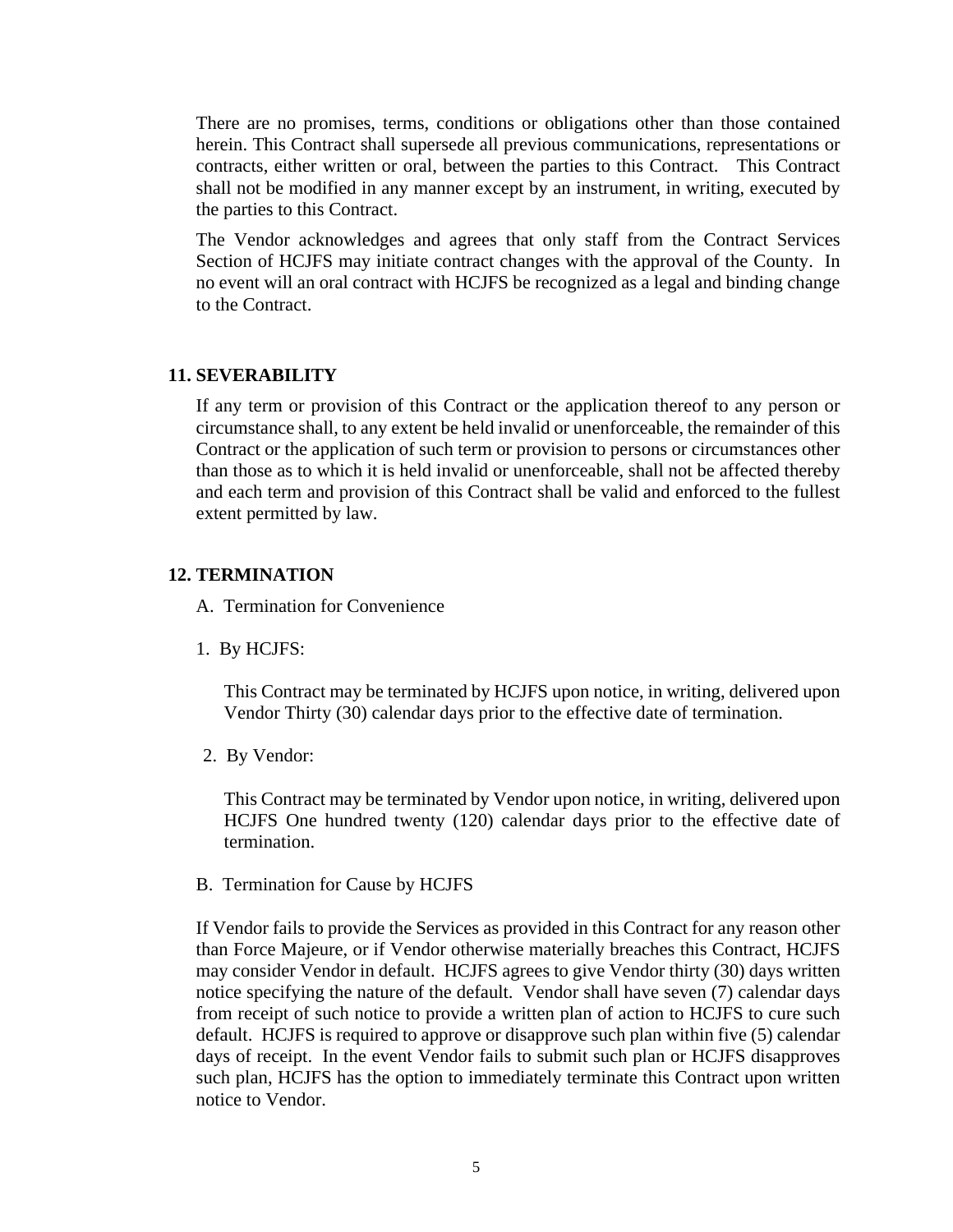If Vendor fails to cure the default in accordance with an approved plan, then HCJFS may terminate this Contract at the end of the thirty (30) day notice period. Any extension of the time periods set forth above shall not be construed as a waiver of any rights or remedies the County or HCJFS may have under this Contract.

For purposes of the Contract, material breach shall mean an act or omission that violates or contravenes an obligation required under the Contract and which, by itself or together with one or more other breaches, has a negative effect on, or thwarts the purpose of the Contract as stated herein. A material breach shall not include an act or omission, which has a trivial or negligible effect on the quality, quantity, or delivery of the goods and services to be provided under the Contract.

Notwithstanding the above, in cases of substantiated allegations of: i) improper or inappropriate activities, ii) loss of required licenses iii) actions, inactions or behaviors that may result in harm, injury or neglect or a Consumer, iv) unethical business practices or procedures; and v) any other event that HCJFS deems harmful to the well being of a Consumer; HCJFS may immediately terminate this Contract upon delivery of a written notice of termination to Vendor.

#### C. Effect of Termination

- 1. Upon any termination of this Contract, Vendor shall be compensated for (i) any outstanding invoices that have been issued in accordance with this Contract; and (ii) services satisfactorily performed in accordance with the terms and conditions of this Contract up to the date of termination. In addition, HCJFS shall receive credit for reimbursement made, as of the date of termination, when determining any amount owed to Vendor.
- 2. Vendor, upon receipt of notice of termination, shall take all necessary or appropriate steps to limit disbursements and minimize costs and furnish a report, as of the date of receipt of notice of termination, describing the status of all work under this Contract, including without limitation, results accomplished, conclusions resulting therefrom and any other matters as HCJFS may require.
- 3. Vendor shall not be relieved of liability to HCJFS for damages sustained by HCJFS by virtue of any breach of the Contract by Vendor. HCJFS may withhold any compensation to Vendor for the purpose of off-set until such time as the amount of damages due HCJFS from Vendor is agreed upon or otherwise determined.

#### **13. COMPLIANCE**

Vendor certifies that Vendor and all subcontractors who provide direct or indirect services under this Contract will comply with all requirements of federal laws and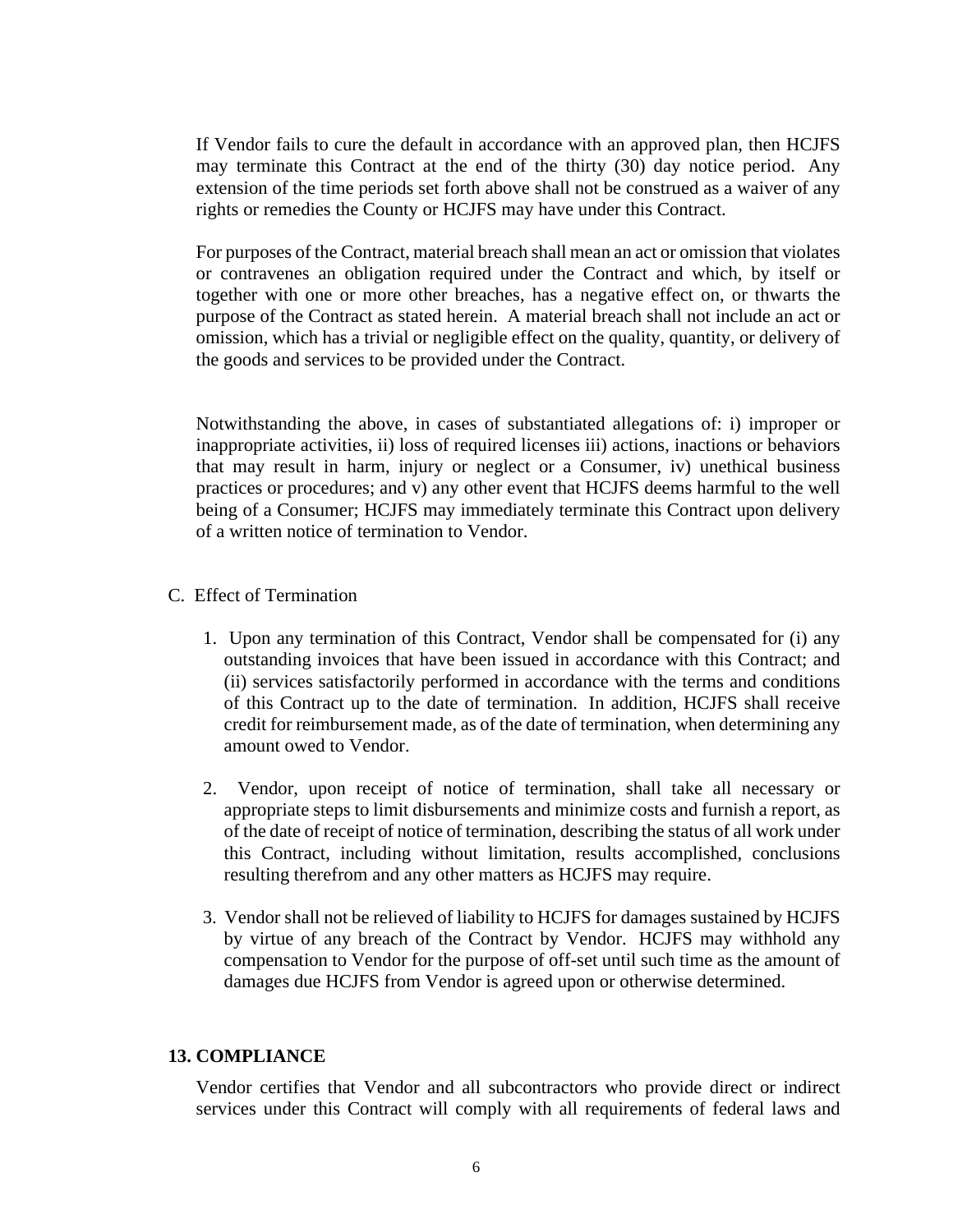regulations, applicable Code of Federal Regulations cites including, but not limited to 2CFR Part 215 (OMB A-110), 2CFR Part 225 (OMB A-87), 2CFR Part 230 (OMB A-122), and 2CFR Part 220 (OMB A-21), state statutes and Ohio Administrative Code rules in the conduct of work hereunder. The Vendor accepts full responsibility for payment of any and all unemployment compensation premiums, all income tax deductions, pension deductions, and any and all other taxes or payroll deductions required for the performance of the work by the Vendor's employees.

#### **14. NON-DISCRIMINATION IN EMPLOYMENT**

Vendor certifies it is an equal opportunity employer and shall remain in compliance with state and federal civil rights and nondiscrimination laws and regulations including, but not limited to Title VI and Title VII of the Civil Rights Act of 1964, as amended, the Rehabilitation Act of 1973, the Americans with Disabilities Act, the Age Discrimination Act of 1975, the Age Discrimination in Employment Act, as amended, and the Ohio Civil Rights Law.

During the performance of this Contract, Vendor will not discriminate against any employee, contract worker, or applicant for employment because of race, color, religion, sex, national origin, ancestry, disability, Vietnam-era veteran status, age, political belief or place of birth. Vendor will take affirmative action to ensure that during employment all employees are treated without regard to race, color, religion, sex, national origin, ancestry, disability, Vietnam-era veteran status, age, political belief or place of birth. These provisions apply also to contract workers. Such action shall include, but is not limited to the following: employment, upgrading, demotion or transfer; recruitment or recruitment advertising, layoff, or termination; rates of pay or other forms of compensation; and selection for training, including apprenticeship. Vendor agrees to post in conspicuous places, available to employees and applicants for employment, notices stating Provider complies with all applicable federal, state and local non-discrimination laws and regulations.

Vendor, or any person claiming through the Vendor, agrees not to establish or knowingly permit any such practice or practices of discrimination or segregation in reference to anything relating to this Contract, or in reference to any contractors or subcontractors of said Vendor.

#### **15. NON-DISCRIMINATION IN THE PERFORMANCE OF SERVICES**

A. Vendor agrees to comply with Title VI of the Civil Rights Act of 1964 (42 U.S.C. § 2000d et seq.), Title IX of the Education Amendments of 1972 (20 U.S.C. §1681 et seq.), Section 504 of the Rehabilitation Act of 1973 (29 U.S.C. § 794), the Age Discrimination Act of 1975 (42 U.S.C. § 6101 et seq.); Title II of the Americans with Disabilities Act of 1990 (42 U.S.C § 12131 et seq.); all provisions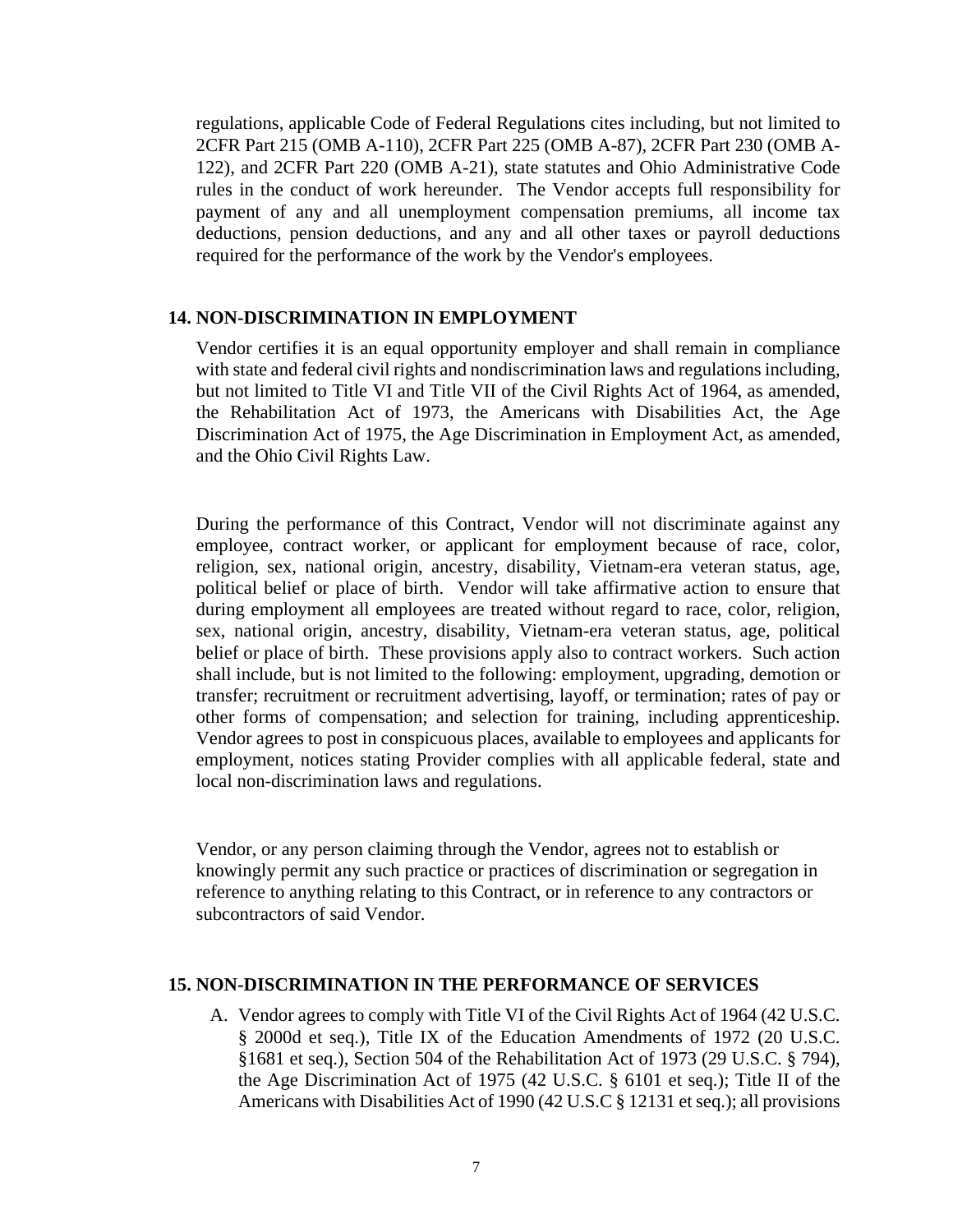required by the implementing regulations of the Department of Agriculture and Department of Health and Human Services; Department of Justice Enforcement Guidelines, 28 CFR 50.3 and 42; and Department of Agriculture, Food and Nutrition Services (FNS) directives and guidelines to the effect that, no person shall on the grounds of race, color, national origin, sex, age, disability or political beliefs or association, be excluded from participation in, be denied benefits of, or otherwise be subject to discrimination under any program or activity for which the program applicant receives Federal financial assistance from FNS.

Additionally, Title VI of the Civil Rights Act of 1964 requires recipients of federal funds to take reasonable steps to ensure their programs, services, and activities are meaningfully accessible by persons with limited English proficiency (LEP). To the extent Vendor provides assistance to LEP individuals through the use of an oral or written translator or interpretation services, in compliance with this requirement, Consumers shall not be required to pay for such assistance.

B. Vendor shall post the most recent version of the AD- 475A and/or AD-475B "And Justice for All" poster.

#### **16. VENDOR SOLICITATION OF HCJFS EMPLOYEES**

Vendor warrants that for one (1) calendar year from the beginning date of this Contract with HCJFS, Vendor will not solicit HCJFS employees to work for Vendor.

#### **17. RELATIONSHIP**

Nothing in this Contract is intended to, or shall be deemed to constitute a partnership, association or joint venture with Vendor in the conduct of the provisions of this Contract. Vendor shall at all times have the status of an independent contractor without the right or authority to impose tort, contractual or any other liability on HCJFS or the County.

#### **18. DISCLOSURE**

The Vendor hereby covenants that it has disclosed any information that it possesses about any business relationship or financial interest said Vendor has with a County employee, employee's business, or any business relationship or financial interest that a County employee has with the Vendor or in the Vendor's business.

#### **19. WAIVER**

Any waiver by either party of any provision or condition of this Contract shall not be construed or deemed to be a waiver of any other provision or condition of this Contract, nor a waiver of a subsequent breach of the same provision or condition.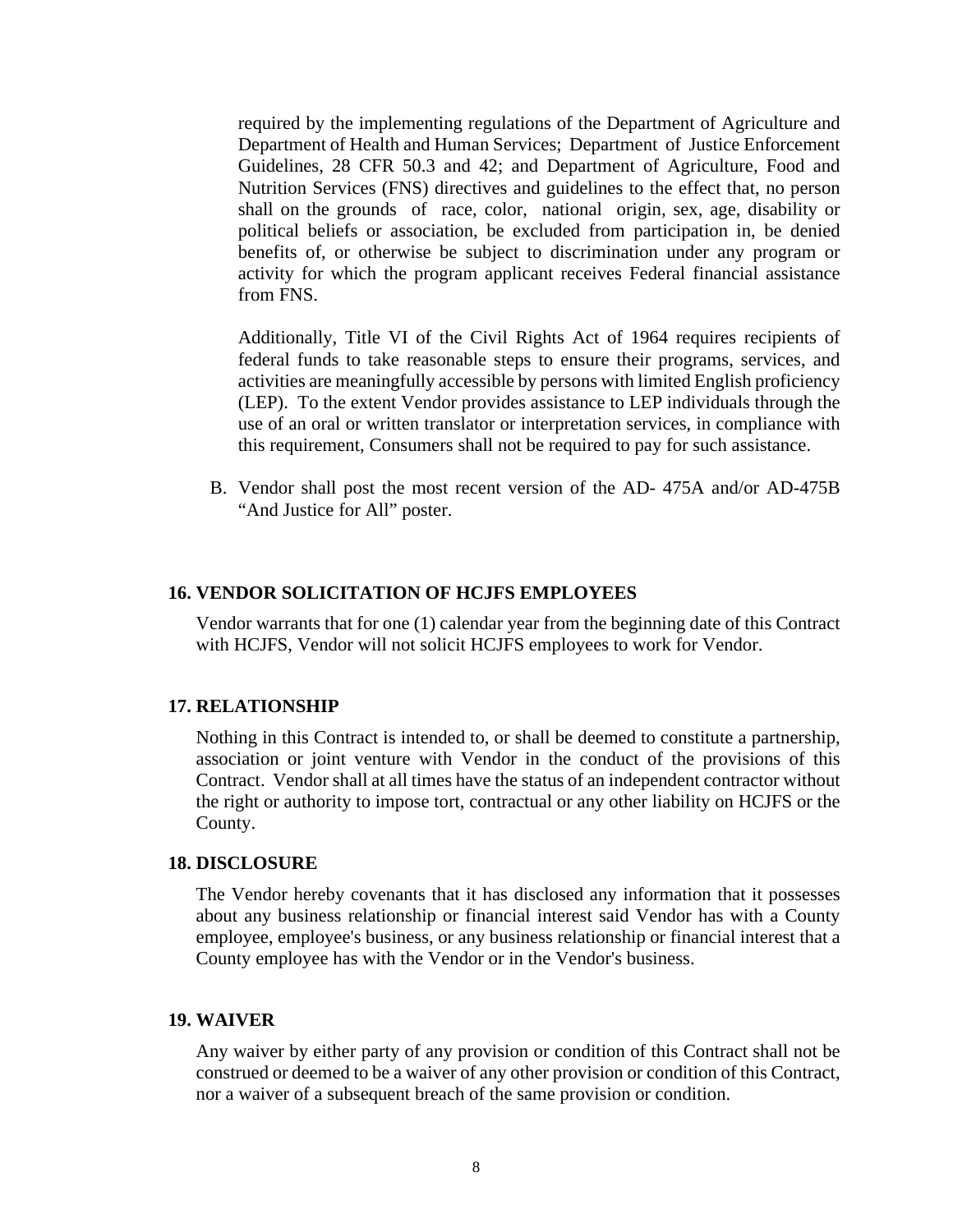#### **20. NO ADDITIONAL WAIVER**

If HCJFS or Vendor fails to perform any obligations under this Contract and thereafter such failure is waived by the other party, such waiver shall be limited to the particular matter waived and shall not be deemed to waive any other failure hereunder. Waivers shall not be effective unless in writing.

#### **21. CONFIDENTIALITY**

Vendor agrees to comply with all federal and state laws applicable to HCJFS and the confidentiality of HCJFS Consumers. Vendor understands access to the identities of any HCJFS Consumers shall only be as necessary for the purpose of performing its responsibilities under this Contract. Vendor agrees that the use or disclosure of information concerning HCJFS Consumers for any purpose not directly related to the administration of this Contract is prohibited. Vendor will ensure all Consumer documentation is protected and maintained in a secure and safe manner.

#### **22. AUDIT RESPONSIBILITY**

 A. Vendor agrees to accept responsibility for receiving, replying to and/or complying with any audit exception by appropriate federal, state or local audit directly related to the provision of this Contract.

Audits will be conducted using a "sampling" method. Depending on the type of audit conducted, the areas to be reviewed using the sampling method may include but are not limited to months, expenses, total units, and billable units.

Vendor agrees to repay HCJFS the full amount of payment received for duplicate billings, erroneous billings, or false or deceptive claims. Vendor recognizes and agrees that HCJFS may withhold any money due and recover through any appropriate method any money erroneously paid under this Contract if evidence exists of less than full compliance with this Contract. When an overpayment is identified and the overpayment cannot be repaid in one (1) month, Vendor will be asked to sign a REPAYMENT OF FUNDS AGREEMENT (the "Repayment Agreement"). If payments are not made according to the agreed upon terms, future checks may be held until the repayment of funds is current. Checks held more than sixty (60) days will be cancelled and will not be re-issued. HCJFS also reserves the right to not increase the rate(s) of payment or the overall Contract amount for services purchased under this Contract if there is any outstanding or unresolved issue related to an audit finding.

HCJFS may allow a change in the terms of the Repayment Agreement. Any change will require a formal amendment to the Repayment Agreement that will be signed by all parties.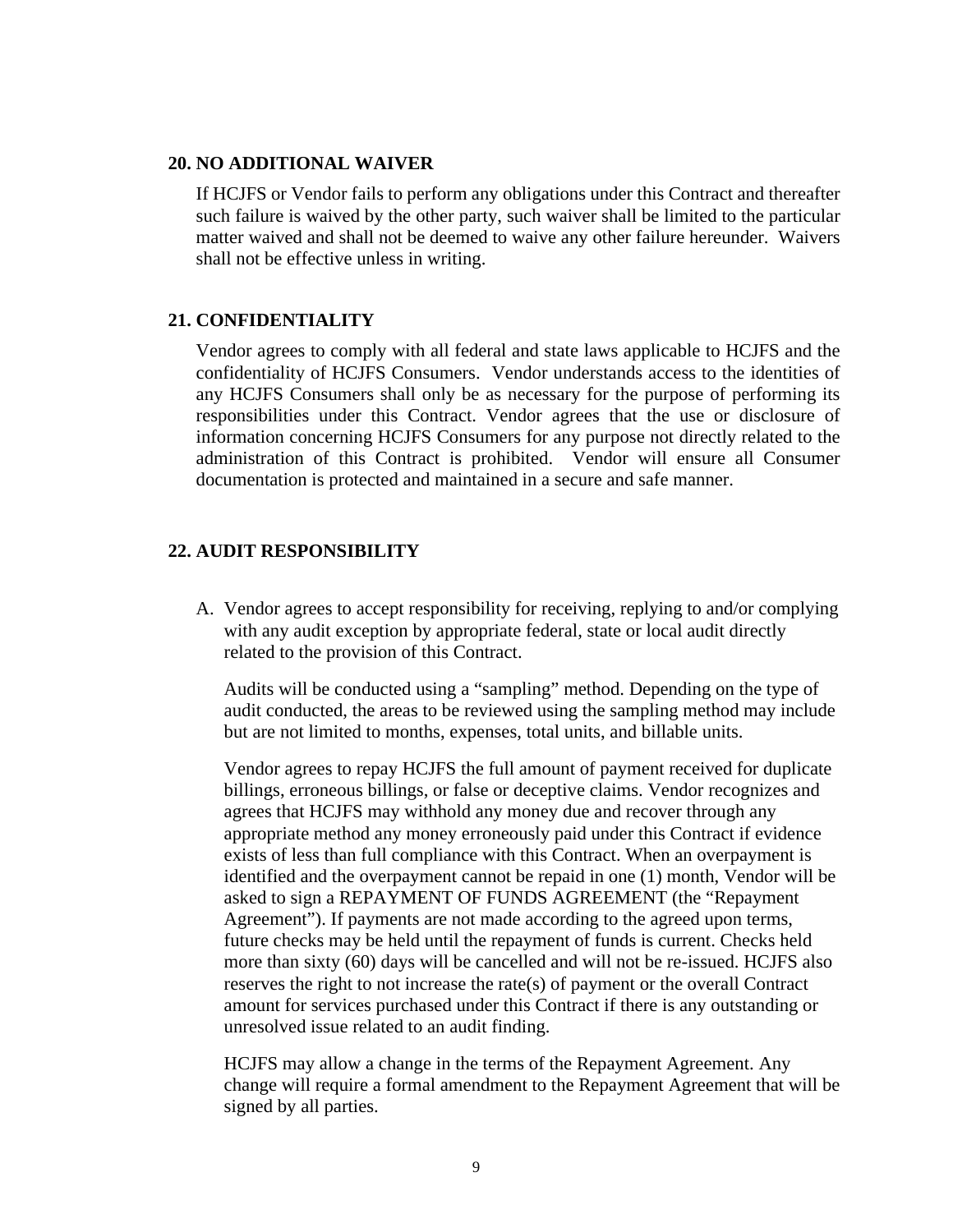- B. Vendor shall cause to be conducted an annual independent audit report. Within fifteen (15) days of receipt, Vendor agrees to give HCJFS a copy of Vendor's most recent annual report and most recent annual independent audit report.
- C. HCJFS reserves the right to evaluate programs of the Vendor and all subcontractors. Evaluation activities may include, but are not limited to reviewing records, observing programs, and interviewing program employees and Consumers. Such evaluations will be conducted at Vendor's own time and expense.
- D. To the extent applicable, Vendor will cause a single or program-specific audit to be conducted in accordance with OMB Circular A-133. Vendor should submit a copy of the completed audit report to HCJFS within forty-five (45) days after receipt from the accounting firm performing such audit.

#### **23. WARRANTY**

The Vendor warrants that its services and/or goods shall be performed and/or provided in a professional and work like manner in accordance with applicable professional standards.

#### **24. AVAILABILITY OF FUNDS**

This Contract is conditioned upon the availability of federal, state, or local funds appropriated or allocated for payment for services provided under the terms and conditions of this Contract. By sole determination of HCJFS, if funds are not sufficiently allocated or available for the provision of the services performed by Provider hereunder, HCJFS reserves the right to exercise one of the following alternatives:

- A. Reduce the utilization of the services provided under this Contract, without change to the terms and conditions of the Contract; or
- B. Issue a notice of intent to terminate the Contract.

HCJFS will notify Provider at the earliest possible time of such decision. No penalty shall accrue to HCJFS in the event either of these provisions is exercised. HCJFS shall not be obligated or liable for any future payments due or for any damages as a result of termination under this section.

#### **25. FORCE MAJEURE**

If by reason of force majeure, the parties are unable in whole or in part to act in accordance with this Contract, the parties shall not be deemed in default during the continuance of such inability provided, however, that Vendor shall only be entitled to the benefit of this paragraph for fourteen (14) days if the event of force majeure does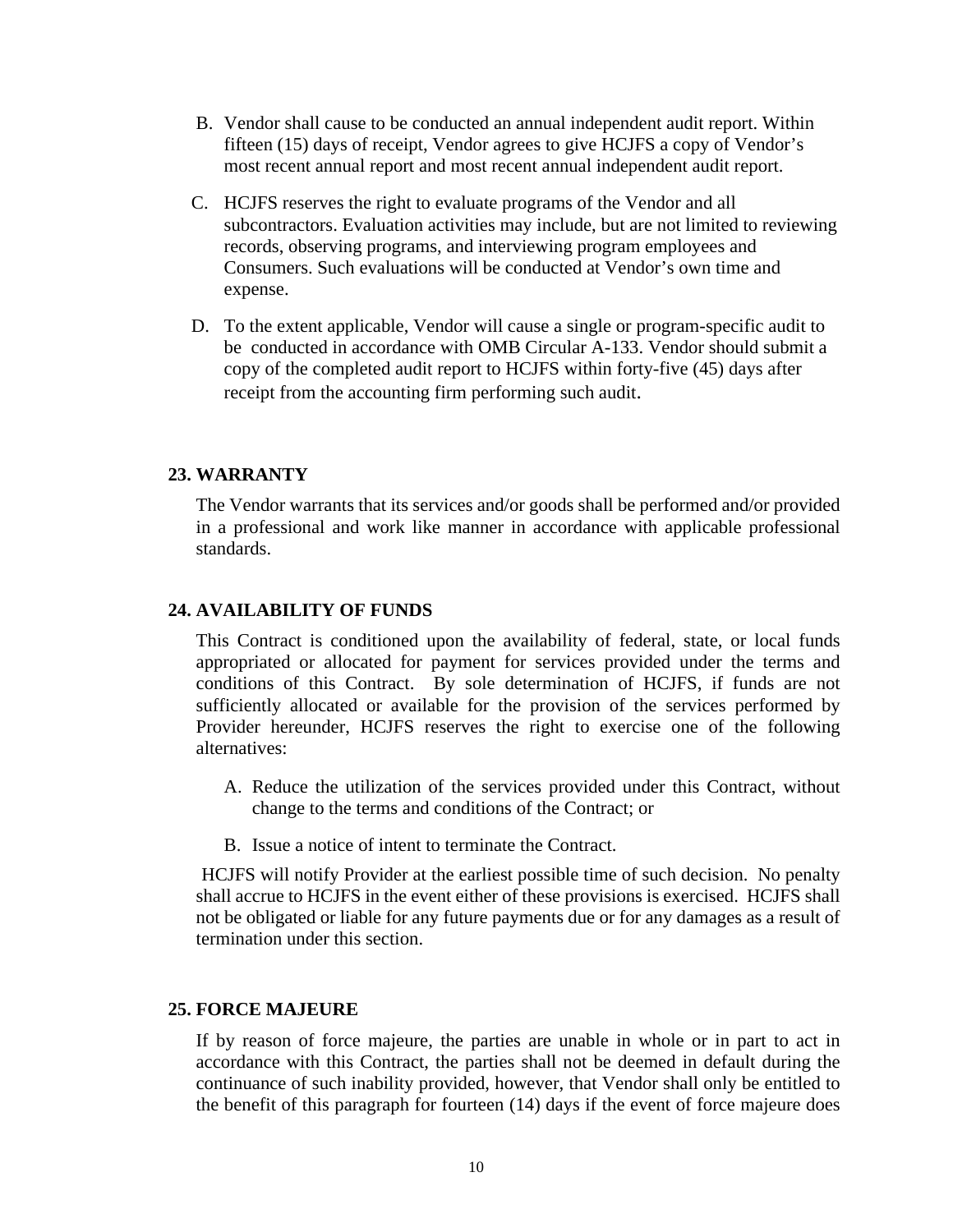not affect HCJFS' property or employees which are necessary to Vendor's ability to perform.

The term "Force Majeure" as used herein shall mean without limitation: acts of God; strikes or lockout; acts of public enemies; insurrections; riots; epidemics; lightening; earthquakes; fire; storms; flood; washouts; droughts; arrests; restraint of government and people; civil disturbances; and explosions.

Vendor shall, however, remedy with all reasonable dispatch any such cause to the extent within its reasonable control that prevents Vendor from carrying out its obligations contained herein.

#### **26. LEGAL ACTION**

Any legal action brought pursuant to the Contract will be filed in the courts located in Hamilton County, Ohio and Ohio law will apply.

#### **27. PUBLIC RECORDS**

This Contract is a matter of public record under the laws of the State of Ohio. Vendor agrees to make copies of this Contract promptly available to any requesting party. Upon request made pursuant to Ohio law, HCJFS shall make available the Contract and all public records generated as a result of this Contract.

By entering into this Contract, Vendor acknowledges and understands that records maintained by Vendor pursuant to this Contract may be deemed public record and subject to disclosure under Ohio law. Vendor shall comply with the Ohio public records law.

#### **28. DRUG-FREE WORKPLACE**

Vendor certifies and affirms that Vendor will comply with all applicable state and federal laws regarding a drug-free workplace as outlined in 45 CFR Part 630, Subpart F. Vendor will make a good faith effort to ensure that all employees performing duties or responsibilities under this Contract, while working on state, county or private property, will not purchase, transfer, use or possess illegal drugs or alcohol, or abuse prescription drugs in any way.

#### **29. PUBLIC ASSISTANCE WORK PROGRAM PARTICIPANTS**

Pursuant to Chapter 5107 of the Ohio Revised Code and Prevention, Retention, and Contingency Program established under Chapter 5108 of the Revised Code, Vendor agrees to not discriminate in hiring and promoting against applicants for and participants for the Ohio Works Program. Vendor also agrees to include such provision in any such contract, subcontract, grant or procedure with any other party which will be providing services, whether directly or indirectly, to HCJFS consumers.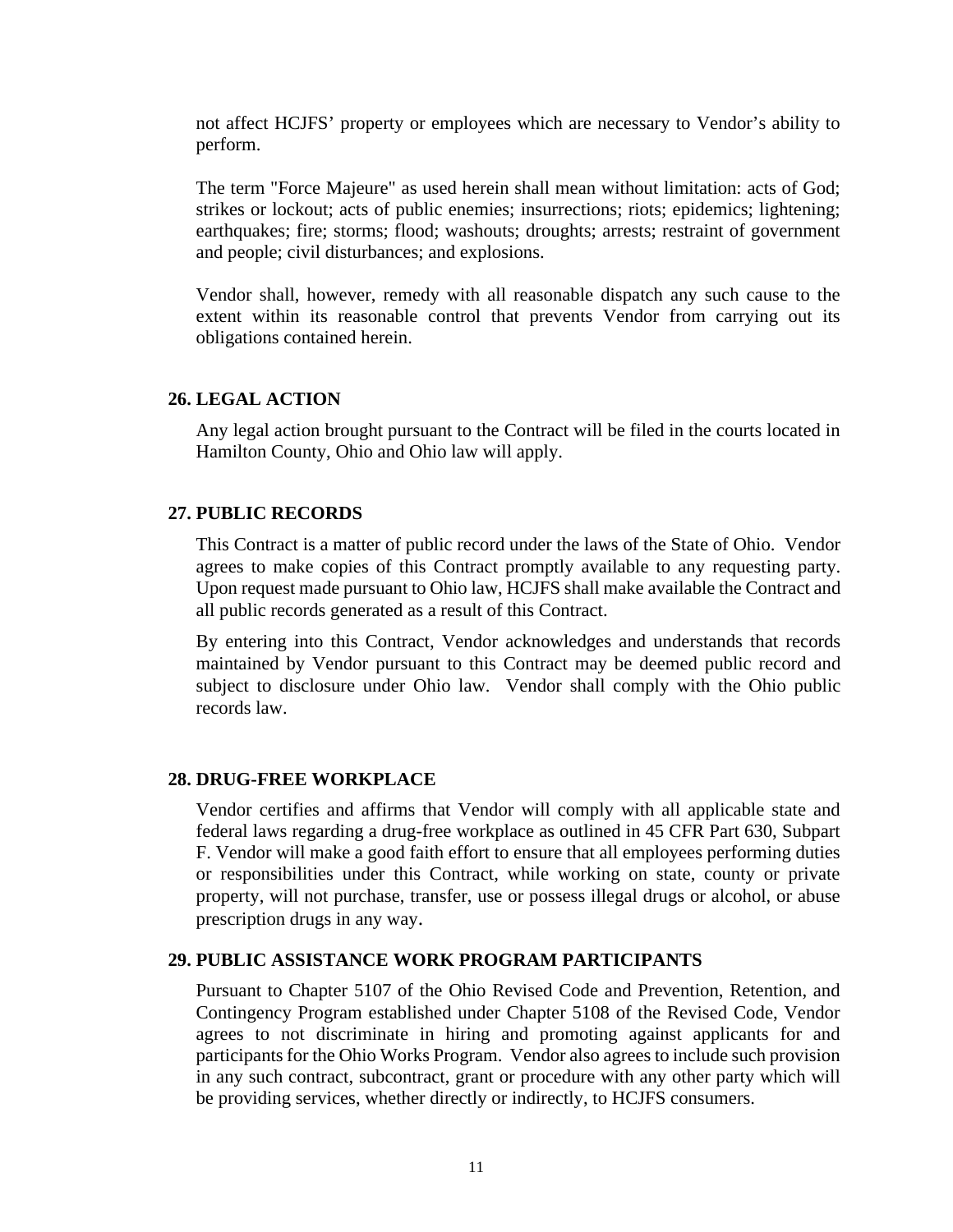#### **30. MEDIA RELATIONS, PUBLIC INFORMATION, AND OUTREACH**

Although information about and generated under this Contract may fall within the public domain, Vendor will not release information about or related to this Contract to the general public or media verbally, in writing, or by any electronic means without prior approval from the HCJFS Communications Director, unless Vendor is required to release requested information by law. HCJFS reserves the right to announce to the general public and media: award of the Contract, Contract terms and conditions, scope of work under the Contract, deliverables and results obtained under the Contract, impact of Contract activities, and assessment of Vendor's performance under the Contract. Except where HCJFS approval has been granted in advance, the Vendor will not seek to publicize and will not respond to unsolicited media queries requesting announcement of Contract award, Contract terms and conditions, Contract scope of work, government-furnished documents HCJFS may provide to Vendor to fulfill the Contract scope of work, deliverables required under the Contract, results obtained under the Contract, and impact of Contract activities. If contacted by the media about this Contract, Vendor agrees to notify the HCJFS Communications Director in lieu of responding immediately to media queries. Nothing in this section is meant to restrict Vendor from using Contract information and results to market to specific consumers or prospects.

#### **31. AMENDMENTS**

This writing constitutes the entire agreement between Vendor and HCJFS with respect to all matters herein. This Contract may be amended only in writing and signed by Vendor and HCJFS. Notwithstanding the above, the parties agree that amendments to laws or regulations cited herein will result in the correlative modification of this Contract, without the necessity for executing written amendments. The impact of any applicable law, statute, or regulation enacted after the date of execution of this Contract will be incorporated into this Contract by written amendment signed by Vendor and HCJFS and effective as of the date of enactment of the law, statute, or regulation.

#### **32. INSURANCE**

The Vendor agrees to procure and maintain for the duration of this Contract the following insurance: insurance against claims for injuries to persons or damages to property which may arise from or in connection with the Vendor's products or services as described in this Contract and auto liability. Further, Vendor agrees to procure and maintain for the duration of this Contract, Workers' Compensation Insurance. The cost of all insurance shall be borne by the Vendor. Insurance shall be purchased from a company licensed to provide insurance in Ohio. Insurance is to be placed with an insurer provided an A. M. Best rating of no less than A-:VII. Waiver of subrogation shall be maintained by Provider for all insurance policies applicable to this contract, as further defined in paragraph (D) (6) of this section and as required by ORC 2744.05. Vendor shall purchase the following coverage and minimum limits: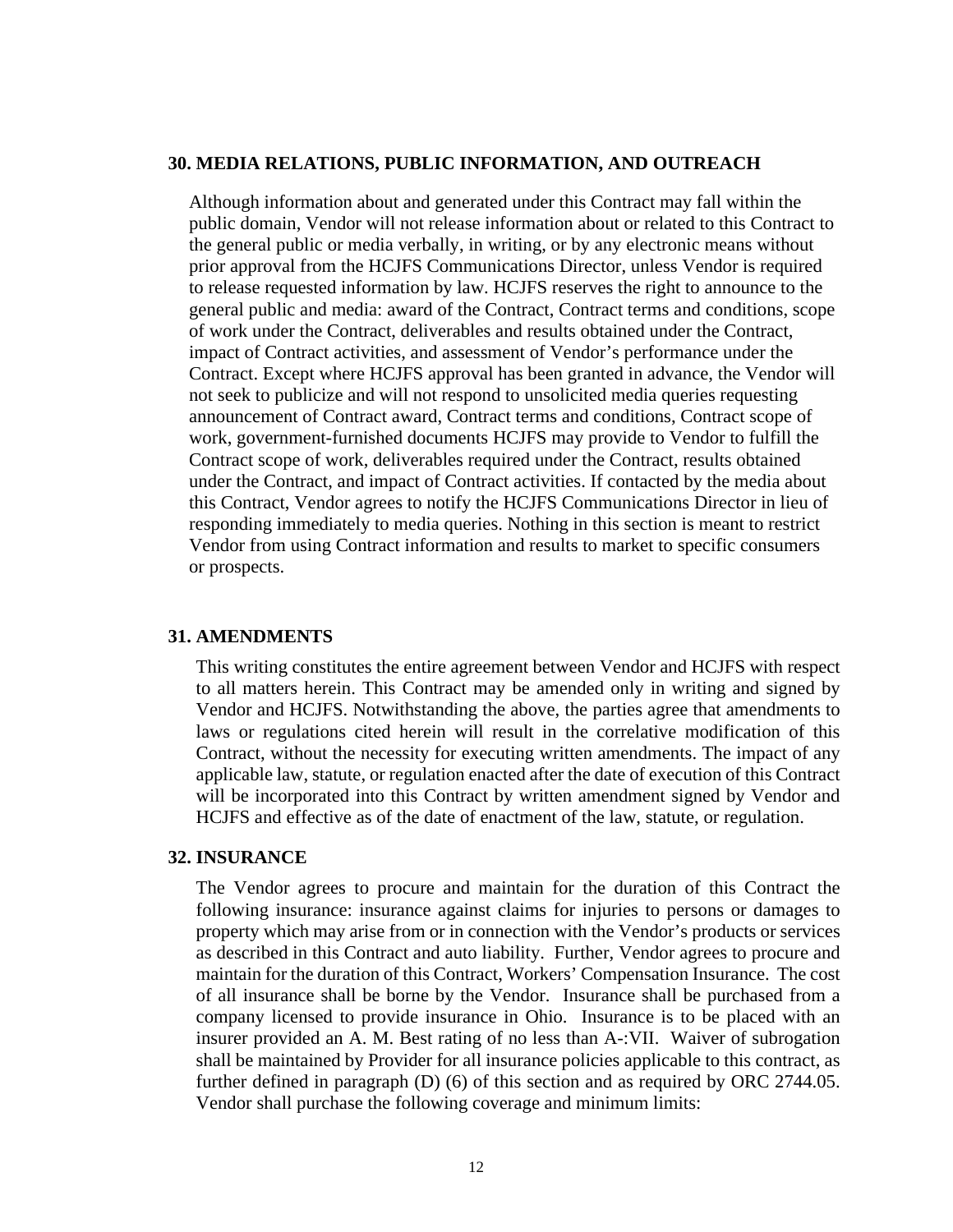A. Commercial General Liability insurance policy with coverage contained in Insurance Services Office

Occurrence Form CG 00 01 10 01 or equivalent with limits of at least One Million Dollars (\$1,000,000.00) per occurrence and One Million Dollars (\$1,000,000.00) in the aggregate and at least One Hundred Thousand Dollars (\$100,000.00) coverage in legal liability fire damage. Coverage will include:

- 1. Additional insured endorsement;
- 2. Product liability;
- 3. Blanket contractual liability;
- 4. Broad form property damage;
- 5. Severability of interests;
- 6. Personal injury; and
- 7. Joint venture as named insured (if applicable).
- B. Business auto liability insurance of at least One Million Dollars (\$1,000,000.00) combined single limit, on all owned, non-owned, leased and hired automobiles. (If the Contract contemplates the transportation of the users of Hamilton County services (such as, but not limited to HCJFS Consumers) and the Vendor provides this service through the use of its employees' privately-owned vehicles "POV", then the Vendor's Business Auto Liability insurance shall sit excess to the employee's "POV" insurance and provide coverage above its employee's "POV" coverage. The Vendor agrees the Business Auto Liability policy will be endorsed to provide this coverage.)
- C. Workers' Compensation insurance at the statutory limits required by Ohio Revised Code
- D. The Vendor further agrees with the following provisions:
	- 1. The insurance endorsement form and the certificate of insurance form will be sent to:

Risk Manager, Hamilton County, Room 707, 138 East Court Street, Cincinnati, Ohio 45202; and to HCJFS, Contract Services,  $3<sup>rd</sup>$  Floor, 222 East Central Parkway, Cincinnati, Ohio 45202.

**a.** The endorsement form and the certificate of insurance shall state the following: **"Board of County Commissioners of Hamilton County, Ohio and Hamilton County Department of Job & Family Services,**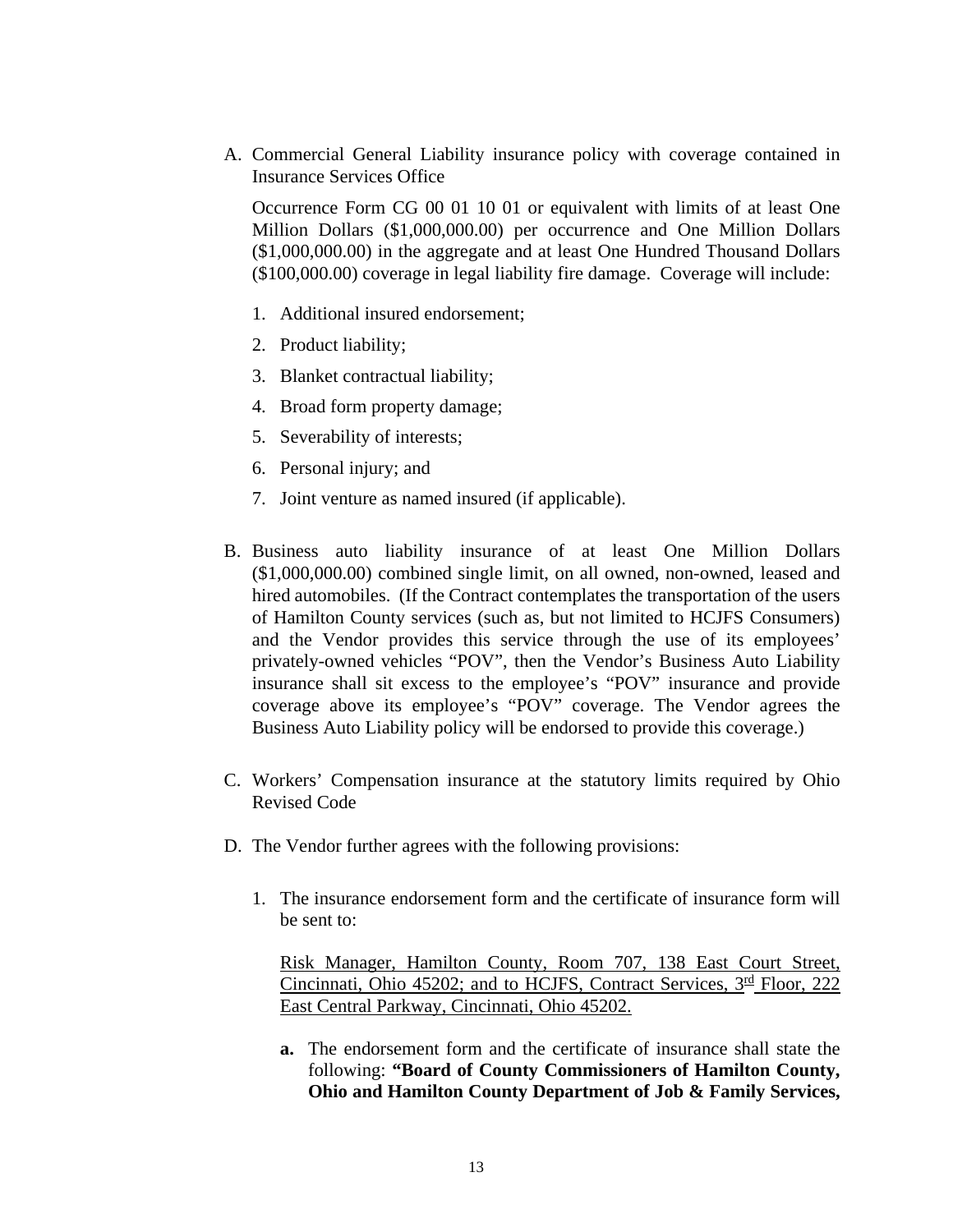**and their respective officials, employees, agents, and volunteers are endorsed as additional insured as required by Contract on the commercial general and auto liability policies."**

- 2. Each policy required by this clause shall be endorsed to state that coverage shall not be cancelled or materially changed except after thirty (30) days' prior written notice given to: Risk Manager, Hamilton County, Room 707, 138 East Court Street, Cincinnati, Ohio 45202; and to HCJFS, Contract Services,  $3<sup>rd</sup>$  Floor, 222 East Central Parkway, Cincinnati, Ohio 45202.
- 3. Vendor shall furnish the Hamilton County Risk Manager and HCJFS with original certificates and amendatory endorsements effecting coverage required by this clause. All certificates and endorsements are to be received by Hamilton County before the Contract commences. Hamilton County reserves the right at any time to require complete, certified copies of all required insurance policies, including endorsements affecting the coverage required by these specifications.

Failure of HCJFS to demand such certificate or other evidence of full compliance with these insurance requirements or failure of HCJFS to identify a deficiency from evidence provided shall not be construed as a waiver of Provider's obligation to maintain such insurance.

- 4. Vendor shall declare any self-insured retention to Hamilton County pertaining to liability insurance. The Vendor shall provide a financial guarantee satisfactory to Hamilton County and HCJFS guaranteeing payment of losses and related investigations, claims administration and defense expenses for any self-insured retention.
- 5. If the Vendor provides insurance coverage under a "claims-made" basis, the Vendor shall provide evidence of either of the following for each type of insurance which is provided on a claims-made basis: unlimited extended reporting period coverage which allows for an unlimited period of time to report claims from incidents that occurred after the policy's retroactive date and before the end of the policy period (tail coverage), or; continuous coverage from the original retroactive date of coverage. The original retroactive date of coverage means original effective date of the first claimsmade policy issued for a similar coverage while the Vendor was under Contract with the County and HCJFS.
- 6. The Vendor will require all insurance policies in any way related to the work and secured and maintained by the Vendor to include endorsements stating each underwriter will waive all rights of recovery, under subrogation or otherwise, against the County and HCJFS. The Vendor will require of subcontractors, by appropriate written agreements, similar waivers each in favor of all parties enumerated in this section.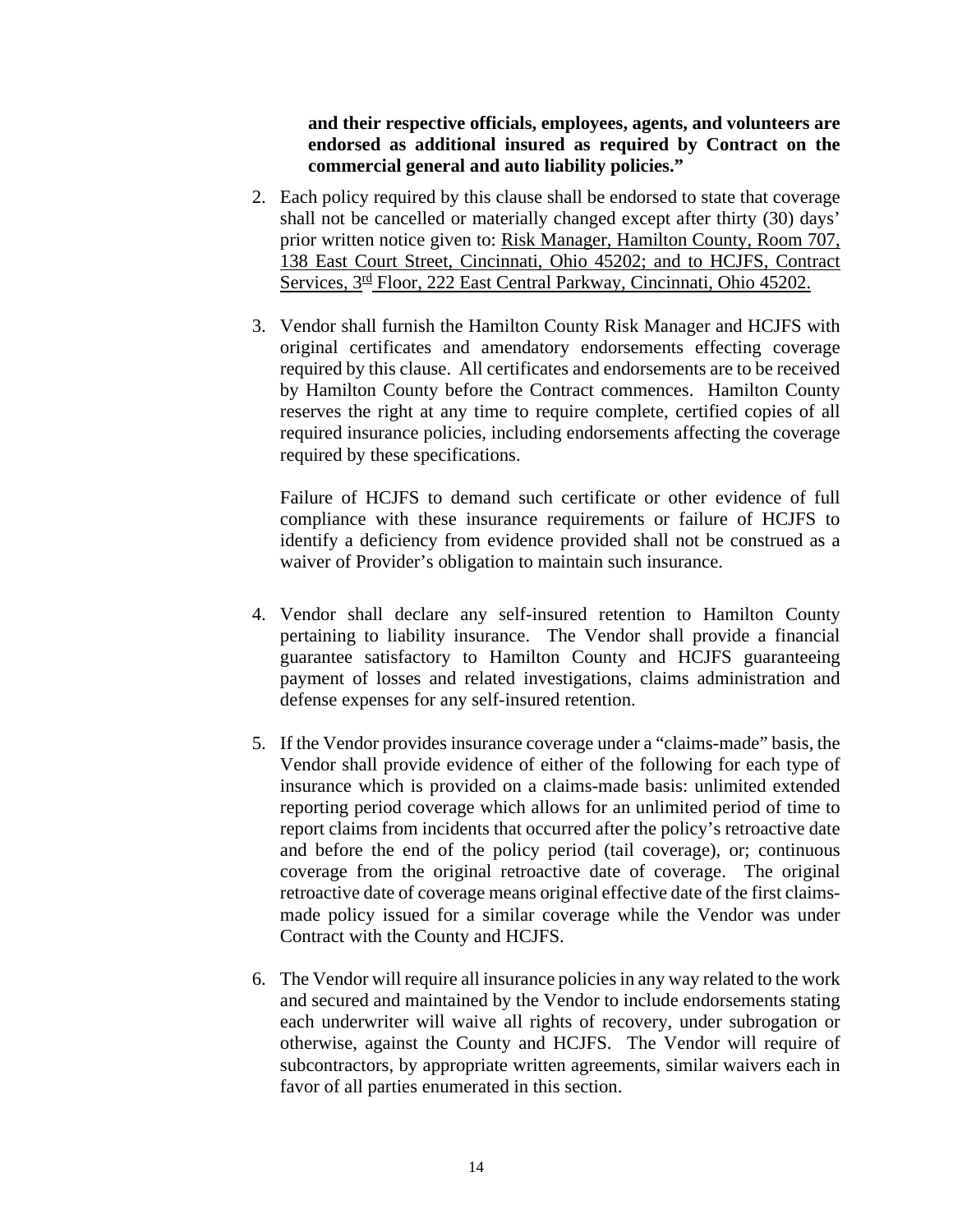- 7. The Vendor, the County and HCJFS agree to fully cooperate, participate, and comply with all reasonable requirements and recommendations of the insurers and insurance brokers issuing or arranging for issuance of the policies required here, in all areas of safety, insurance program administration, claim reporting and investigating, and audit procedures.
- 8. The Vendor's insurance coverage shall be primary insurance with respect to the County, HCJFS, and their respective officials, employees, agents and volunteers. Any insurance maintained by the County or HCJFS shall be in excess of the Vendor's insurance and shall not contribute to it.
- 9. If any or all of the work or services contemplated by this Contract is subcontracted, the Vendor will ensure that any and all subcontractors comply with all insurance requirements contained therein.

#### **33. INDEMNIFICATION & HOLD HARMLESS**

To the fullest extent permitted by and in compliance with applicable law, Vendor agrees to protect, defend, indemnify and hold harmless the Board of County Commissioners of Hamilton County Ohio, and its officials, employees, agents, and volunteers and the Hamilton County Job & Family Services and its officials, employees, agents, and volunteers (the Indemnified Parties) from and against all damages, liability, losses, claims, suits, actions, administrative proceedings, regulatory proceedings/hearings, judgments and expenses, subrogation (of any party involved in the subject of this Contract), attorneys' fees, court costs, defense costs or other injury or damage (collectively "Damages"), whether actual, alleged or threatened, resulting from injury or damages of any kind whatsoever to any business, entity or person (including death), or damage to property (including destruction, loss of, loss of use of resulting without injury damage or destruction) of whatsoever nature, arising out of or incident to in any way, the performance of the terms of this Contract including, without limitation, by Vendor, its subcontractor(s), Vendor's or its subcontractor's (s') employees and agents, assigns, and those designated by Vendor to perform the work or services encompassed by the Contract. Vendor agrees to pay all damages, costs and expenses of the Indemnified Parties in defending any action arising out of the aforementioned acts or omissions.

In addition, Vendor agrees to pay all Damages, liabilities, costs and expenses of the Indemnified Parties in defending any action arising regardless of any conflict of interest that may exist between the Indemnified Parties and Vendor. In the event Vendor fails to defend the Indemnified Parties as set forth in this Paragraph, which may result in a breach of contract, such parties may defend themselves and Vendor shall pay all actual costs and expenses for such defense including, but not limited to, judgments, awards, amounts paid in settlement, applicable court costs, witness fees and attorneys' fees. The respective rights and obligations of the parties under this paragraph shall survive the expiration or termination of the Contract for any reason.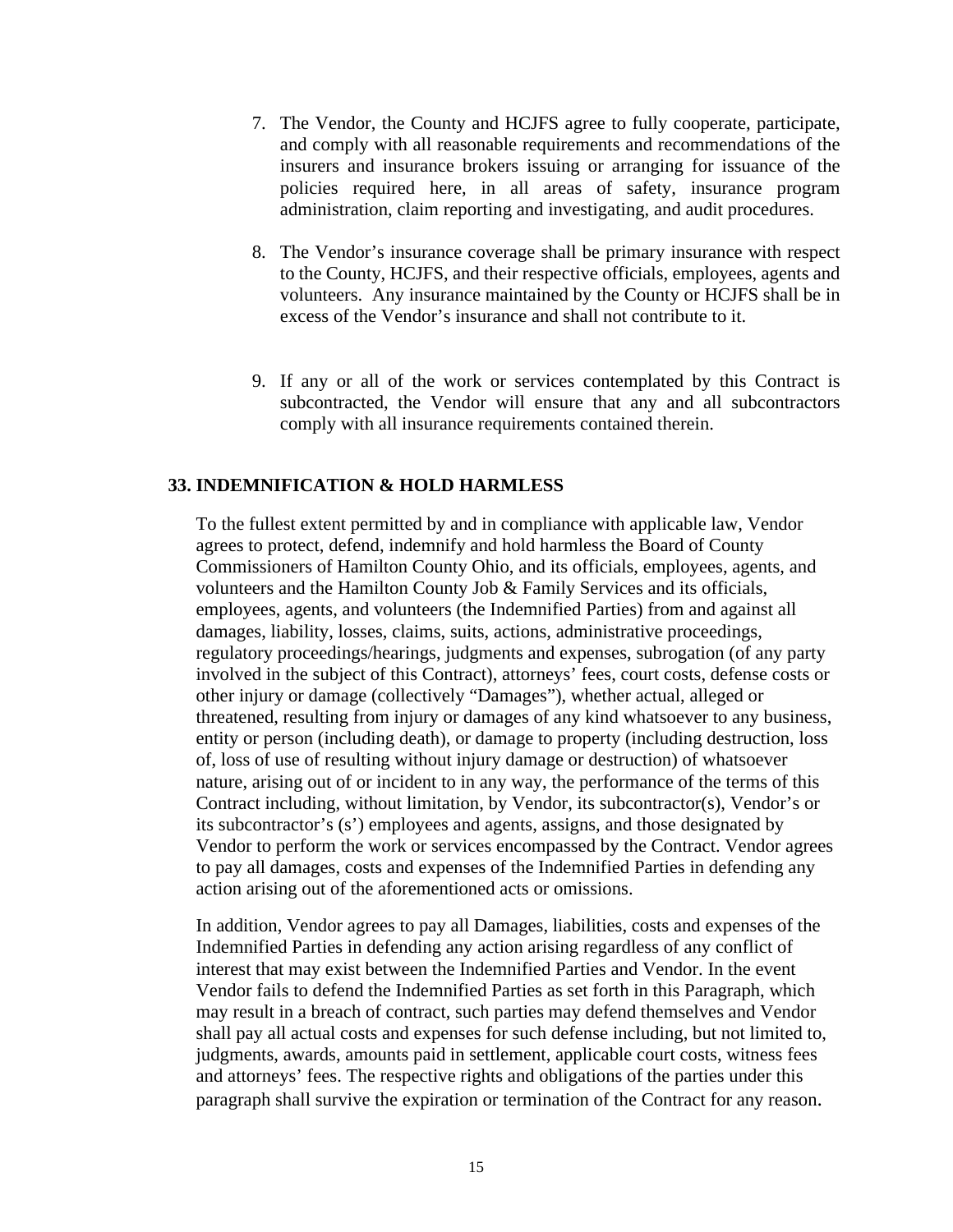#### **34. LOBBYING**

Vendor warrants that during the life of this Contract, Vendor has not and will not use Federal appropriated funds to pay any person or organization for influencing or attempting to influence an officer or employee of any Federal agency, a member of Congress, officer or employee of Congress, or an employee of a member of Congress in connection with obtaining any Federal contract, grant or any other award covered by 31 U.S.C. 1352. Vendor further warrants that Vendor will disclose any lobbying with any non-Federal funds that takes place in connection in obtaining any Federal award. Upon receipt of notice, HCJFS will issue a termination notice in accordance with the terms of this Contract. If Vendor fails to notify HCJFS, HCJFS reserves the right to immediately suspend payment and terminate the Contract.

#### **35. PROPERTY OF HAMILTON COUNTY**

Any Deliverable provided or produced by Vendor under this Contract or with funds hereunder, including any documents, data, photographs and negatives, electronic reports/records, or other media, are the property of HCJFS which has an unrestricted right to reproduce, distribute, modify, maintain, and use the Deliverables. Vendor will not obtain copyright, patent, or other proprietary protection for the Deliverables. Vendor will not include in any Deliverable any copyrighted matter, unless the copyright owner gives prior written approval for HCJFS and Vendor to use such copyrighted matter in the manner provided herein. Vendor agrees that all Deliverables will be made freely available to the general public unless HCJFS determines that, pursuant to state or federal law; such materials are confidential or otherwise exempted from disclosure.

The Deliverable(s) and any item(s) provided or produced pursuant to this Contract (collectively "Deliverables") shall be considered "works made for hire" within the meaning of copyright laws of the United States of America and the State of Ohio. HCJFS is and shall be deemed the sole author of the Deliverable(s) and sole owner of all rights therein. If any portion of the Deliverable(s) is/are deemed not to be a "work made for hire," or if there are any rights in the Deliverable(s) not so conveyed to HCJFS, then Vendor agrees to and by executing this Contract hereby does assign to HCJFS all worldwide rights, title, and interest in and to the Deliverables. HCJFS acknowledges that its sole ownership of the Deliverable(s) under this Contract does not affect Vendor's right to use general concepts, algorithms, programming techniques, methodologies, or technology that have been developed by Vendor prior to or as a result of this Contract or that are generally known and available.

#### **36. DEBARMENT AND SUSPENSION**

HCJFS may not contract with Vendors on the non-procurement portion of the General Services Administration's "List of Parties Excluded from Federal Procurement or Nonprocurement Programs: (hereinafter known as List) in accordance with Executive Order 12549 and 12689. By signing this Contract, Vendor warrants that Vendor is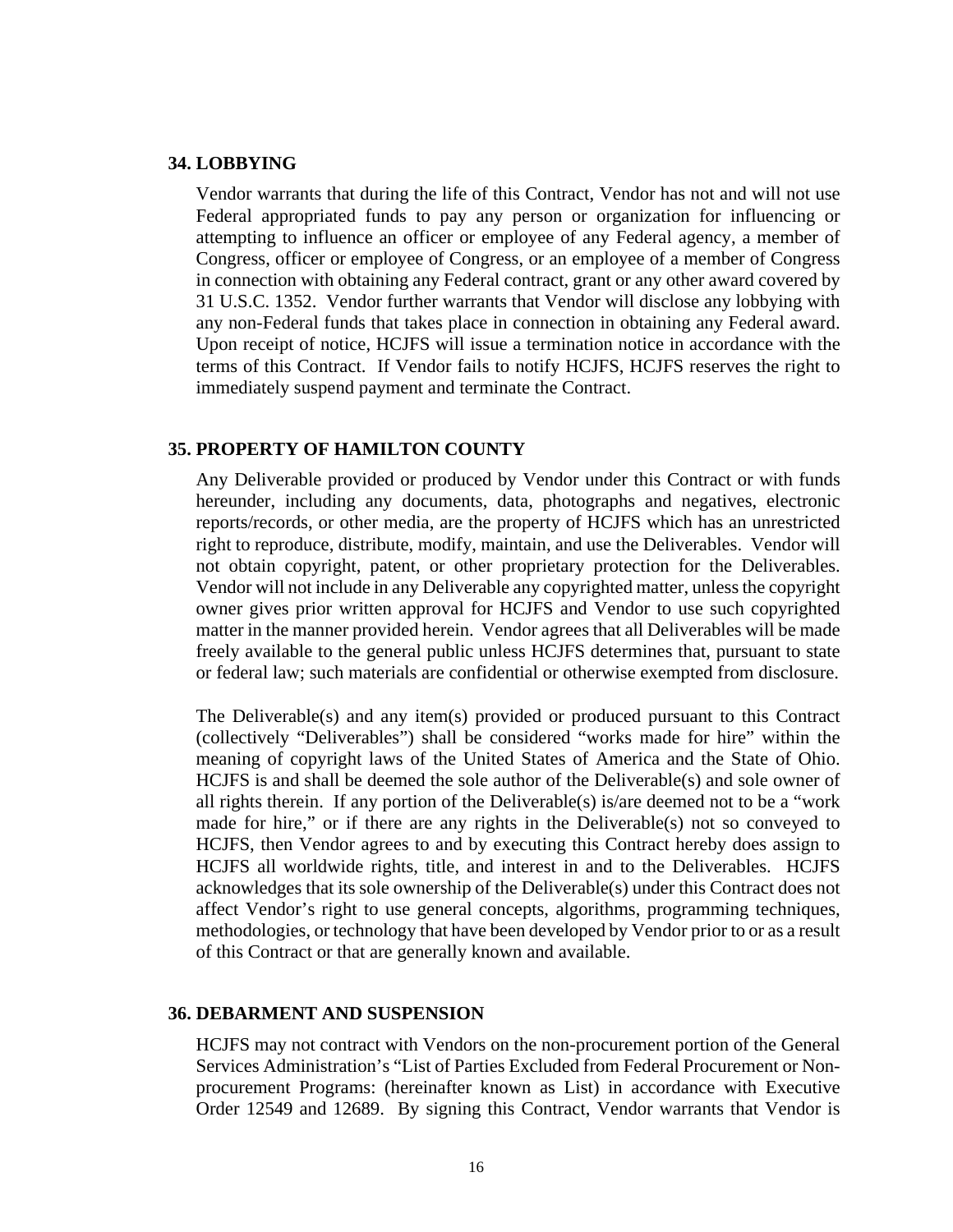excluded from the List and will immediately notify HCJFS if Vendor is added to the List at any time during the life of this Contract. Upon receipt of notice, HCJFS will issue a termination notice in accordance with the terms of this Contract. If Vendor fails to notify HCJFS, HCJFS reserves the right to immediately suspend payment and terminate the Contract.

#### **37. FAITH BASED ORGANIZATIONS**

If Vendor is a faith based organization, Vendor agrees that it will perform the duties under this Contract in compliance with section 104 of the Personal Responsibility and Work Opportunity Reconciliation Act of 1996 and in a manner that will ensure that the religious freedom of program participants is not diminished and that it will not discriminate against any participant based on religious belief, or refusal to participate in a religious activity.

No funds provided under this Contract will be used to promote the religious character and activities of the Vendor. If any participant objects to the religious character of the organization, the Vendor will immediately refer the individual to HCJFS for an alternate Vendor.

#### **38. CHILD SUPPORT**

Vendor agrees to cooperate with ODJFS and any Ohio Child Support Enforcement Agency ("CSEA") in ensuring Vendor or the employees of Vendor meets child support obligations established under state or federal law. Further, by executing this Contract Vendor certifies present and future compliance with any court or valid administrative order for the withholding of support which is issued pursuant to the applicable sections in Chapters 3119, 3121, 3123, and 3125 of the Ohio Revised Code.

#### **39. DEBT CHECK PROVISION**

Ohio Revised Code Section 9.24 prohibits public agencies from awarding a contract for goods, services, or construction, paid for in whole or in part from state funds, to a person or entity against who a finding for recovery has been issued by the Ohio Auditor of State, if the finding for recovery is unresolved. By entering into this Contract, Vendor warrants that a finding for recovery has not been issued to Vendor by the Ohio Auditor of State. Vendor further warrants that Vendor shall notify HCJFS within one (1) business day should a finding for recovery occur during the Contract term.

#### **40. CLEAN AIR AND FEDERAL WATER POLLUTION CONTROL ACT**

Vendor agrees to comply with all applicable standards, orders or regulations issued pursuant to section 306 of the Clean Air Act (42 U.S.C. 7401), section 508 of the Clean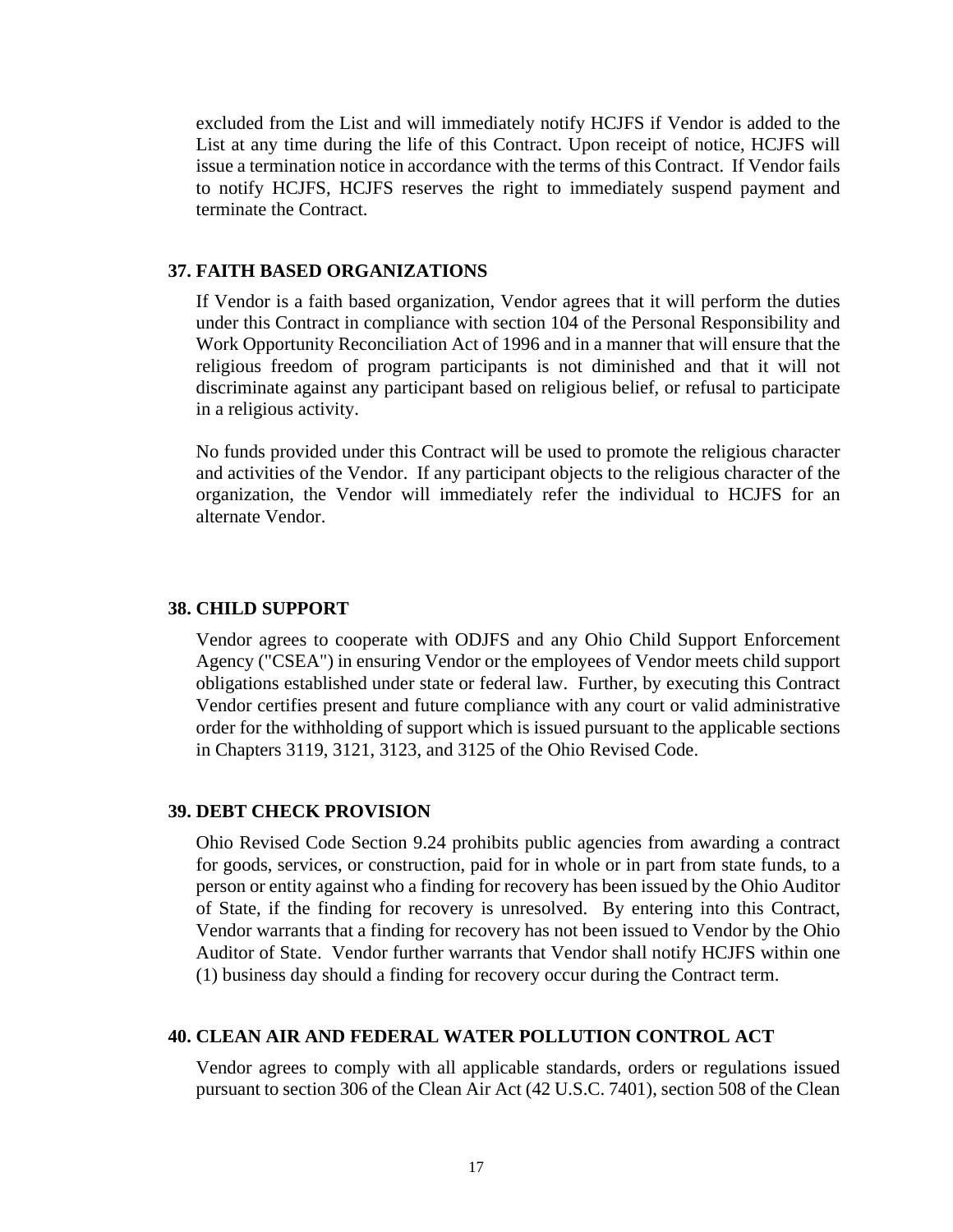Water Act (33 U.S.C. 1368), Executive Order 11738, and any applicable Environmental Protection Agency Regulation. Vendor understands that violations of all applicable standards, orders or regulations issued pursuant to section 306 of the Clean Air Act (42 U.S.C.7401), section 508 of the Clean Water Act (33 U.S.C. 1368), Executive Order 11738, and any applicable Environmental Protection Agency Regulation must be reported to the Federal awarding agency and the Regional Office of Environmental Protection Agency (EPA).

#### **41. ENERGY POLICY AND CONSERVATION ACT**

Vendor agrees to comply with all applicable standards, orders or regulations issued relating to energy efficiency which are contained in the state energy conservation plan issued in compliance with the Energy Policy and Conservation Act (Pub. L. 94-163, 89 Stat. 871).

#### **42. CONTRACT CLOSEOUT**

At the discretion and initiation of HCJFS, a contract closeout procedure may commence within ninety (90) days after the termination or expiration of this Contract to ensure at a minimum that all required forms, reports and deliverables were submitted to and accepted by HCJFS in accordance with this Contract.

#### **43. CONTRACT CONTACTS**

#### A. HCJFS Contacts

Vendor should contact the following HCJFS staff with questions:

| Name | Phone # | Department | Responsibility |
|------|---------|------------|----------------|
|      |         |            |                |
|      |         |            |                |
|      |         |            |                |

#### B. Vendor Contacts

HCJFS should contact the following Vendor staff with any questions:

| Name | Phone # | Department | Responsibility |
|------|---------|------------|----------------|
|      |         |            |                |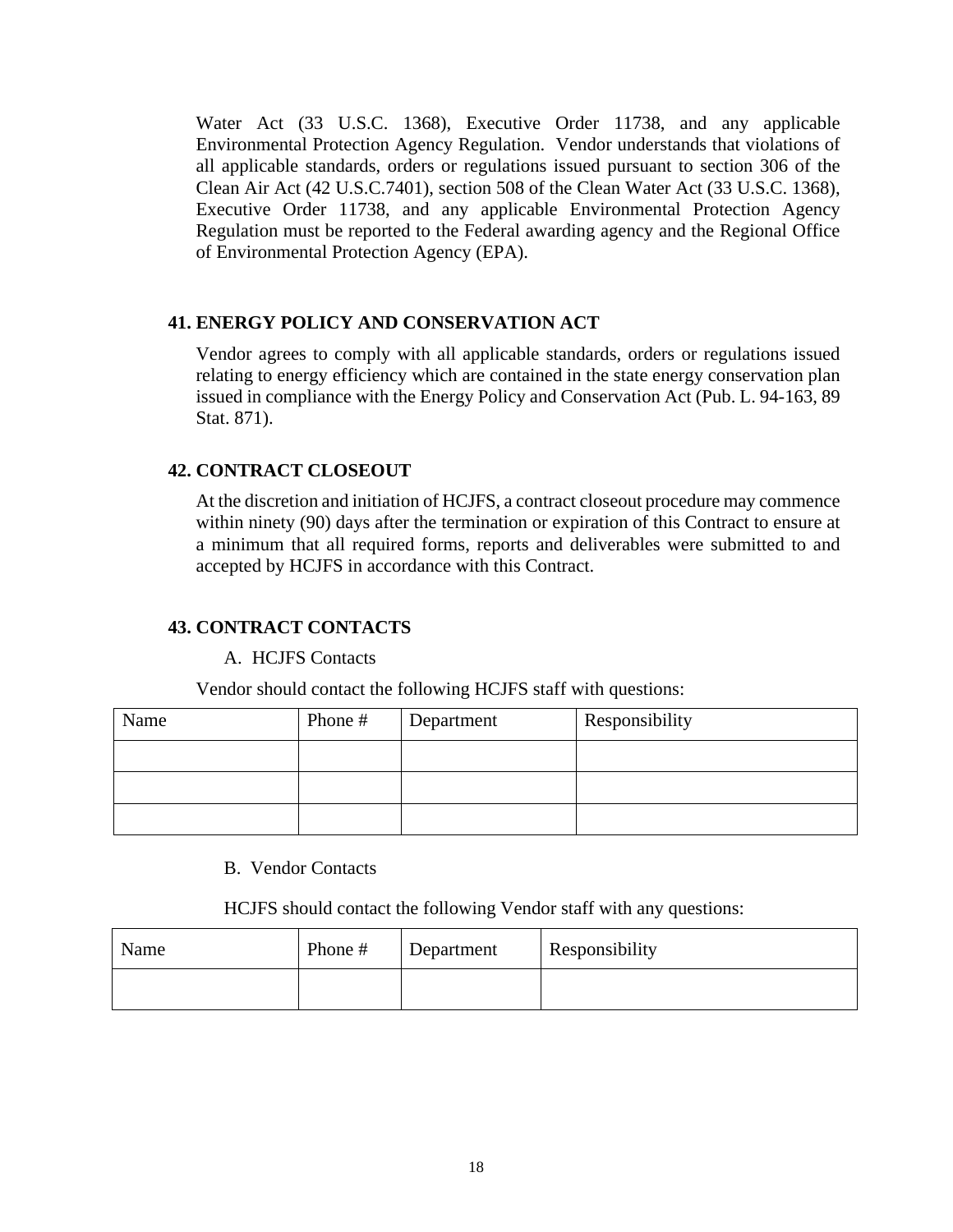The terms of this Contract are hereby agreed to by both parties, as shown by the signatures of representatives of each.

# SIGNATURES

| Board of County Commissioners,<br>Hamilton County, Ohio                                              | <b>Vendor Name</b> |                   |
|------------------------------------------------------------------------------------------------------|--------------------|-------------------|
| By: $\frac{1}{(Sigma + 1)}$                                                                          |                    | By: $(Signature)$ |
| (Print)                                                                                              | (Print)            |                   |
| (Print)                                                                                              | (Print)            |                   |
| Date:                                                                                                |                    |                   |
| Recommended By:                                                                                      |                    |                   |
| Moira Weir, Director<br>Hamilton County Department of Job & Family Services<br>Hamilton County, Ohio |                    |                   |
| Approved as to form:                                                                                 |                    |                   |
| By:<br><b>Assistant Prosecuting Attorney</b><br>Hamilton County, Ohio                                |                    |                   |
|                                                                                                      |                    | Prepared By_      |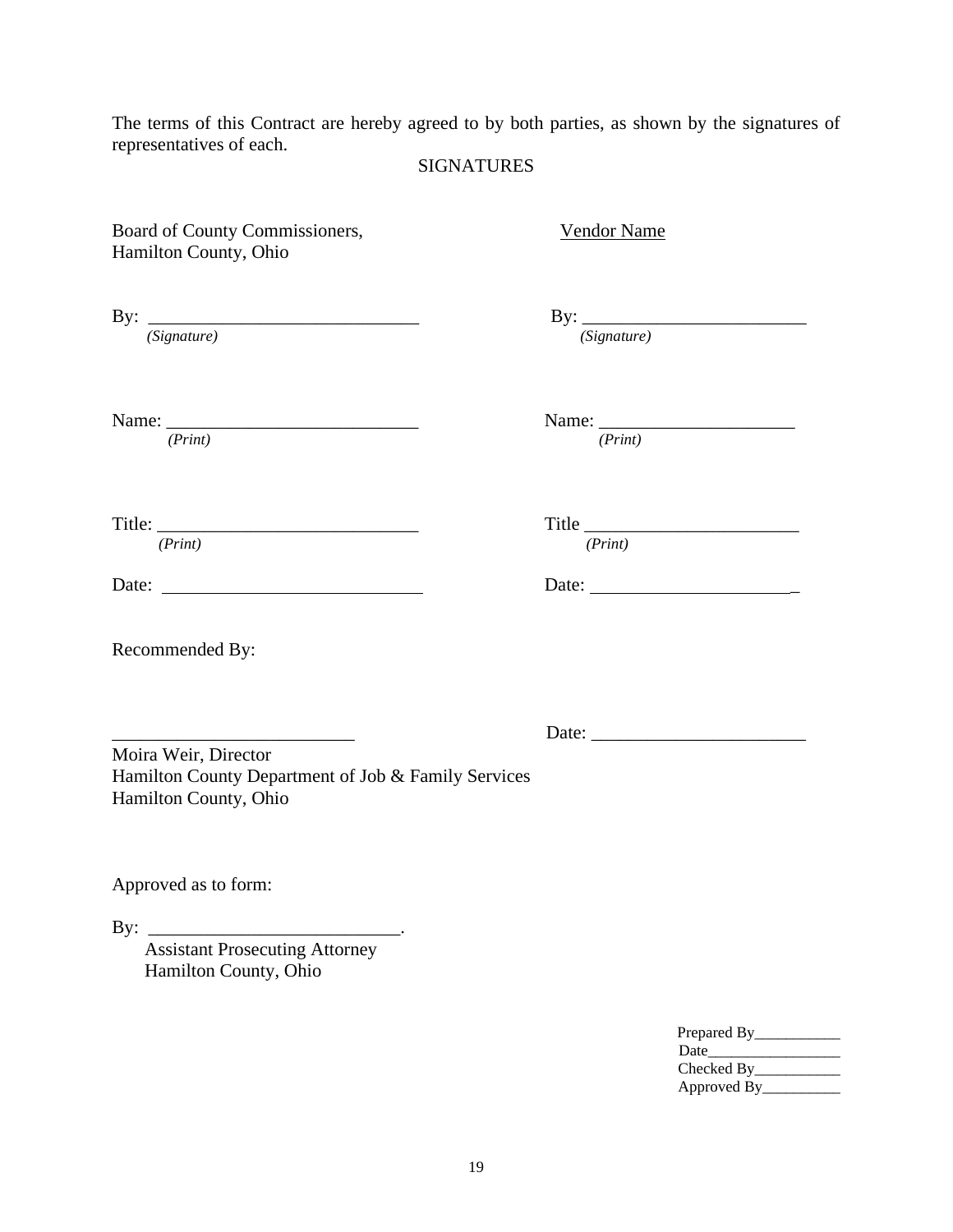# ATTACHMENT C

Cost Sheet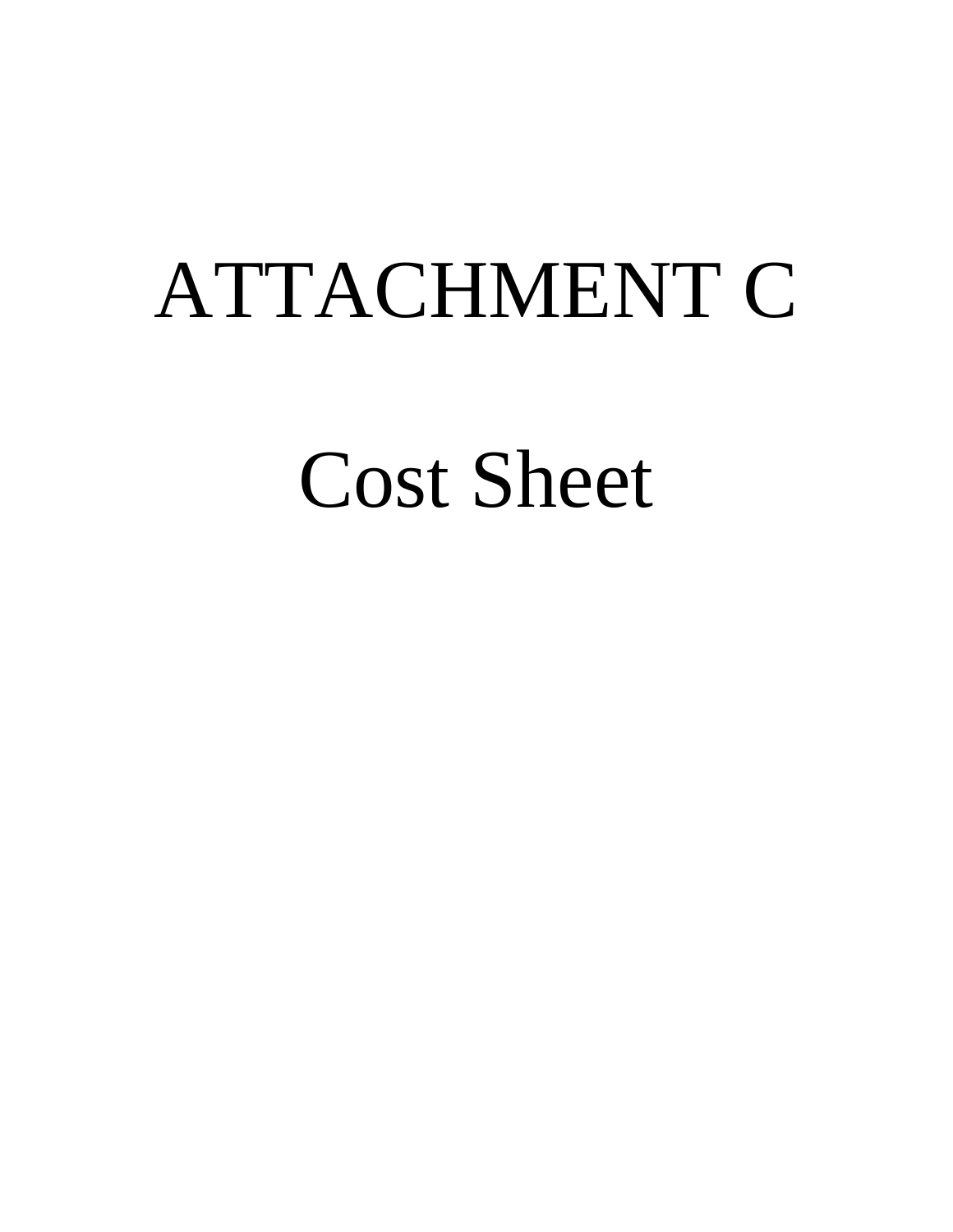# **ATTACHMENT C Cost Sheet Graphic Design Services RFP SC02-21R**

|                                             | <b>Initial Year</b> | <b>Renewal Year</b><br>1 | <b>Renewal Year</b><br>2 | <b>Renewal Year</b><br>$\mathbf{3}$ | <b>Renewal Year</b><br>4 |
|---------------------------------------------|---------------------|--------------------------|--------------------------|-------------------------------------|--------------------------|
| <b>Meetings:</b>                            |                     |                          |                          |                                     |                          |
| $< 2$ hours                                 | /hour               | /hour                    | /hour                    | /hour                               | /hour                    |
|                                             |                     |                          |                          |                                     |                          |
| 2-4 hours                                   | /hour               | /hour                    | /hour                    | /hour                               | /hour                    |
| $> 4$ hours                                 | /hour               | /hour                    | /hour                    | /hour                               | /hour                    |
|                                             |                     |                          |                          |                                     |                          |
| <b>Producing Print Products</b>             | /hour               | /hour                    | /hour                    | /hour                               | /hour                    |
| <b>Producing Web Products</b>               | /hour               | /hour                    | /hour                    | /hour                               | /hour                    |
| <b>Print Management*</b>                    | /hour               | /hour                    | /hour                    | /hour                               | /hour                    |
| <b>Delivery/Shipping</b>                    |                     |                          |                          |                                     |                          |
| <b>Copies/Proofs</b>                        |                     |                          |                          |                                     |                          |
| <b>External Proofreading</b>                | /hour               | /hour                    | /hour                    | /hour                               | /hour                    |
| <b>Additional Costs</b><br>(please specify) |                     |                          |                          |                                     |                          |

\* Requires the graphic designer to seek out three bids from printers for the production of print materials and to monitor the project through the print process to completion.

Any errors by the contractor must be correctly printed the next possible date or as requested by HCJFS at no charge.

**A final inspection and approval of proof is required by HCJFS Communication staff prior to printing.**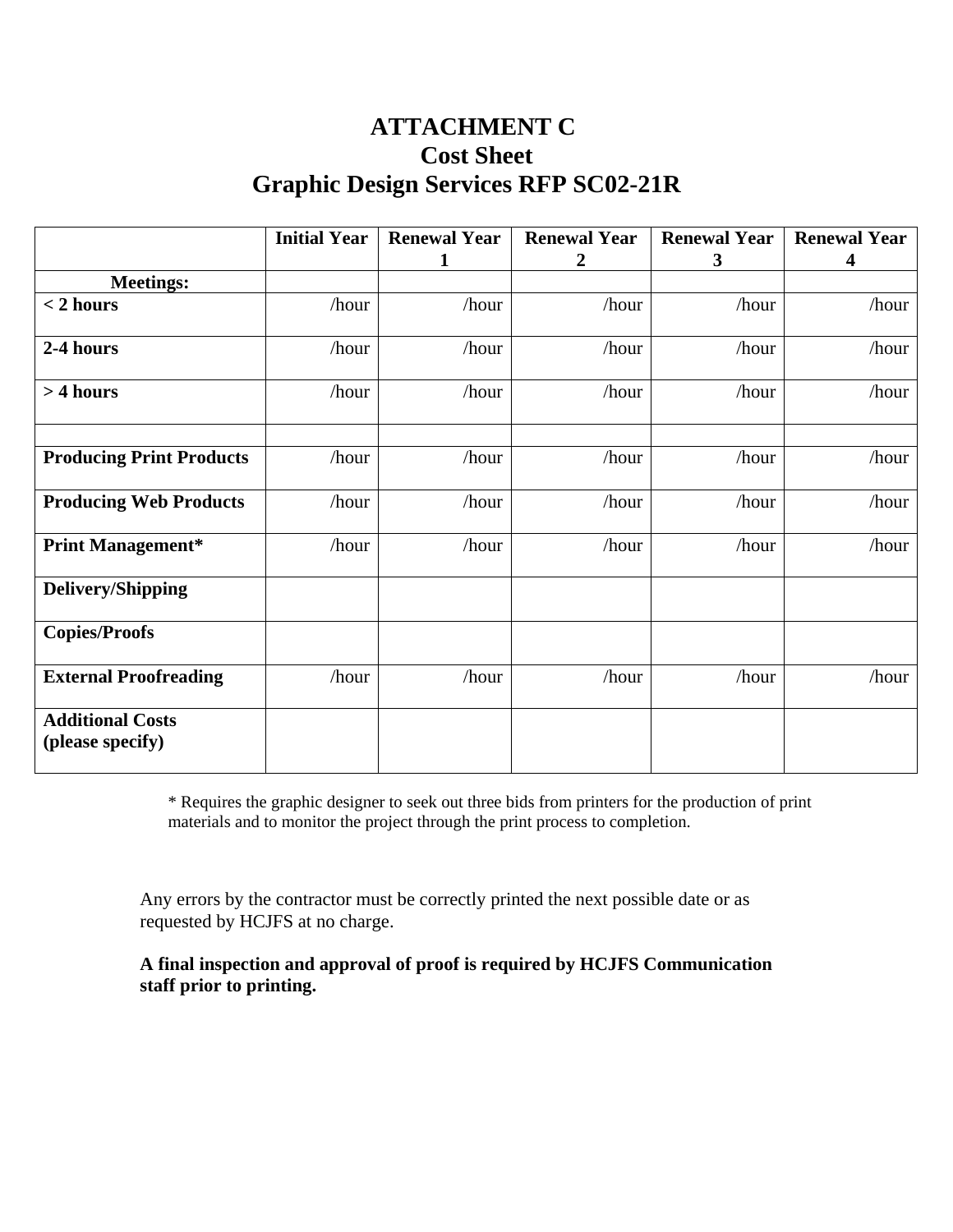# ATTACHMENT D

Declaration of Property Tax Delinquency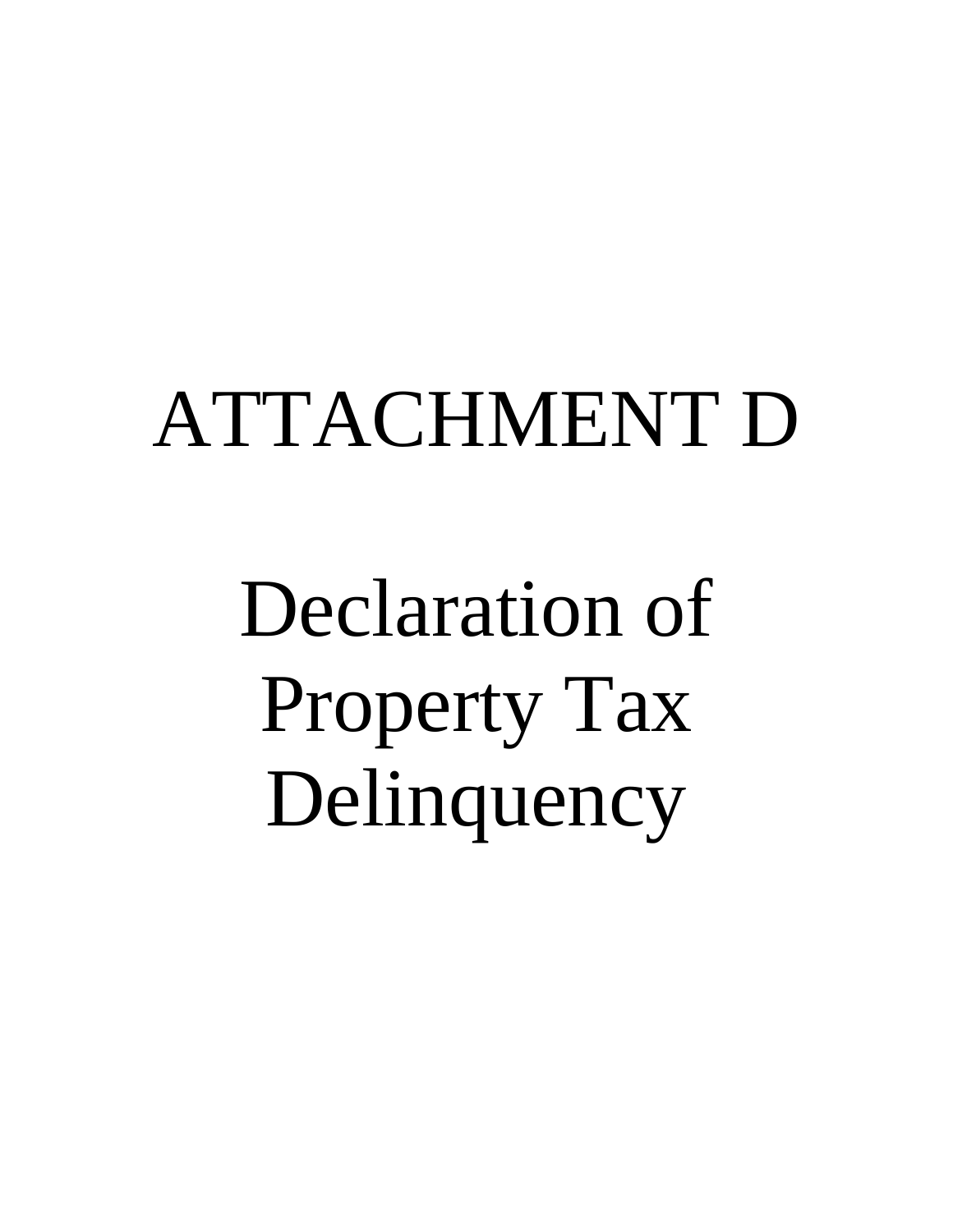# **Declaration of Property Tax Delinquency (ORC 5719.042)**

I, \_\_\_\_\_\_\_\_\_\_\_\_\_\_\_\_\_\_\_\_\_\_, hereby affirm that the Proposing Organization herein, \_\_\_\_\_\_\_\_\_\_\_\_\_\_\_\_\_\_\_\_\_\_\_\_\_\_\_\_\_\_\_\_\_\_\_\_\_\_\_\_, is \_\_\_\_ / is not \_\_\_\_ **(check one)** at the time of submitting this proposal charged with delinquent property taxes on the general tax list of personal property within the County of Hamilton. If the Proposing Organization is delinquent in the payment of property tax, the amount of such due and unpaid delinquent tax and any due and unpaid interest is  $\frac{1}{2}$ 

| <b>Print Name</b> | Date |  |
|-------------------|------|--|
|                   |      |  |

Signature \_\_\_\_\_\_\_\_\_\_\_\_\_\_\_\_\_\_\_\_\_\_\_\_\_\_\_\_\_\_\_\_\_\_\_\_\_\_\_\_\_\_\_\_\_\_\_\_\_\_\_\_\_\_\_\_\_\_\_\_\_\_\_\_\_

#### **State of Ohio - County of Hamilton Notary**

Before me, a notary public in and for said County, personally appeared **Example 2.1** authorized signatory for the Proposing Organization, who acknowledges that he/she has read the foregoing and that the information provided therein is true to the best of his/her knowledge and belief.

IN TESTIMONY WHEREOF, I have affixed my hand and seal of my office at

 $\frac{1}{20}$ , Ohio this  $\frac{1}{20}$  day of  $\frac{20}{20}$ .

Notary Public

\_\_\_\_\_\_\_\_\_\_\_\_\_\_\_\_\_\_\_\_\_\_\_\_\_\_\_\_\_\_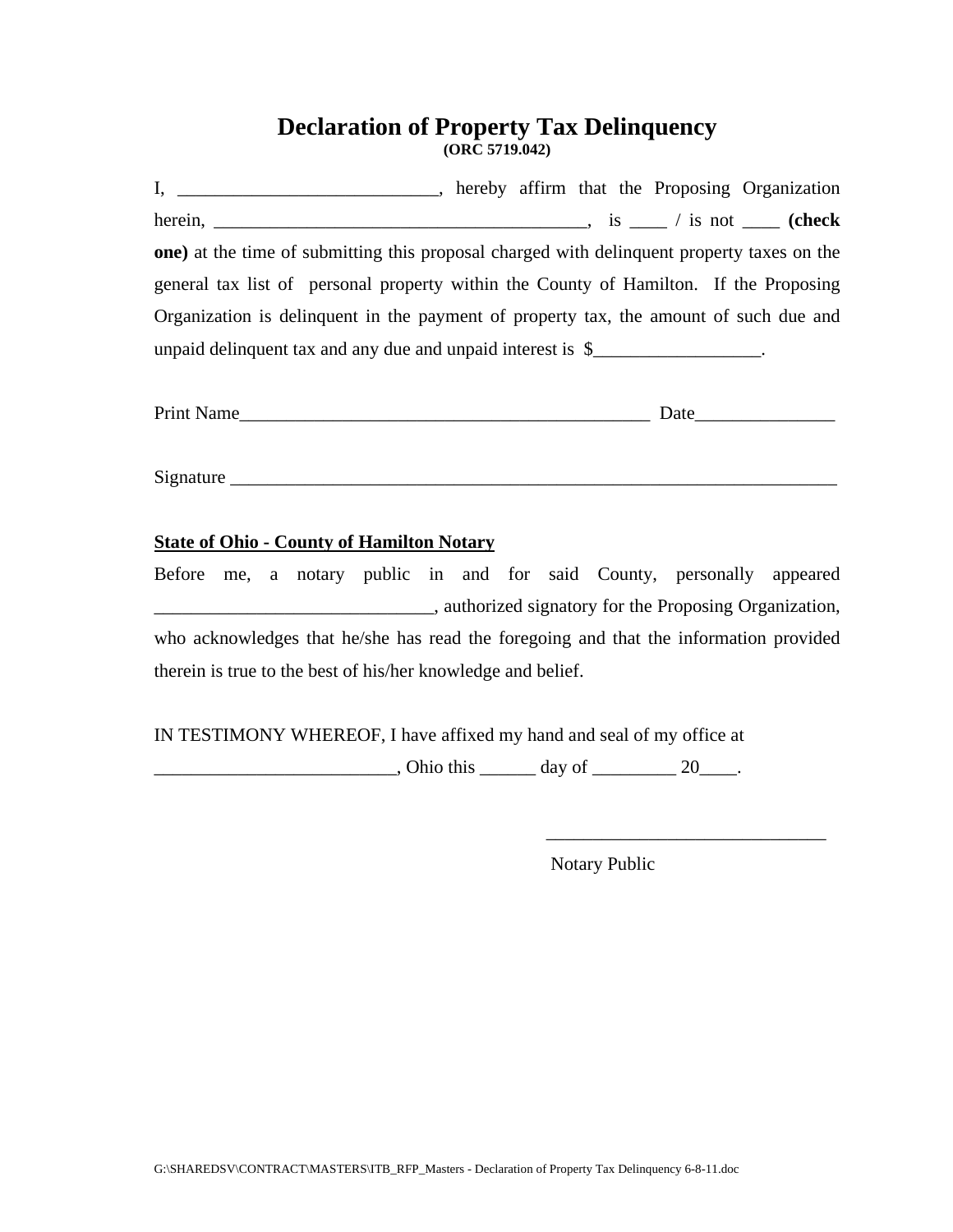# ATTACHMENT E

Release of Personnel Records & Criminal Records Checks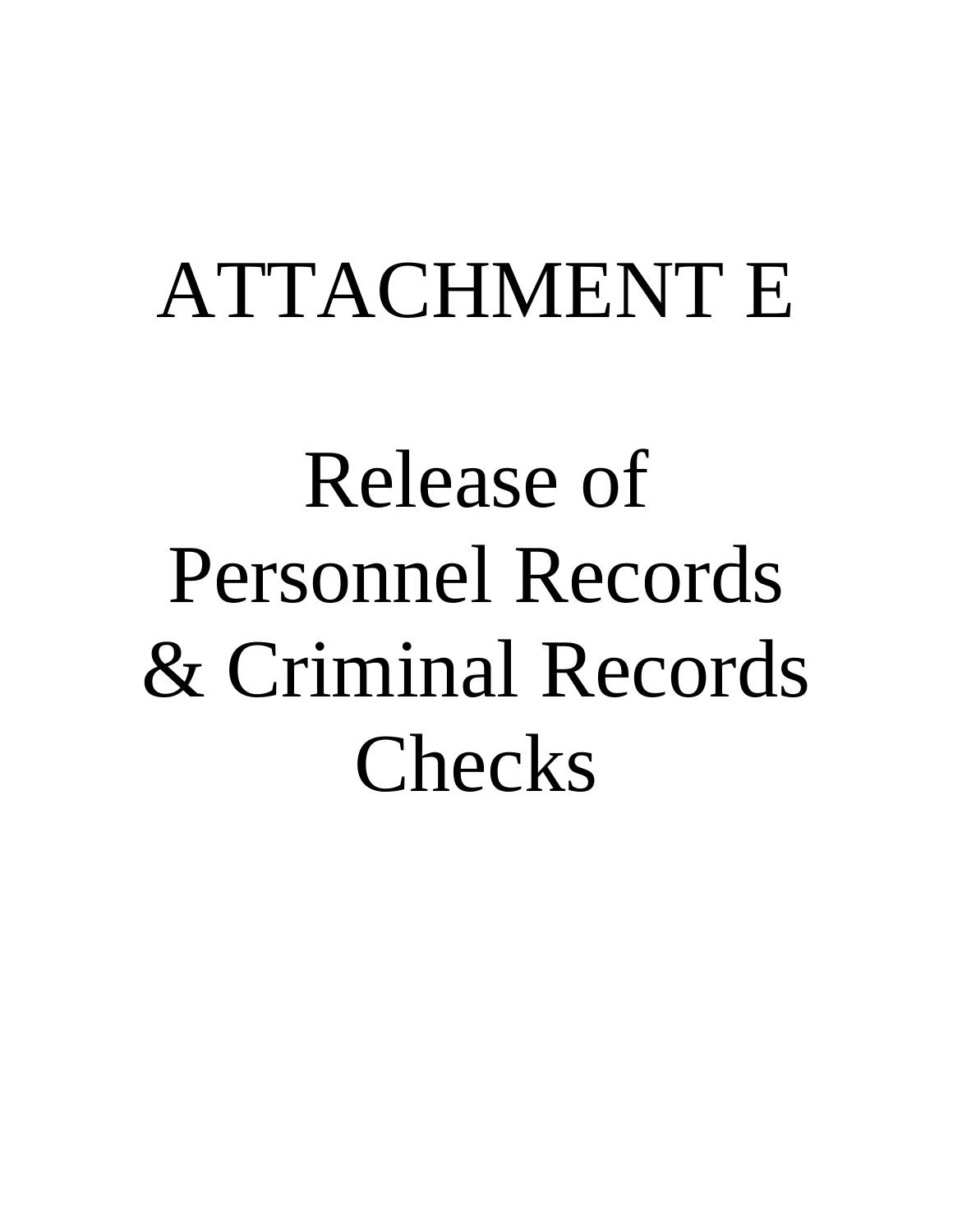# **HAMILTON COUNTY JOB & FAMILY SERVICES**

222 East Central Parkway • Cincinnati, Ohio 45202-1225 **General Information:** (513) 946-1000 **General Information TDD:** (513) 946-1295 **FAX:** (513) 946-2250 [www.hcjfs.org](http://www.hcjfs.hamilton-co.org/) [www.hcadopt.org](http://www.hcadopt.org/) [www.hcfoster.org](http://www.hcfoster.org/)

| <b>Employer Name:</b> |  |
|-----------------------|--|
| <b>Employee Name:</b> |  |
| Employee<br>Address:  |  |

#### RELEASE OF PERSONNEL RECORDS AND CRIMINAL RECORDS AND FINGERPRINT-BASED **CHECKS**

Ohio Revised Code Sections 2151.86 and 5153.111 require criminal records and fingerprint-based checks with respect to any person who is responsible for a child's care in out-of-home care. Hamilton County Department of Job and Family Services requires certain of those checks to be performed on an annual basis thereafter.

HCJFS, and its funding organizations, may be required to audit the records of Providers to ensure compliance with provisions relating to criminal record and fingerprint-based checks. \_\_\_\_\_\_\_\_\_\_\_\_\_\_\_\_\_\_\_\_\_\_\_\_\_\_\_\_\_\_\_\_\_\_\_\_\_\_\_\_\_\_\_\_\_\_\_\_\_\_\_\_\_\_\_\_\_\_\_\_\_\_\_\_\_\_\_\_\_\_\_\_\_\_\_\_\_\_\_\_\_\_\_\_\_

I authorize HCJFS, and those entitled to audit its records, to review my personnel records, including, but not limited to, criminal records and fingerprint-based checks. This authorization is valid from the Authorization Date until one year after the termination of the contract between HCJFS and Provider that requires such criminal records and/or fingerprint-based checks.

| Signature: |  |
|------------|--|
|            |  |

| <b>Authorization Date:</b> |  |
|----------------------------|--|
|----------------------------|--|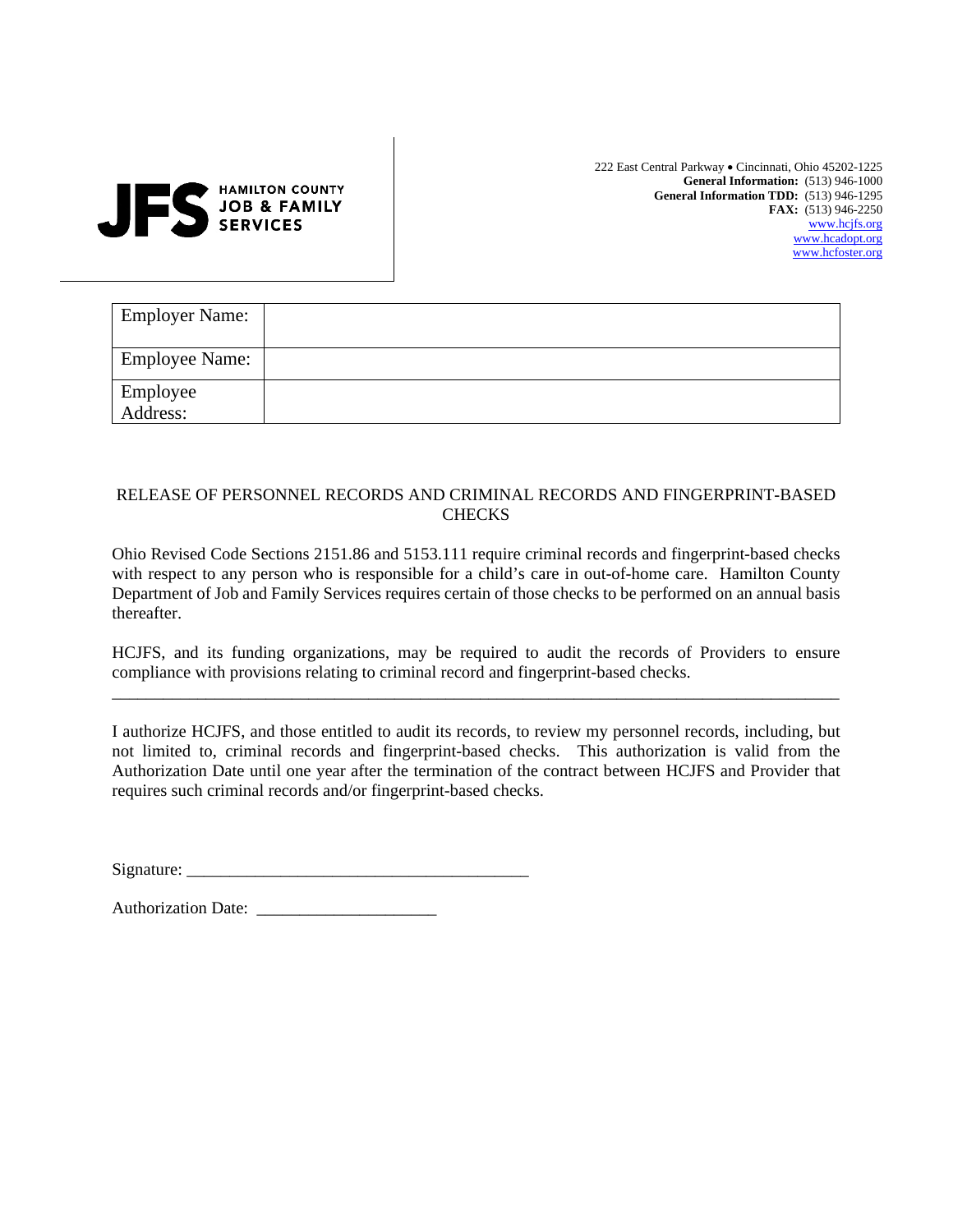# ATTACHMENT F

# RFP Registration Form